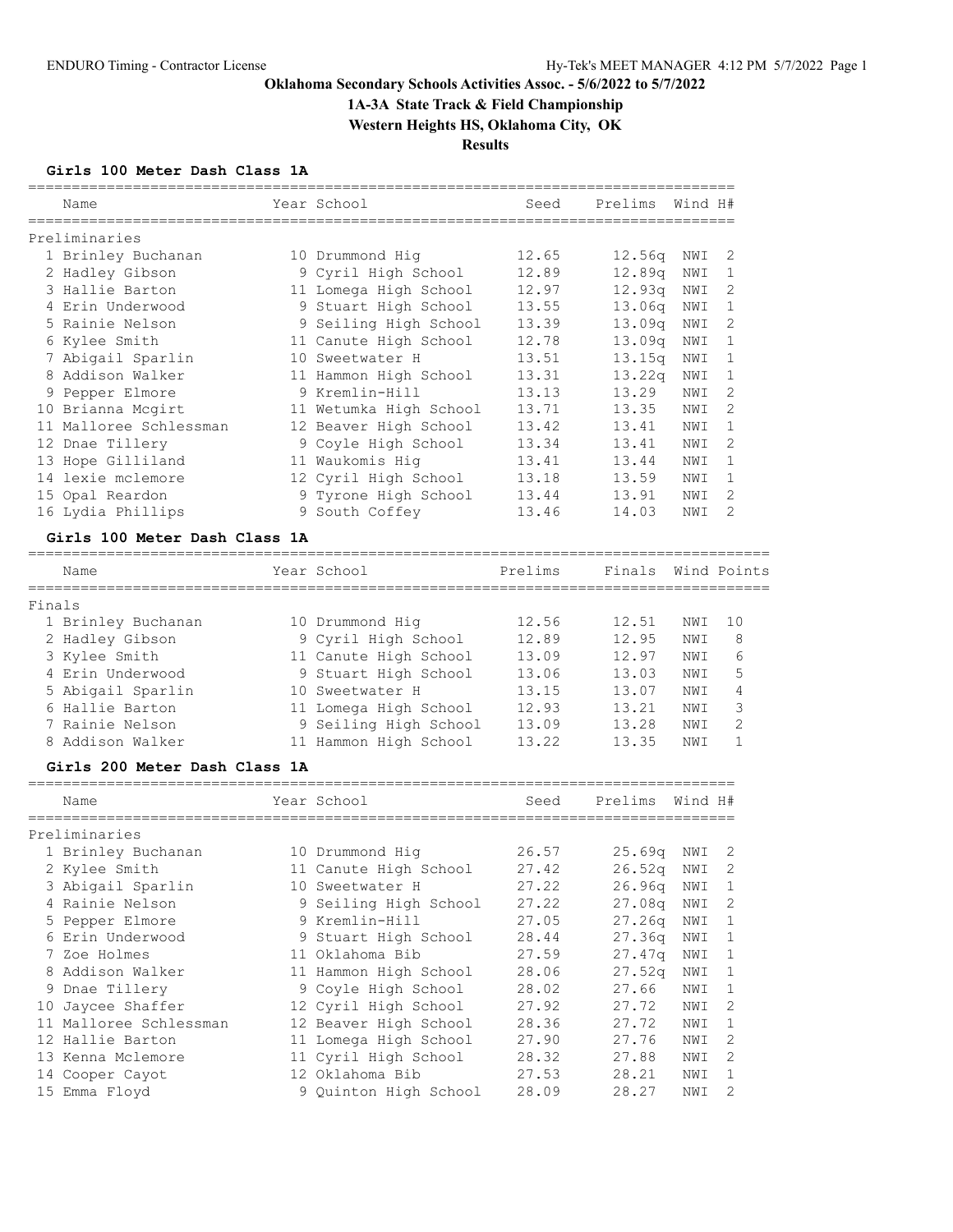## **1A-3A State Track & Field Championship**

**Western Heights HS, Oklahoma City, OK**

**Results**

| Girls 200 Meter Dash Class 1A |  |  |  |  |
|-------------------------------|--|--|--|--|
|-------------------------------|--|--|--|--|

|        | 16 Mariah Atkins                                       | 11 Hollis High School  | 28.94        | 28.90    | NWI            | 2            |
|--------|--------------------------------------------------------|------------------------|--------------|----------|----------------|--------------|
|        | Girls 200 Meter Dash Class 1A                          |                        |              |          |                |              |
|        | Name                                                   | Year School            | Prelims      | Finals   |                | Wind Points  |
| Finals |                                                        |                        |              |          |                |              |
|        | 1 Brinley Buchanan                                     | 10 Drummond Hiq        | 25.69        | 25.95    | NWI            | 10           |
|        | 2 Kylee Smith                                          | 11 Canute High School  | 26.52        | 26.81    | NWI            | 8            |
|        | 3 Abigail Sparlin                                      | 10 Sweetwater H        | 26.96        | 27.07    | NWI            | 6            |
|        | 4 Addison Walker                                       | 11 Hammon High School  | 27.52        | 27.28    | NWI            | 5            |
|        | 5 Rainie Nelson                                        | 9 Seiling High School  | 27.08        | 27.31    | NWI            | 4            |
|        | 6 Pepper Elmore                                        | 9 Kremlin-Hill         | 27.26        | 27.34    | NWI            | 3            |
|        | 7 Zoe Holmes                                           | 11 Oklahoma Bib        | 27.47        | 27.62    | NWI            | 2            |
|        | 8 Erin Underwood                                       | 9 Stuart High School   | 27.36        | 29.02    | NWI            | $\mathbf{1}$ |
|        | Girls 400 Meter Run Class 1A<br>______________________ |                        |              |          |                |              |
|        | Name<br>----------                                     | Year School            | Seed         | Prelims  | H#             |              |
|        | Preliminaries                                          |                        |              |          |                |              |
|        | 1 Samantha Johnston                                    | 12 Woodland Hig        | 1:02.69      | 1:01.80q | 2              |              |
|        | 2 Shaylin Petty                                        | 10 Seiling High School | 1:03.09      | 1:01.92q | 1              |              |
|        | 3 Reagan Etzel                                         | 12 Welch High School   | 1:05.55      | 1:02.57q | 1              |              |
|        | 4 Grace Krapcha                                        | 10 Hammon High School  | 1:07.27      | 1:02.72q | 1              |              |
|        | 5 Sawyer Stockton                                      | 11 Balko High School   | 1:04.16      | 1:03.41q | 1              |              |
|        | 6 Riley Hensley                                        | 10 Cherokee Hig        | 1:04.63      | 1:03.56q | 2              |              |
|        | 7 Ashlan Light                                         | 12 Garber High School  | 1:05.55      | 1:03.81q | 1              |              |
|        | 8 Alicia Orbara                                        | 11 Beaver High School  | 1:06.99      | 1:03.98q | 1              |              |
|        | 9 Kate Davison                                         | 9 Texhoma High School  | 1:07.24      | 1:03.99  | 2              |              |
|        | 10 Pepper Elmore                                       | 9 Kremlin-Hill         | 1:07.11      | 1:04.26  | 2              |              |
|        | 11 Anistyn Garner                                      | 10 Webbers Fall        | 1:05.08      | 1:04.26  | 2              |              |
|        | 12 Selah Bentley                                       | 9 Laverne High School  | 1:07.32      | 1:04.70  | 1              |              |
|        | 13 Lydia Phillips                                      | 9 South Coffey         | 1:05.91      | 1:04.76  | 2              |              |
|        | 14 Mindy Wildcat                                       | 11 Varnum High School  | 1:06.39      | 1:05.03  | 2              |              |
|        | 15 Carli Leforce                                       | 9 Battiest Hig         | 1:07.87      | 1:07.60  | 2              |              |
|        | 16 Sarah Ingram                                        | 9 Shidler High School  | 1:06.83      | 1:07.73  | 1              |              |
|        | Girls 400 Meter Run Class 1A                           |                        | ------------ |          |                |              |
|        | Name                                                   | Year School            | Prelims      | Finals   | Points         |              |
| Finals |                                                        |                        |              |          |                |              |
|        | 1 Shaylin Petty                                        | 10 Seiling High School | 1:01.92      | 1:01.44  | 10             |              |
|        | 2 Grace Krapcha                                        | 10 Hammon High School  | 1:02.72      | 1:01.59  | 8              |              |
|        | 3 Samantha Johnston                                    | 12 Woodland Hig        | 1:01.80      | 1:02.15  | 6              |              |
|        | 4 Riley Hensley                                        | 10 Cherokee Hig        | 1:03.56      | 1:03.49  | 5              |              |
|        | 5 Reagan Etzel                                         | 12 Welch High School   | 1:02.57      | 1:03.82  | 4              |              |
|        | 6 Alicia Orbara                                        | 11 Beaver High School  | 1:03.98      | 1:04.43  | 3              |              |
|        | 7 Sawyer Stockton                                      | 11 Balko High School   | 1:03.41      | 1:04.89  | $\mathfrak{D}$ |              |

8 Ashlan Light 12 Garber High School 1:03.81 1:06.15 1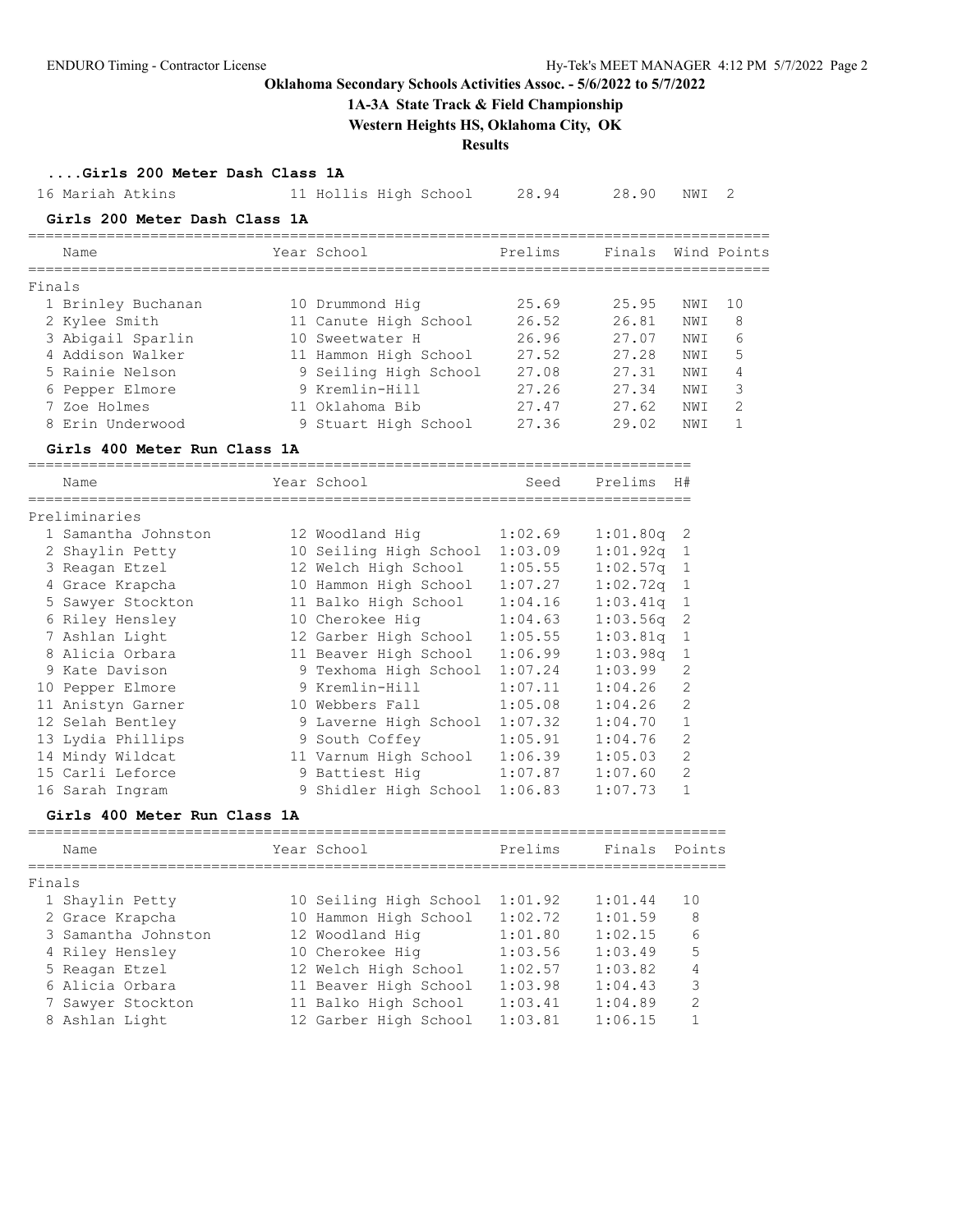**1A-3A State Track & Field Championship**

**Western Heights HS, Oklahoma City, OK**

**Results**

#### **Girls 800 Meter Run Class 1A**

|  | Name                 | Year School            | Seed    | Finals  | Points         |
|--|----------------------|------------------------|---------|---------|----------------|
|  | 1 Shaylin Petty      | 10 Seiling High School | 2:29.98 | 2:23.21 | 10             |
|  | 2 Kamryn Baggs       | 10 Laverne High School | 2:37.95 | 2:23.69 | 8              |
|  | 3 Braci Nyberg       | 10 Seiling High School | 2:31.11 | 2:24.98 | 6              |
|  | 4 Lindy Theophilus   | 12 Pond Creek-H        | 2:40.19 | 2:28.97 | 5              |
|  | 5 Ashlan Light       | 12 Garber High School  | 2:32.99 | 2:29.62 | 4              |
|  | 6 Sarah Brown        | 12 Boise City H        | 2:37.22 | 2:30.29 | 3              |
|  | 7 Keely Hussey       | 12 Okeene High School  | 2:32.59 | 2:32.76 | $\overline{2}$ |
|  | 8 Alicia Orbara      | 11 Beaver High School  | 2:40.99 | 2:32.84 | 1              |
|  | 9 Viviana Martinez   | 11 Boise City H        | 2:38.68 | 2:34.01 |                |
|  | 10 Kandyce Reynolds  | 12 Gracemont Hi        | 2:36.75 | 2:34.63 |                |
|  | 11 Victoria Alvarado | 9 Texhoma High School  | 2:38.67 | 2:37.77 |                |
|  | 12 Bridget Graham    | 10 Woodland Hig        | 2:38.77 | 2:38.13 |                |
|  | 13 Alexis Lovell     | 12 Covington-Do        | 2:44.58 | 2:38.47 |                |
|  | 14 Patience Smith    | 10 Gracemont Hi        | 2:39.79 | 2:41.23 |                |
|  | 15 Carli Leforce     | 9 Battiest Hig         | 2:43.65 | 2:42.14 |                |
|  | 16 Cheyenne Geis     | 9 Chatanooga H         | 2:41.56 | 2:55.65 |                |
|  |                      |                        |         |         |                |

#### **Girls 1600 Meter Run Class 1A**

================================================================================ Name The Year School Contract Seed Finals Points ================================================================================ 1 Kamryn Baggs 10 Laverne High School 5:40.31 5:38.54 10 2 Maryann Alvey 10 Wesleyan Chr 5:49.16 5:46.53 8 3 Mackenzie Hendrix 12 Wesleyan Chr 5:48.48 5:49.41 6 4 Keely Hussey 12 Okeene High School 5:51.66 5:53.24 5 5 Katelyn Penner 11 Okeene High School 5:58.94 5:57.64 4 6 Quinby Rainey 11 Hammon High School 6:13.73 5:58.62 3 7 Alicia Orbara 11 Beaver High School 6:12.74 6:02.80 2 8 Aubree Allison 9 SW Covenant 6:19.34 6:05.83 1 9 Mariana Soto 10 Boise City H 6:04.64 6:08.74 10 Jael Lowery 9 Deer Creek-L 6:17.74 6:10.51 11 Morgandee Sawatzky 10 Arapaho-Butl 6:20.45 6:22.50 12 Hannah Foster 10 Pond Creek-H 6:16.36 6:28.28 13 Nariah Bump 10 Calvin High School 6:22.31 6:38.76 14 Ashlan Light 12 Garber High School 6:16.87 6:48.76 15 Joel Factor 9 Moss High School 6:29.20 7:15.09

#### **Girls 3200 Meter Run Class 1A**

================================================================================

|     | Name                | Year School                     | Seed     | Finals   | Points         |
|-----|---------------------|---------------------------------|----------|----------|----------------|
|     | 1 Kamryn Baggs      | 10 Laverne High School 13:03.73 |          | 12:19.70 | 10             |
|     | 2 Maryann Alvey     | 10 Wesleyan Chr                 | 12:26.21 | 12:22.54 | 8              |
|     | 3 Sarah Brown       | 12 Boise City H                 | 12:43.98 | 12:41.04 | 6              |
|     | 4 Mackenzie Hendrix | 12 Wesleyan Chr                 | 12:34.28 | 12:50.94 | 5              |
|     | 5 Jael Lowery       | 9 Deer Creek-L                  | 13:44.54 | 12:59.60 | 4              |
|     | 6 Quinby Rainey     | 11 Hammon High School           | 13:29.19 | 13:05.13 | 3              |
|     | 7 Jaelie Lamar      | 12 Grandfield H                 | 13:26.20 | 13:32.55 | $\overline{2}$ |
|     | 8 Aubree Allison    | 9 SW Covenant                   | 13:48.79 | 13:44.15 |                |
|     | 9 Rache Creed       | 10 Laverne High School 14:18.53 |          | 13:52.62 |                |
| 1 O | Hannah Foster       | 10 Pond Creek-H                 | 13:56.56 | 14:03.56 |                |
|     | 11 Nariah Bump      | 10 Calvin High School           | 14:07.68 | 14:05.55 |                |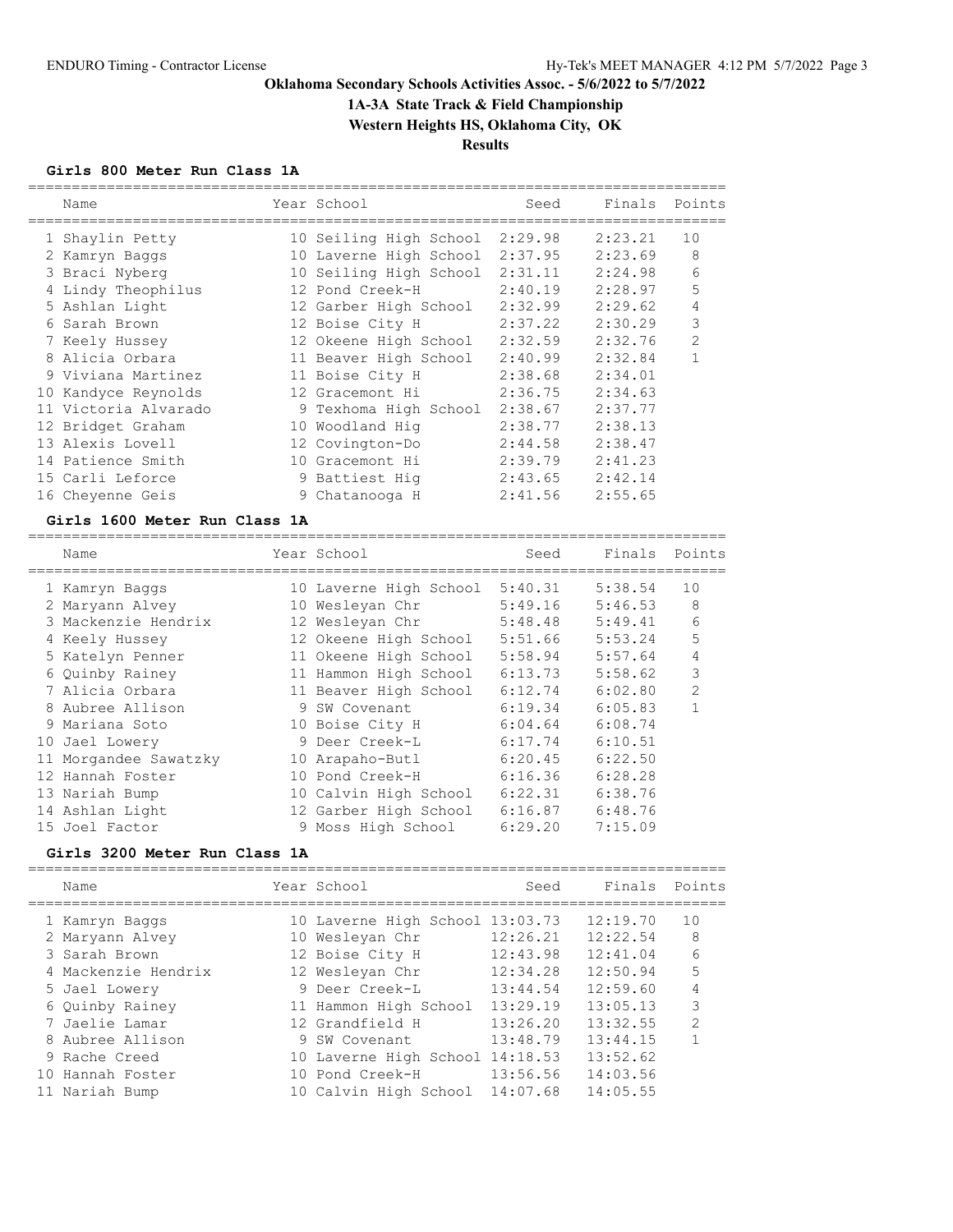**1A-3A State Track & Field Championship**

**Western Heights HS, Oklahoma City, OK**

=================================================================================

## **Results**

## **....Girls 3200 Meter Run Class 1A**

| 12 Alicen Williams  | 12 Ryan High School 14:07.32    |          | 14:13.79 |
|---------------------|---------------------------------|----------|----------|
| 13 Aliah Luna       | 11 Buffalo High School 14:41.50 |          | 14:24.97 |
| 14 Sofia Cutruzzula | 11 Drummond Hig                 | 14:26.68 | 14:36.15 |
| 15 Maecee Strain    | 9 Goodwell Hig                  | 14:43.58 | 14:36.40 |
| 16 Aubree Geisler   | 9 Lomega High School 13:57.86   |          | 14:51.18 |

#### **Girls 100 Meter Hurdles 33" Class 1A**

|    | Name                |    | Year School            | Seed  | Prelims            | Wind H# |                |
|----|---------------------|----|------------------------|-------|--------------------|---------|----------------|
|    | Preliminaries       |    |                        |       |                    |         |                |
|    | 1 Kaydence Bergdall |    | 11 Cimarron Hig        | 17.14 | 16.35q             | NWI     | 2              |
|    | 2 Abigail Sparlin   | 10 | Sweetwater H           | 16.93 | 16.48q             | NWI     |                |
|    | 3 Jaque Berry       |    | 10 Texhoma High School | 16.42 | 16.58 <sub>q</sub> | NWI     | 2              |
|    | 4 Abby Mchugh       |    | 12 Maysville Hi        | 17.34 | 16.65q             | NWI     | $\mathcal{D}$  |
|    | 5 Jenna Whitfield   |    | 10 Boise City H        | 17.39 | 16.89 <sub>q</sub> | NWI     |                |
|    | 6 Whitney Mchugh    |    | 10 Verden High School  | 16.89 | 17.03 <sub>q</sub> | NWI     |                |
|    | 7 Liberti Simmons   |    | 11 Waurika High School | 17.86 | 17.36q             | NWI     | 2              |
|    | 8 Chesney Berry     |    | 9 Cherokee Hig         | 17.53 | 17.44 <sub>q</sub> | NWI     | 1              |
|    | 9 May Pachner       |    | 10 Shattuck Hiq        | 17.96 | 17.51              | NWI     |                |
|    | 10 Maci Fleer       |    | 9 Drummond Hig         | 18.03 | 17.82              | NWI     |                |
| 11 | Madison Munden      |    | 10 Okeene High School  | 17.83 | 17.87              | NWI     | $\mathcal{L}$  |
|    | 12 Blair Dowell     |    | 10 Canton High School  | 18.41 | 18.42              | NWI     |                |
|    | 13 Riley Lehnert    |    | 12 Turpin High School  | 18.29 | 18.42              | NWI     | 2              |
|    | 14 Lydia Phillips   |    | 9 South Coffey         | 18.39 | 18.46              | NWI     | -1             |
|    | 15 Gentry Wilmot    |    | 9 Maysville Hi         | 18.07 | 18.59              | NWI     | $\mathcal{D}$  |
|    | 16 Meranda Switch   |    | 9 Earlsboro Hi         | 18.78 | 18.96              | NWI     | $\mathfrak{D}$ |

### **Girls 100 Meter Hurdles 33" Class 1A**

|        | Name                | Year School            | Prelims | Finals |      | Wind Points   |
|--------|---------------------|------------------------|---------|--------|------|---------------|
| Finals |                     |                        |         |        |      |               |
|        | 1 Jaque Berry       | 10 Texhoma High School | 16.58   | 16.02  | NWI  | 10            |
|        | 2 Abby Mchugh       | 12 Maysville Hi        | 16.65   | 16.25  | NWI  | 8             |
|        | 3 Kaydence Bergdall | 11 Cimarron Hig        | 16.35   | 16.35  | NWI  | 6             |
|        | 4 Abigail Sparlin   | 10 Sweetwater H        | 16.48   | 16.68  | NWI  | 5             |
|        | 5 Jenna Whitfield   | 10 Boise City H        | 16.89   | 16.74  | NWI  | 4             |
|        | 6 Whitney Mchugh    | 10 Verden High School  | 17.03   | 17.01  | NWI  | 3             |
|        | 7 Liberti Simmons   | 11 Waurika High School | 17.36   | 17.06  | NWI  | $\mathcal{L}$ |
|        | 8 Chesney Berry     | 9 Cherokee Hig         | 17.44   | 17.74  | NW I |               |

## **Girls 300 Meter Hurdles 30" Class 1A**

| Name              | Year School            | Seed  | Prelims<br>H# |
|-------------------|------------------------|-------|---------------|
| Preliminaries     |                        |       |               |
| 1 Jaque Berry     | 10 Texhoma High School | 50.90 | $49.15q$ 1    |
| 2 Whitney Mchugh  | 10 Verden High School  | 50.02 | $49.65q$ 2    |
| 3 Megan Weber     | 9 Turpin High School   | 51.92 | $49.84q$ 1    |
| 4 Tiona White     | 12 Tipton High School  | 52.49 | $50.07q$ 2    |
| 5 Erin Underwood  | 9 Stuart High School   | 51.28 | $50.50q$ 2    |
| 6 Emily Moore     | 9 Depew High School    | 52.34 | $50.60q$ 1    |
| 7 Jenna Whitfield | 10 Boise City H        | 52.99 | $51.25q$ 1    |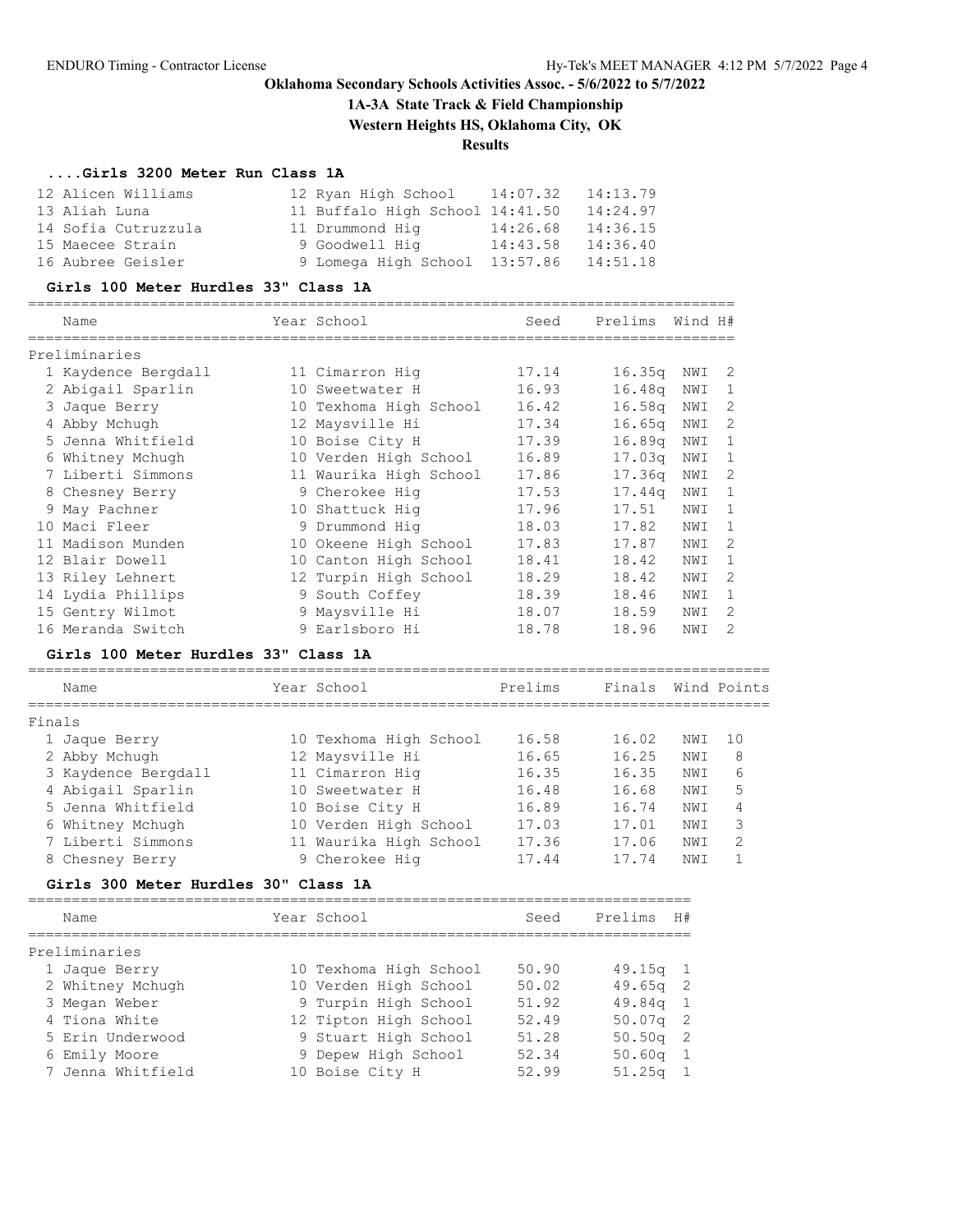**1A-3A State Track & Field Championship**

**Western Heights HS, Oklahoma City, OK**

**Results**

## **....Girls 300 Meter Hurdles 30" Class 1A**

| 8 Kaydence Bergdall  | 11 Cimarron Hig        | 51.90 | $51.26q$ 2 |   |
|----------------------|------------------------|-------|------------|---|
| 9 Chesney Berry      | 9 Cherokee Hig         | 51.18 | 51.39      |   |
| 10 Imiyah Littlejohn | 9 Canton High School   | 53.85 | 51.55      |   |
| 11 Abby Mchugh       | 12 Maysville Hi        | 53.72 | 51.64      |   |
| 12 Meranda Switch    | 9 Earlsboro Hi         | 53.60 | 53.14      | 2 |
| 13 Jessie Donaldson  | 10 Shidler High School | 53.09 | 53.24      |   |
| 14 Blair Dowell      | 10 Canton High School  | 53.51 | 53.33      | 2 |
| 15 Sydney Haken      | 11 Covington-Do        | 54.43 | 54.47      |   |

#### **Girls 300 Meter Hurdles 30" Class 1A**

================================================================================

| Name                | Year School            | Prelims | Finals Points |    |                   |  |
|---------------------|------------------------|---------|---------------|----|-------------------|--|
| Finals              |                        |         |               |    |                   |  |
| 1 Jaque Berry       | 10 Texhoma High School | 49.15   | 48.03         | 10 |                   |  |
| 2 Whitney Mchugh    | 10 Verden High School  | 49.65   | 48.23         | 8  |                   |  |
| 3 Megan Weber       | 9 Turpin High School   | 49.84   | 49.50         | 6  |                   |  |
| 4 Emily Moore       | 9 Depew High School    | 50.60   | 50.32         | 5  |                   |  |
| 5 Jenna Whitfield   | 10 Boise City H        | 51.25   | 50.53         | 4  |                   |  |
| 6 Kaydence Bergdall | 11 Cimarron Hig        | 51.26   | 50.60         | 3  |                   |  |
| 7 Tiona White       | 12 Tipton High School  | 50.07   | 50.78         | 2  |                   |  |
| -- Erin Underwood   | 9 Stuart High School   | 50.50   | DQ.           |    | fin in wrong lane |  |

#### **Girls 4x100 Meter Relay Class 1A**

============================================================================

| Seed              | Prelims                                                                                                                                                                                                                                                                             | H#           |
|-------------------|-------------------------------------------------------------------------------------------------------------------------------------------------------------------------------------------------------------------------------------------------------------------------------------|--------------|
|                   |                                                                                                                                                                                                                                                                                     |              |
| 53.02             | 51.91q                                                                                                                                                                                                                                                                              | -1           |
|                   |                                                                                                                                                                                                                                                                                     |              |
| Jaycee Shaffer 12 |                                                                                                                                                                                                                                                                                     |              |
| 52.87             | 52.51q                                                                                                                                                                                                                                                                              | 1            |
| 53.47             | 52.71q                                                                                                                                                                                                                                                                              | 2            |
| 52.70             | 52.76g                                                                                                                                                                                                                                                                              | 2            |
| 53.83             | 52.95q                                                                                                                                                                                                                                                                              | $\mathbf{1}$ |
| 53.79             | 53.17q                                                                                                                                                                                                                                                                              | 2            |
|                   |                                                                                                                                                                                                                                                                                     |              |
|                   |                                                                                                                                                                                                                                                                                     |              |
| 54.24             | $53.25q$ 2                                                                                                                                                                                                                                                                          |              |
|                   |                                                                                                                                                                                                                                                                                     |              |
|                   |                                                                                                                                                                                                                                                                                     |              |
| 55.17             | 53.78q                                                                                                                                                                                                                                                                              | $\mathbf{1}$ |
|                   |                                                                                                                                                                                                                                                                                     |              |
|                   |                                                                                                                                                                                                                                                                                     |              |
| 55.22             | 53.84                                                                                                                                                                                                                                                                               | 2            |
|                   |                                                                                                                                                                                                                                                                                     |              |
|                   |                                                                                                                                                                                                                                                                                     |              |
| 54.64             | 53.87                                                                                                                                                                                                                                                                               | 2            |
|                   |                                                                                                                                                                                                                                                                                     |              |
|                   |                                                                                                                                                                                                                                                                                     |              |
| 55.02             | 54.08                                                                                                                                                                                                                                                                               | $\mathbf{1}$ |
|                   |                                                                                                                                                                                                                                                                                     |              |
| Jaque Berry 10    |                                                                                                                                                                                                                                                                                     |              |
| 54.21             | 54.35                                                                                                                                                                                                                                                                               | 1            |
|                   | 2) Hadley Gibson 9<br>4)<br>2) Calli Jones 12<br>4) Megan Weber 9<br>2) Elyzabeth Odum 9<br>4) Kennedy Watson 11<br>2) Camy Etzel 9<br>4) Reagan Etzel 12<br>2) Maikya Carter 11<br>4) Ayana Gonzales 11<br>2) Kendall Sheneman 10<br>4) Riley Smith 9<br>2) Blakley Scott 10<br>4) |              |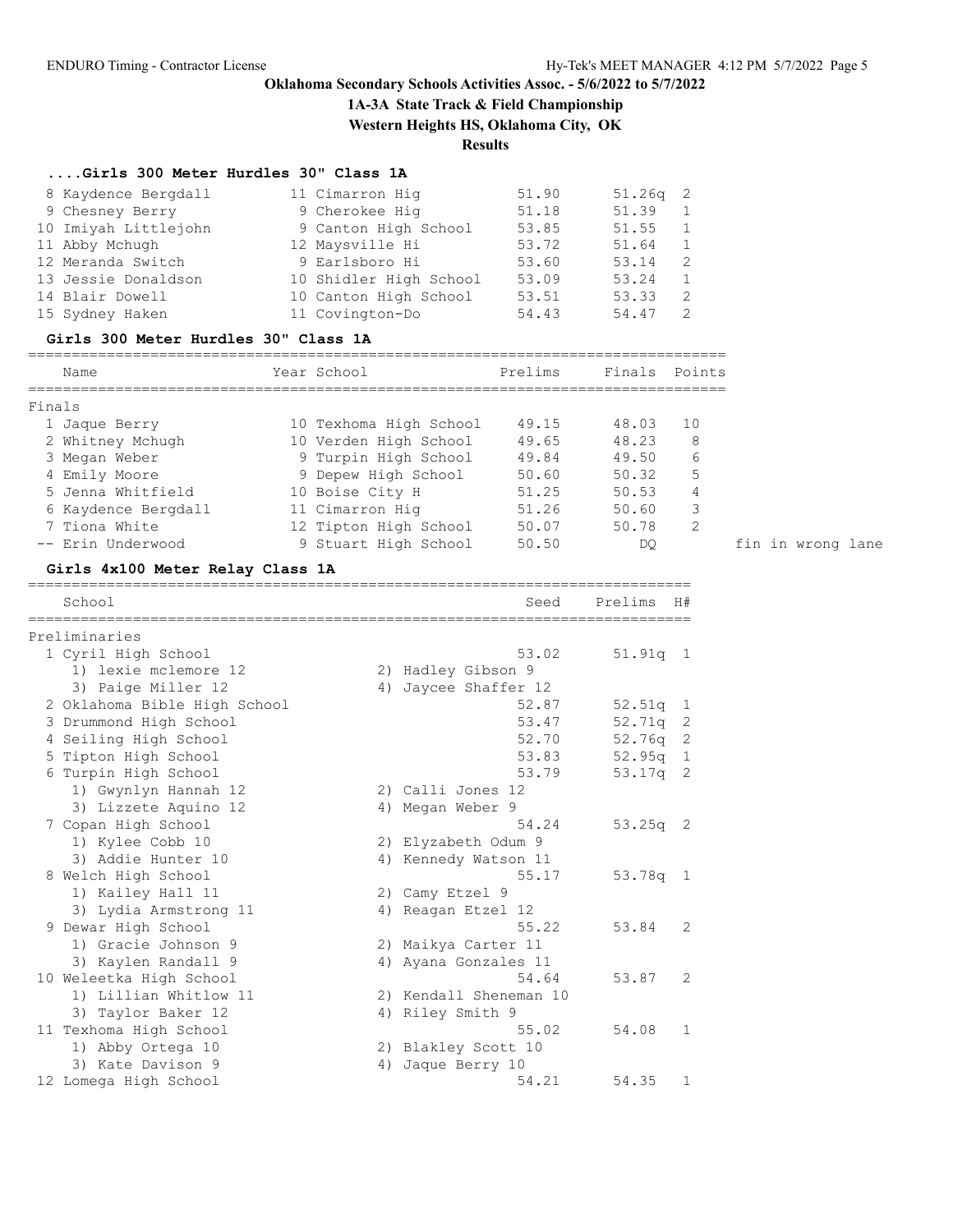## **1A-3A State Track & Field Championship**

**Western Heights HS, Oklahoma City, OK**

# **Results**

## **....Girls 4x100 Meter Relay Class 1A**

| 13 Ringling High School | 55.54                 | 54.77 |    |
|-------------------------|-----------------------|-------|----|
| 1) Izzy Coe 11          | 2) Jentri Edwards 9   |       |    |
| 3) Meghan Roberts 12    | 4) Emma Skinner 9     |       |    |
| 14 Cherokee High School | 55.20                 | 55.25 | -2 |
| 15 Tyrone High School   | 55.59                 | 55.31 | -2 |
| 1) Kendyl Humphries 9   | 2) Brooklyn Stevens 9 |       |    |
| 3) Opal Reardon 9       | 4) Carol Aquirre 10   |       |    |
| 16 Alex High School     | 55.26                 | 55.36 |    |
| 1) Carma Tucker 10      | 2) Kaitlyn Byrum 10   |       |    |
| 3) Keegan Seward 9      | 4) Clara Jo Wright 11 |       |    |
|                         |                       |       |    |

### **Girls 4x100 Meter Relay Class 1A**

|        | School                       | Prelims | Finals Points |                |
|--------|------------------------------|---------|---------------|----------------|
|        |                              |         |               |                |
| Finals |                              |         |               |                |
|        | 1 Cyril High School          | 51.91   | 51.59         | 20             |
|        | 2 Seiling High School        | 52.76   | 52.31         | 16             |
|        | 3 Oklahoma Bible High School | 52.51   | 52.64         | 12             |
|        | 4 Drummond High School       | 52.71   | 52.70         | 1 <sub>0</sub> |
|        | 5 Turpin High School         | 53.17   | 53.48         | 8              |
|        | 6 Tipton High School         | 52.95   | 53.62         | 6              |
|        | 7 Copan High School          | 53.25   | 53.99         |                |
|        | 8 Welch High School          | 53.78   | 54.29         | っ              |

## **Girls 4x200 Meter Relay Class 1A**

| School                       | Seed                   | Finals  |              | H# Points    |
|------------------------------|------------------------|---------|--------------|--------------|
| 1 Cyril High School          | 1:52.85                | 1:48.70 |              | $2 \quad 20$ |
| 1) lexie mclemore 12         | 2) Hadley Gibson 9     |         |              |              |
| 3) Jaycee Shaffer 12         | 4) Kenna Mclemore 11   |         |              |              |
| 2 Seiling High School        | 1:50.55                | 1:49.51 | 2            | 16           |
| 1) Kenly Gore 10             | 2) Braci Nyberg 10     |         |              |              |
| 3) Shelby Seabourn 12        | 4) Rainie Nelson 9     |         |              |              |
| 3 Oklahoma Bible High School | 1:52.11                | 1:50.53 | 2            | 12           |
| 1) Cooper Cayot 12           | 2) Reese Westrope 12   |         |              |              |
| 3) Conley Cayot 9            | 4) Zoe Holmes 11       |         |              |              |
| 4 Drummond High School       | 1:51.70                | 1:51.14 | 2            | 10           |
| 1) Maci Fleer 9              | 2) Makayla Wolford 9   |         |              |              |
| 3) Brianna Clark 9           | 4) Brinley Buchanan 10 |         |              |              |
| 5 Turpin High School         | 1:56.56                | 1:52.20 | $\mathbf{1}$ | 8            |
| 1) Gwynlyn Hannah 12         | 2) Calli Jones 12      |         |              |              |
| 3) Lizzete Aquino 12         | 4) Megan Weber 9       |         |              |              |
| 6 Tipton High School         | 1:53.78                | 1:52.38 | 2            | 6            |
| 1) Vastina Chea 11           | 2) Aneisa Fatio 12     |         |              |              |
| 3) Caroline Gaye 11          | 4) Tiona White 12      |         |              |              |
| 7 Cherokee High School       | 1:54.47                | 1:53.39 | 2            | 4            |
| 1) Maya Grant 12             | 2) Chesney Berry 9     |         |              |              |
| 3) Naomi Heim 9              | 4) Riley Hensley 10    |         |              |              |
| 8 Welch High School          | 1:56.89                | 1:54.12 | $\mathbf{1}$ | 2            |
| 1) Lydia Armstrong 11        | 2) Camy Etzel 9        |         |              |              |
| 3) Kailey Hall 11            | 4) Reagan Etzel 12     |         |              |              |
| 9 Woodland High School       | 1:55.82                | 1:54.44 | 2            |              |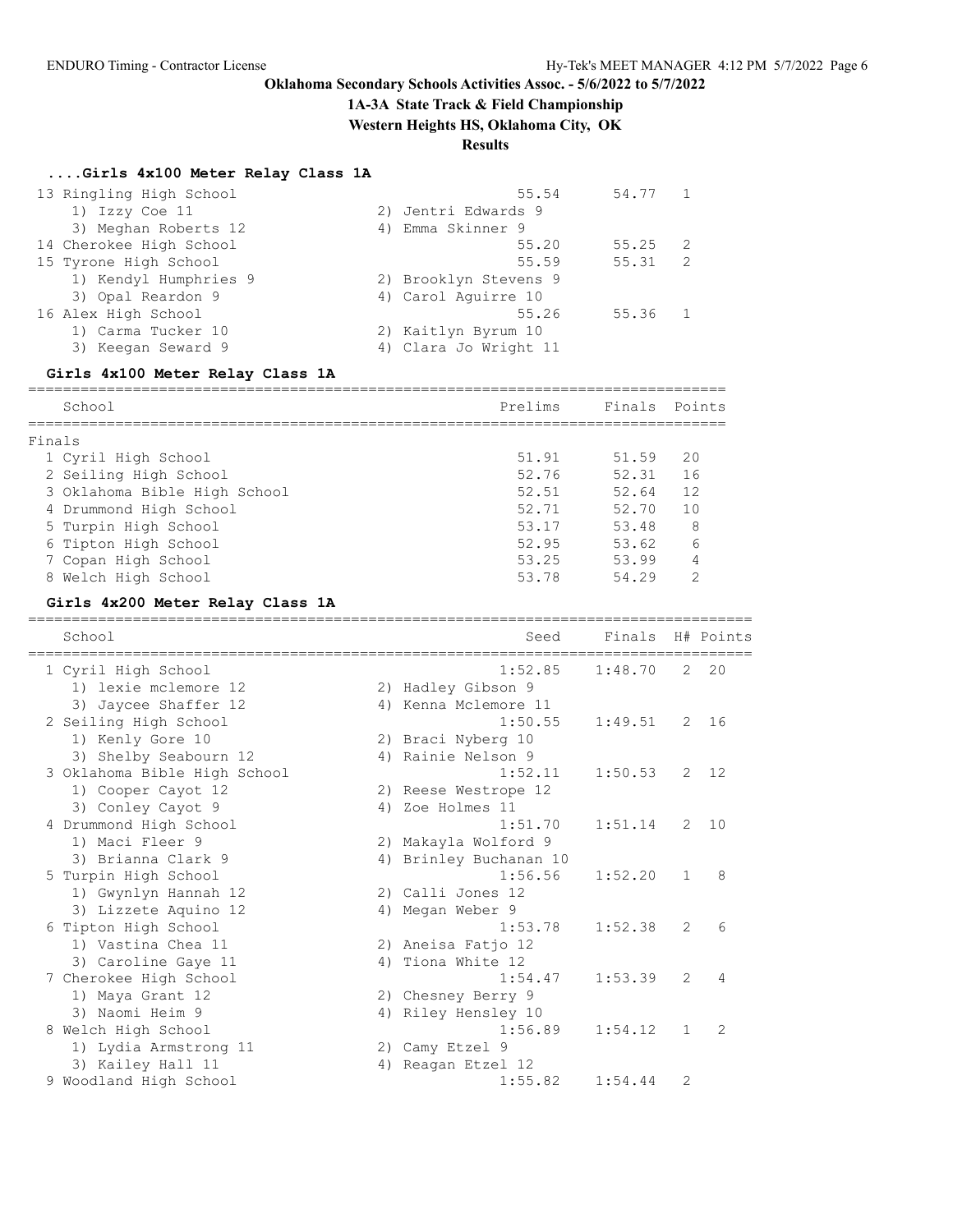### **1A-3A State Track & Field Championship**

**Western Heights HS, Oklahoma City, OK**

### **Results**

### **....Girls 4x200 Meter Relay Class 1A**

| 1) Samantha Johnston 12 |                                                                                                                                                                                |         |                                                                                                                                                                                                                                                                                                                                                                      |                |
|-------------------------|--------------------------------------------------------------------------------------------------------------------------------------------------------------------------------|---------|----------------------------------------------------------------------------------------------------------------------------------------------------------------------------------------------------------------------------------------------------------------------------------------------------------------------------------------------------------------------|----------------|
| 3) Audrey Webb 12       |                                                                                                                                                                                |         |                                                                                                                                                                                                                                                                                                                                                                      |                |
|                         |                                                                                                                                                                                | 1:57.81 | 1:54.64                                                                                                                                                                                                                                                                                                                                                              | 1              |
| 1) Taran Faylor 11      |                                                                                                                                                                                |         |                                                                                                                                                                                                                                                                                                                                                                      |                |
| 3) Maylee Chaney 11     |                                                                                                                                                                                |         |                                                                                                                                                                                                                                                                                                                                                                      |                |
|                         |                                                                                                                                                                                | 1:57.36 | $1:55.25$ 1                                                                                                                                                                                                                                                                                                                                                          |                |
| 1) Kylee Cobb 10        |                                                                                                                                                                                |         |                                                                                                                                                                                                                                                                                                                                                                      |                |
| 3) Addie Hunter 10      |                                                                                                                                                                                |         |                                                                                                                                                                                                                                                                                                                                                                      |                |
|                         |                                                                                                                                                                                | 2:00.74 | 1:56.04                                                                                                                                                                                                                                                                                                                                                              | 1              |
| 1) Presley Brown 11     |                                                                                                                                                                                |         |                                                                                                                                                                                                                                                                                                                                                                      |                |
| 3) Whitley Cash 11      |                                                                                                                                                                                |         |                                                                                                                                                                                                                                                                                                                                                                      |                |
|                         |                                                                                                                                                                                | 2:01.42 | 1:57.21                                                                                                                                                                                                                                                                                                                                                              | $\mathbf{1}$   |
| 1) Gracie Johnson 9     |                                                                                                                                                                                |         |                                                                                                                                                                                                                                                                                                                                                                      |                |
| 3) Kaylen Randall 9     |                                                                                                                                                                                |         |                                                                                                                                                                                                                                                                                                                                                                      |                |
|                         |                                                                                                                                                                                | 1:56.53 | 1:57.63                                                                                                                                                                                                                                                                                                                                                              | 2              |
| 1) Hallie Barton 11     |                                                                                                                                                                                |         |                                                                                                                                                                                                                                                                                                                                                                      |                |
| 3) Darcy Roberts 11     |                                                                                                                                                                                |         |                                                                                                                                                                                                                                                                                                                                                                      |                |
|                         |                                                                                                                                                                                | 1:58.83 | 1:57.77                                                                                                                                                                                                                                                                                                                                                              | $\overline{1}$ |
| 1) Lillian Whitlow 11   |                                                                                                                                                                                |         |                                                                                                                                                                                                                                                                                                                                                                      |                |
| 3) Taylor Baker 12      |                                                                                                                                                                                |         |                                                                                                                                                                                                                                                                                                                                                                      |                |
|                         |                                                                                                                                                                                | 2:01.17 | 2:00.99                                                                                                                                                                                                                                                                                                                                                              | $\mathbf{1}$   |
| 1) Emma Clayton 11      |                                                                                                                                                                                |         |                                                                                                                                                                                                                                                                                                                                                                      |                |
| 3) Cheyenne Geis 9      |                                                                                                                                                                                |         |                                                                                                                                                                                                                                                                                                                                                                      |                |
|                         | 10 Hammon High School<br>11 Copan High School<br>12 Laverne High School<br>13 Dewar High School<br>14 Lomega High School<br>15 Weleetka High School<br>16 Chatanooga High Scho |         | 2) Rylee Clapp 12<br>4) Kyla Masters 10<br>2) Addison Walker 11<br>4) Grace Krapcha 10<br>2) Elyzabeth Odum 9<br>4) Kennedy Watson 11<br>2) Selah Bentley 9<br>4) Paola Ortega 9<br>2) Maikya Carter 11<br>4) Ayana Gonzales 11<br>2) Abby Swart 10<br>4) Allie Roberts 12<br>2) Kendall Sheneman 10<br>4) Riley Smith 9<br>2) Mykayla Burns 9<br>4) Timber Givens 9 |                |

#### **Girls 4x400 Meter Relay Class 1A**

=================================================================================== School Seed Finals H# Points =================================================================================== 1 Seiling High School 4:13.53 4:13.07 2 20 1) Braci Nyberg 10 2) Kenly Gore 10 3) Shelby Seabourn 12 1940 4) Shaylin Petty 10 2 Texhoma High School 4:27.55 4:21.38 2 16 1) Victoria Alvarado 9 2) Blakley Scott 10 3) Kate Davison 9 1 4) Jaque Berry 10 3 Oklahoma Bible High School 4:23.99 4:22.97 2 12 1) Zoe Holmes 11 2) Conley Cayot 9 3) Reese Westrope 12 (4) Cooper Cayot 12 4 Turpin High School 4:28.87 4:25.56 2 10 1) Mya Ortiz 10 2) Calli Jones 12 3) Abigail Buller 10 (4) Megan Weber 9 5 Boise City High Scho 4:29.38 4:26.31 2 8 1) Viviana Martinez 11 2) Noel Crabtree 10 3) Jenna Whitfield 10 4) Sarah Brown 12 6 Cherokee High School 4:27.70 4:26.37 2 6 1) Naomi Heim 9 2) Chesney Berry 9 3) Carson Schanbacher 10 4) Riley Hensley 10 7 Laverne High School 4:34.12 4:28.45 2 4 1) Paola Ortega 9 2) Katelin Long 11 3) Whitley Cash 11 4) Selah Bentley 9 8 Lomega High School 4:32.51 4:29.95 2 2 1) Monse Rivera 10 2) Kate Myers 9 3) Madi Myers 11 1 4) Darcy Roberts 11 9 Pond Creek-Hunter High School 4:39.77 4:30.98 1 1) Ruby Ayers 9 2) Hannah Foster 10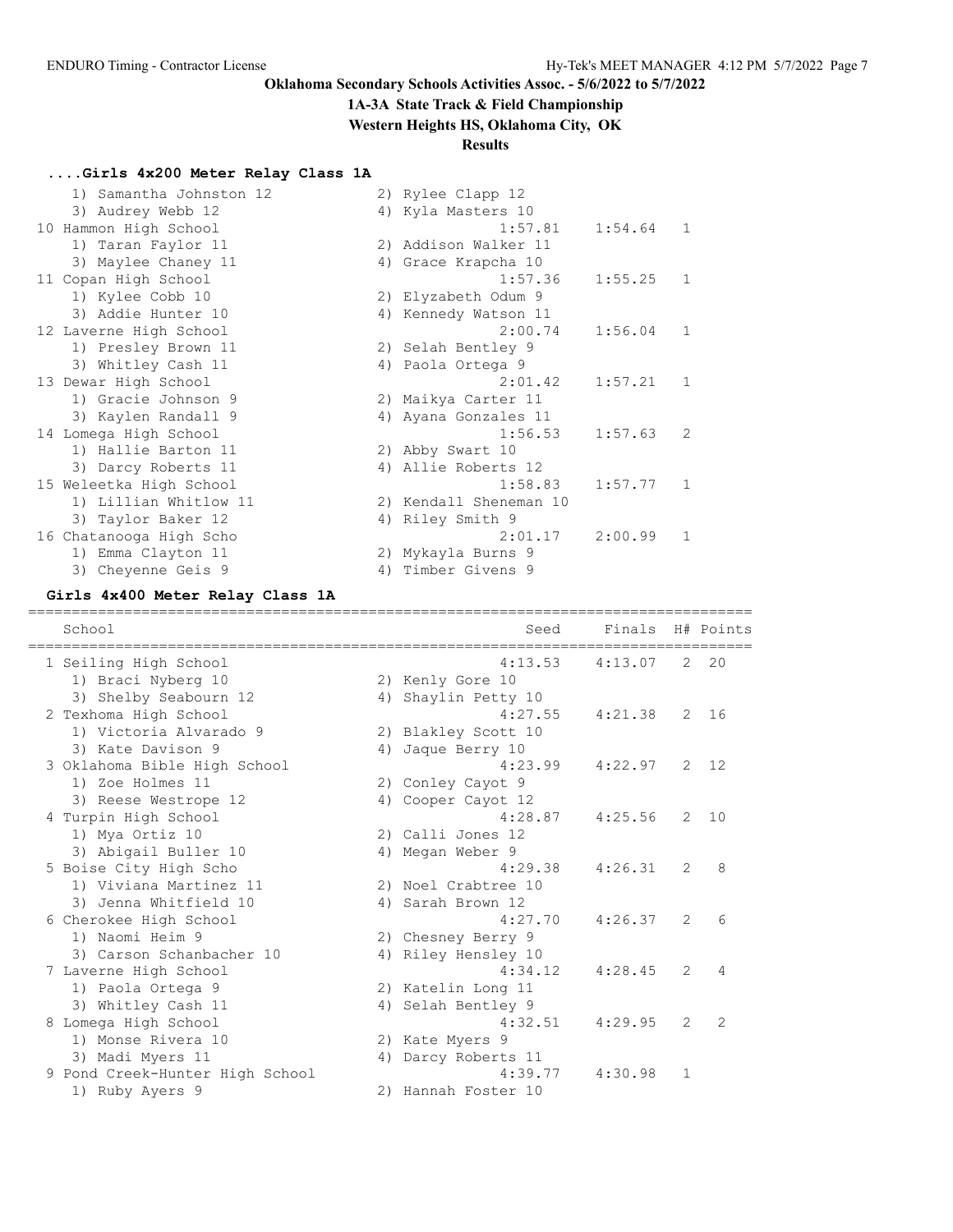#### **1A-3A State Track & Field Championship**

**Western Heights HS, Oklahoma City, OK**

### **Results**

### **....Girls 4x400 Meter Relay Class 1A**

| 3) Emilie Davis 10      | 4) Lindy Theophilus 12    |                       |              |
|-------------------------|---------------------------|-----------------------|--------------|
| 10 Webbers Falls High S |                           | $4:39.50$ $4:31.39$ 1 |              |
| 1) Anistyn Garner 10    | 2) Bridgette Baer 9       |                       |              |
| 3) Lindsey Pierce 11    | 4) Cessna Kimberlin 12    |                       |              |
| 11 Ringling High School | 4:36.84                   | $4:33.12$ 1           |              |
| 1) Meghan Roberts 12    | 2) Jentri Edwards 9       |                       |              |
| 3) Izzy Coe 11          | 4) Emma Skinner 9         |                       |              |
| 12 Waurika High School  | 4:36.01                   | $4:33.85$ 1           |              |
| 1) Jaci Gholson 10      | 2) Tallin Mora 12         |                       |              |
| 3) Aubree Showalter 10  | 4) Jaden Adams 11         |                       |              |
| 13 Depew High School    | 4:37.39                   | 4:35.19               | $\mathbf{1}$ |
| 1) Morgan Steele 10     | 2) Ava Freeze 9           |                       |              |
| 3) Emily Moore 9        | 4) Sam Peeler 10          |                       |              |
| 14 Drummond High School | 4:37.52                   | 4:35.30 1             |              |
| 1) Maci Fleer 9         | 2) Makayla Wolford 9      |                       |              |
| 3) Brianna Clark 9      | 4) Sofia Cutruzzula 11    |                       |              |
| 15 Canton High School   | 4:43.07                   | 4:42.48               | 1            |
| 1) Aubrey Cheney 10     | 2) Blair Dowell 10        |                       |              |
| 3) Aleithia Mcintosh 9  | Imiyah Littlejohn 9<br>4) |                       |              |
| 16 SW Covenant -hs- Chr | 4:42.81                   | 4:48.95               | 1            |
| 1) Makenzie Moseley 10  | 2) Emerson Monroe 9       |                       |              |
| 3) Aubree Allison 9     | 4) Aubrey Neff 9          |                       |              |

#### **Girls 4x800 Meter Relay Class 1A**

================================================================================ School Seed Finals Points ================================================================================ 1 Seiling High School 10:47.57 10:06.01 20 1) Braci Nyberg 10 2) Kenly Gore 10 3) Shelby Seabourn 12 1940 4) Shaylin Petty 10 2 Laverne High School 11:30.94 10:07.65 16 1) Selah Bentley 9 2) Katelin Long 11 3) Whitley Cash 11 4) Kamryn Baggs 10 3 Boise City High Scho 11:01.73 10:12.81 12 1) Noel Crabtree 10 2) Viviana Martinez 11 3) Mariana Soto 10 4) Sarah Brown 12 4 Turpin High School 11:50.38 10:53.65 10 1) Alexaa Aquino 9 2) Allison Weber 12 3) Calli Jones 12 (4) Abigail Buller 10 5 Cherokee High School 11:18.51 10:55.18 8 1) Carson Schanbacher 10 2) Maya Grant 12 3) Naomi Heim 9 10 10 10 10 12 4) Raylen Weve 6 Hollis High School 11:46.99 10:58.05 6 1) Landry Whorton 10 2) Terynn Skorepa 12 3) Naria Gonzalez 9 <br />
4) Maci Copeland 11 7 Gracemont High Schoo 11:18.64 10:59.66 4 1) Kandyce Reynolds 12 2) Abbi Birch 10 3) Patience Smith 10 4) Kimmi Birch 12 8 Pond Creek-Hunter High School 11:21.85 11:00.42 2 1) Ruby Ayers 9 2) Hannah Foster 10 3) Emilie Davis 10 4) Lindy Theophilus 12 9 Arapaho-Butler High School 11:20.58 11:01.55 1) Katie Edelen 11 2) Morgandee Sawatzky 10 3) Kamryn Oakes 10 4) Haley Cordes 12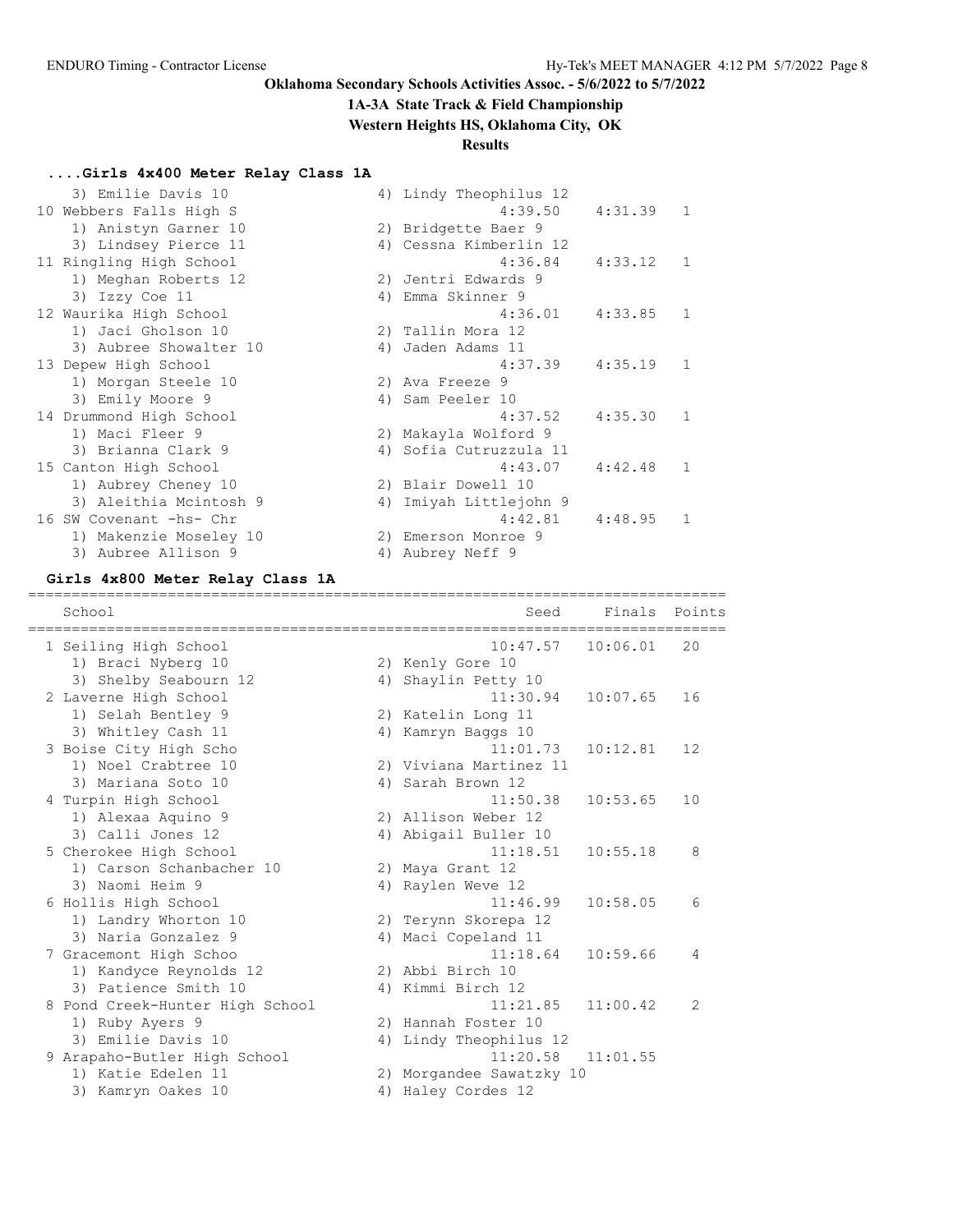#### **1A-3A State Track & Field Championship**

**Western Heights HS, Oklahoma City, OK**

#### **Results**

### **....Girls 4x800 Meter Relay Class 1A**

| 10 Waurika High School  | 11:07.01<br>11:14.60   |
|-------------------------|------------------------|
| 1) Tallin Mora 12       | 2) Jaci Gholson 10     |
| 3) Aubree Showalter 10  | 4) Jaden Adams 11      |
| 11 Depew High School    | 11:07.93<br>11:20.86   |
| 1) Morgan Steele 10     | 2) Ashley Hall 10      |
| 3) Sam Peeler 10        | 4) Ava Freeze 9        |
| 12 Covington-Douglas Hi | $11:21.87$ $11:09.14$  |
| 1) Alexis Lovell 12     | 2) Anna Franke 10      |
| 3) Sydney Haken 11      | 4) Olivia Mccarter 10  |
| 13 Lomega High School   | 11:35.20<br>11:23.88   |
| 1) Kate Myers 9         | 2) Monse Rivera 10     |
| 3) Madi Myers 11        | 4) Aubree Geisler 9    |
| 14 Shidler High School  | $11:37.85$ $11:27.00$  |
| 1) Ella Murphy 10       | 2) Jessie Donaldson 10 |
| 3) Lyza Prater 9        | 4) Sarah Ingram 9      |
| 15 Webbers Falls High S | 11:48.57<br>11:36.97   |
| 1) Bridgette Baer 9     | 2) Teralynn Colston 9  |
| 3) Abby Pense 10        | 4) Cheyanne Herrier 9  |
| 16 Buffalo High School  | 12:25.76<br>11:45.20   |
| 1) Lana Lauer 11        | 2) Natalie Moore 11    |
| 3) Ciarah Ceniceros 11  | 4) Aliah Luna 11       |

#### **Girls High Jump Class 1A**

================================================================================ Name Year School Seed Finals Points ================================================================================ 1 Samantha Johnston 12 Woodland Hig 4-10.00 5-02.00 10 2 Abigail Sparlin 10 Sweetwater H 5-00.00 J5-02.00 8 3 Liberti Simmons 11 Waurika High School 4-10.00 5-00.00 6 4 Jalyn Ball 11 Tipton High School 5-00.00 4-10.00 5 5 Audrey Webb 12 Woodland Hig 4-06.00 J4-10.00 4 6 Allison Weber 12 Turpin High School 4-08.00 4-08.00 3 7 Kiara coffey 10 Cyril High School 4-08.00 J4-08.00 2 8 Hadley Gibson 9 Cyril High School 4-08.00 4-06.00 0.20 8 Blair Dowell 10 Canton High School 4-06.00 4-06.00 0.20 8 Jada Akin 9 Arapaho-Butl 4-06.00 4-06.00 0.20 8 Mary Oneill 11 Oklahoma Bib 4-10.00 4-06.00 0.20 8 Olivia Schmidt 10 Garber High School 4-06.00 4-06.00 0.20 9 Haylun Brown 12 Billings Hig 4-06.00 J4-06.00 -- Makenzie Moseley 10 SW Covenant 4-06.00 NH -- Kalee Corrales 9 Tipton High School 4-06.00 NH -- Mariah Atkins 11 Hollis High School 4-04.00 NH -- Vallerie Vaughn 9 Seiling High School 4-06.00 NH -- Gracie Johnson 9 Dewar High School 4-06.00 NH -- Kaylen Randall 9 Dewar High School 4-06.00 NH -- Taylor Ruch 12 Laverne High School 4-04.00 NH

#### **Girls Pole Vault Class 1A**

| Name          | Year School          | Seed         | Finals Points |     |
|---------------|----------------------|--------------|---------------|-----|
|               |                      |              |               |     |
| 1 May Pachner | 10 Shattuck Hig      | $10 - 06.00$ | $11 - 00.00$  | 1 N |
| 2 Talyn Been  | 12 Dewar High School | $8 - 00.00$  | $10 - 06.00$  | 8   |
| 3 Kinlie Judd | 11 Timberlake H      | $8 - 06.00$  | $8 - 06.00$   | 6   |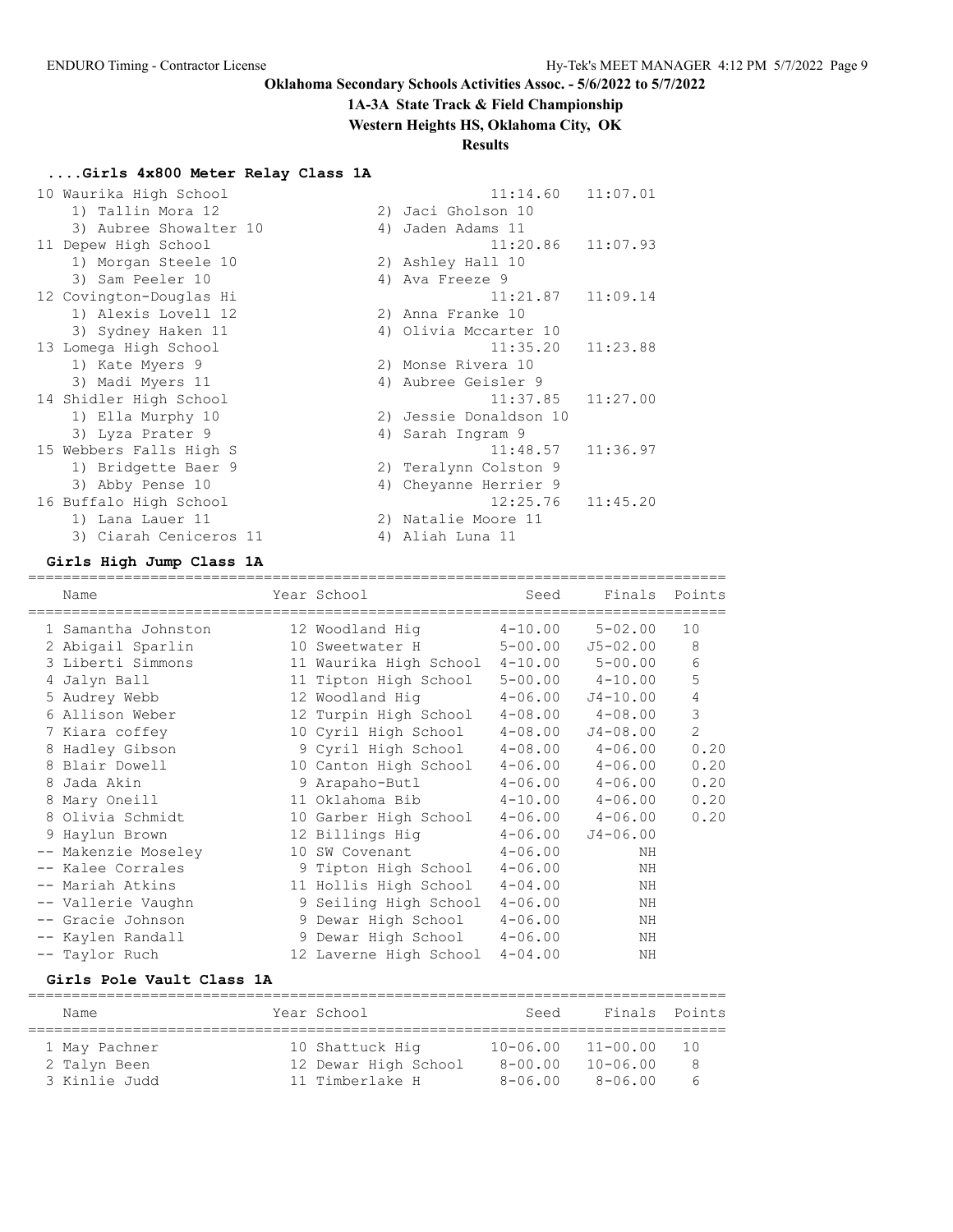## **1A-3A State Track & Field Championship**

**Western Heights HS, Oklahoma City, OK**

## **Results**

### **....Girls Pole Vault Class 1A**

| 4 Madilynn Pierson   | 12 Indiahoma Hi        | $7 - 06.00$ | $8 - 00.00$  | 4.50         |
|----------------------|------------------------|-------------|--------------|--------------|
| 4 Kate Janzen        | 11 Oklahoma Bib        | $8 - 00.00$ | $8 - 00.00$  | 4.50         |
| 6 Madelyn McReynolds | 10 Deer Creek-L        | $7 - 06.00$ | $7 - 06.00$  | 3            |
| 7 Kalie Pendergraft  | 11 Hollis High School  | $6 - 06.00$ | $J7 - 06.00$ | 2            |
| 8 Rache Creed        | 10 Laverne High School | $6 - 06.00$ | $J7 - 06.00$ | $\mathbf{1}$ |
| 9 Alyiah Soto        | 9 Rattan High School   | $6 - 06.00$ | $7 - 00.00$  |              |
| 9 Riley Lehnert      | 12 Turpin High School  | $6 - 06.00$ | $7 - 00.00$  |              |
| 11 Reagan Meacham    | 9 Sweetwater H         | $6 - 06.00$ | $6 - 06.00$  |              |
| 11 Avery Anthony     | 9 Rattan High School   | $6 - 00.00$ | $6 - 06.00$  |              |
| 13 Shakyla Wilson    | 12 Indiahoma Hi        | $6 - 00.00$ | $6 - 00.00$  |              |
| 13 Mae Nevels        | 9 Cherokee Hig         | $5 - 06.00$ | $6 - 00.00$  |              |
| 13 Iliana Motley     | 10 Hollis High School  | $6 - 06.00$ | $6 - 00.00$  |              |

# **Girls Long Jump Class 1A**

| Name                  |    | Year School                    | Seed         | Finals       |     |               | Wind H# Points |
|-----------------------|----|--------------------------------|--------------|--------------|-----|---------------|----------------|
| 1 Erin Underwood      |    | 9 Stuart High School           | $16 - 06.00$ | $16 - 03.25$ | NWI | 2             | 10             |
| 2 Malloree Schlessman |    | 12 Beaver High School          | $15 - 10.75$ | $16 - 01.75$ | NWI | 2             | 8              |
| 3 Keely Hussey        |    | 12 Okeene High School          | $16 - 06.00$ | $16 - 01.25$ | NWI | $\mathcal{L}$ | 6              |
| 4 Kyla Masters        |    | 10 Woodland Hig                | $15 - 02.00$ | $16 - 00.00$ | NWI | 1             | 5              |
| 5 Pepper Elmore       |    | 9 Kremlin-Hill                 | $16 - 03.75$ | $15 - 08.50$ | NWI | $\mathcal{L}$ | 4              |
| 6 Conley Cayot        |    | 9 Oklahoma Bib                 | $16 - 01.00$ | $15 - 07.25$ | NWI | 2             | 3              |
| 7 Sawyer Stockton     |    | 11 Balko High School           | $15 - 07.50$ | $15 - 04.50$ | NWI | 2             | 2              |
| 8 Alyssa Johnson      |    | 11 Garber High School          | $15 - 06.25$ | $15 - 02.50$ | NWI | 2             |                |
| 9 Riley Lehnert       |    | 12 Turpin High School          | $15 - 00.25$ | $15 - 01.25$ | NWI | 1             |                |
| 10 Breya Beck         |    | 9 Waynoka High School 15-05.00 |              | $15 - 01.00$ | NWI | 1             |                |
| 11 Tallin Mora        |    | 12 Waurika High School         | 14-10.00     | $14 - 10.25$ | NWI | 1             |                |
| 11 Paige Miller       |    | 12 Cyril High School           | $15 - 05.00$ | $14 - 10.25$ | NWI | 1             |                |
| 13 Imiyah Littlejohn  |    | 9 Canton High School           | $16 - 02.25$ | $14 - 09.50$ | NWI | 2             |                |
| 14 May Pachner        | 10 | Shattuck Hig                   | $15 - 05.75$ | $14 - 07.00$ | NWI | 1             |                |
| 15 Peyton Rauch       |    | 11 Aline-Cleo H                | $15 - 05.75$ | $14 - 00.75$ | NWI |               |                |
| 16 Kendall Sheneman   | 10 | Weleetka Hig                   | $14 - 03.50$ | $13 - 06.25$ | NWI |               |                |

### **Girls Shot Put Class 1A**

| Name                | Year School                    | Seed         | Finals        |                | H# Points      |
|---------------------|--------------------------------|--------------|---------------|----------------|----------------|
| 1 Kynlee Kolb       | 11 Cherokee Hig                | $37 - 03.00$ | $36 - 07.25$  | 2              | 10             |
| 2 Hadley Wilson     | 9 Woodland Hig                 | $33 - 07.75$ | $34 - 08.00$  | $\overline{2}$ | 8              |
| 3 Gracie Lankford   | 10 Goodwell Hiq                | $32 - 10.00$ | $34 - 00.50$  | $\overline{2}$ | 6              |
| 4 Katelyn Penner    | 11 Okeene High School          | $33 - 03.00$ | $J34 - 00.50$ | $\overline{c}$ |                |
| 5 Braleigh King     | 12 Moss High School            | $32 - 00.25$ | $32 - 06.00$  | $\overline{2}$ |                |
| 6 Reagan Mcreynolds | 9 Pond Creek-H                 | $31 - 08.00$ | $32 - 05.75$  | $\mathfrak{D}$ | 3              |
| 7 Katie Stafford    | 12 Strother Hig                | $32 - 04.00$ | $32 - 03.00$  | 2              | $\overline{2}$ |
| 8 Brianna Behrendt  | 11 Turpin High School          | $31 - 07.50$ | $32 - 00.75$  | $\mathbf{1}$   |                |
| 9 Kadence Tillery   | 10 Laverne High School         | $31 - 11.00$ | $32 - 00.50$  | 2              |                |
| 10 Allison Clift    | 12 Cheyenne Hig                | $30 - 00.00$ | $30 - 03.00$  |                |                |
| 11 Evee Fish        | 9 Wetumka High School 31-02.50 |              | $29 - 08.00$  |                |                |
| 12 Sharee Willis    | 11 Verden High School          | $30 - 10.00$ | $29 - 06.75$  |                |                |
| 13 Taylor Britt     | 12 Dewar High School           | $30 - 09.00$ | $29 - 06.50$  |                |                |
| 14 Bailey Ramsey    | 11 Carney High School          | $30 - 01.50$ | $28 - 03.25$  |                |                |
| 15 Sarah Southward  | 12 Ringling Hig                | $30 - 06.25$ | $28 - 01.00$  |                |                |
| 16 Sami Langston    | 10 Depew High School           | $30 - 01.00$ | $27 - 08.00$  |                |                |
|                     |                                |              |               |                |                |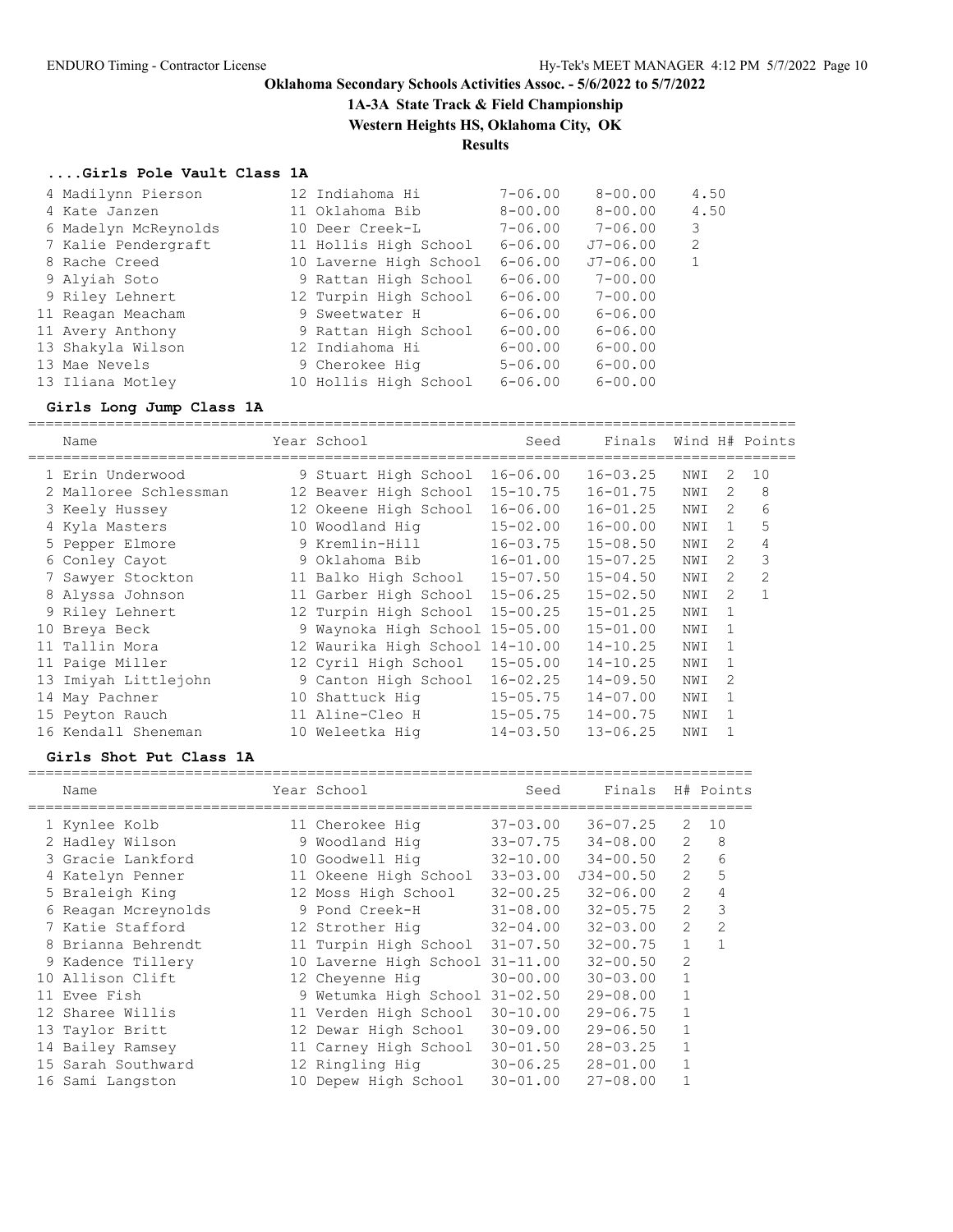**1A-3A State Track & Field Championship**

**Western Heights HS, Oklahoma City, OK**

**Results**

### **Girls Discus Throw Class 1A**

| Name                                      | Year School            | Seed       | Finals     |                | H# Points      |
|-------------------------------------------|------------------------|------------|------------|----------------|----------------|
| 1 Brianna Behrendt                        | 11 Turpin High School  | $120 - 04$ | $129 - 06$ | 2              | 10             |
| 2 Cody Audrain                            | 11 Texhoma High School | $110 - 09$ | 119-00     | 2              | 8              |
| 3 Aspin Collins                           | 10 Texhoma High School | $111 - 01$ | $115 - 11$ | $\overline{2}$ | 6              |
| 4 Kynlee Kolb                             | 11 Cherokee Hig        | $110 - 03$ | $114 - 10$ | $\overline{2}$ | 5              |
| 5 Kambree Mull                            | 9 Goodwell Hig         | $98 - 10$  | $109 - 05$ | $\overline{2}$ | 4              |
| 6 Skylar Anderson                         | 10 Medford High School | $89 - 02$  | $105 - 09$ | $\mathbf{1}$   | 3              |
| 7 Reagan Mcreynolds                       | 9 Pond Creek-H         | $100 - 09$ | $105 - 00$ | $\overline{2}$ | $\overline{2}$ |
| 8 Gracie Lankford                         | 10 Goodwell Hig        | $97 - 03$  | 103-09     | $\mathbf{1}$   | $\mathbf{1}$   |
| 9 Braleigh King                           | 12 Moss High School    | $94 - 09$  | $100 - 08$ | $\mathbf{1}$   |                |
| 10 Alana Lewis                            | 11 Waurika High School | $98 - 00$  | $94 - 01$  | $\mathbf{1}$   |                |
| 11 Katelyn Penner                         | 11 Okeene High School  | $101 - 09$ | $91 - 02$  | $\mathfrak{D}$ |                |
| 12 Bryndl Biggs                           | 11 Welch High School   | $86 - 04$  | $91 - 01$  | $\mathbf{1}$   |                |
| 13 Racheal Deboard                        | 12 Deer Creek-L        | $95 - 08$  | $90 - 03$  | 1              |                |
| 14 Sarah Southward                        | 12 Ringling Hig        | $89 - 05$  | $88 - 07$  | $\mathbf{1}$   |                |
| 15 Sydney Galligher                       | 10 Barnsdall Hi        | $88 - 10$  | $82 - 09$  | 1              |                |
| 16 Emma Skinner                           | 9 Ringling Hig         | $100 - 01$ | $76 - 03$  | 2              |                |
| $C1$ $\approx$ 100 Motor Bach $C1$ and 23 |                        |            |            |                |                |

#### **Girls 100 Meter Dash Class 3A**

|        | Name                          | Year School            | Seed    | Prelims Wind H#    |     |                |
|--------|-------------------------------|------------------------|---------|--------------------|-----|----------------|
|        | Preliminaries                 |                        |         |                    |     |                |
|        | 1 Kallista Frye               | 11 Victory Chri        | 12.29   | 12.33q             | NWI | 2              |
|        | 2 Mary Rocco Phillips         | 11 Heritage Hal        | 12.93   | 12.52q             | NWI | 2              |
|        | 3 Janelle Winterton           | 11 Lexington Hi        | 12.84   | 12.53q             | NWI | $\mathbf{1}$   |
|        | 4 Addie Wood                  | 12 Jones High School   | 12.90   | 12.73q             | NWI | 2              |
|        | 5 Liyah Dauman                | 10 Prague High School  | 13.36   | 12.79 <sub>q</sub> | NWI | $\mathbf{1}$   |
|        | 6 Makhaya Carter              | 12 Jones High School   | 13.03   | 12.86q             | NWI | $\mathbf{1}$   |
|        | 7 Grace Strecker              | 10 Kiefer High School  | 12.81   | 12.88q             | NWI | 1              |
|        | 8 Geonna Ronnow               | 12 Beggs High School   | 13.21   | 12.93q             | NWI | $\mathbf{1}$   |
|        | 9 Mattie Richardson           | 12 Washington H        | 13.29   | 12.96              | NWI | $\mathcal{L}$  |
|        | 10 Blakeli Whiteman           | 9 Holdenville          | 13.41   | 12.96              | NWI | 2              |
|        | 10 Mandy Kiddy                | 10 Westville Hi        | 13.14   | 12.96              | NWI | $\mathbf{1}$   |
|        | 12 Gracie Pruitt              | 10 Purcell High School | 13.19   | 12.98              | NWI | $\mathbf{1}$   |
|        | 13 Ella Frey                  | 11 Heritage Hal        | 13.14   | 13.05              | NWI | 2              |
|        | 14 Kirsten Kizer              | 12 Kellyville H        | 13.22   | 13.10              | NWI | 2              |
|        | 15 Addyson Rodriguez          | 12 Frederick Hi        | 13.18   | 13.20              | NWI | $\overline{2}$ |
|        | 16 Keke Burnham               | 9 Luther High School   | 13.40   | 13.26              | NWI | $\mathbf{1}$   |
|        | Girls 100 Meter Dash Class 3A |                        |         |                    |     |                |
|        | Name                          | Year School            | Prelims | Finals             |     | Wind Points    |
| Finals |                               |                        |         |                    |     |                |
|        | 1 Kallista Frye               | 11 Victory Chri        | 12.33   | 12.24              | NWI | 10             |
|        | 2 Janelle Winterton           | 11 Lexington Hi        | 12.53   | 12.48              | NWI | 8              |
|        | 3 Mary Rocco Phillips         | 11 Heritage Hal        | 12.52   | 12.52              | NWI | 6              |
|        | 4 Addie Wood                  | 12 Jones High School   | 12.73   | 12.53              | NWI | 5              |
|        | 5 Liyah Dauman                | 10 Prague High School  | 12.79   | 12.65              | NWI | 4              |
|        | 6 Grace Strecker              | 10 Kiefer High School  | 12.88   | 12.74              | NWI | 3              |

 7 Makhaya Carter 12 Jones High School 12.86 12.84 NWI 2 8 Geonna Ronnow 12 Beggs High School 12.93 12.93 NWI 1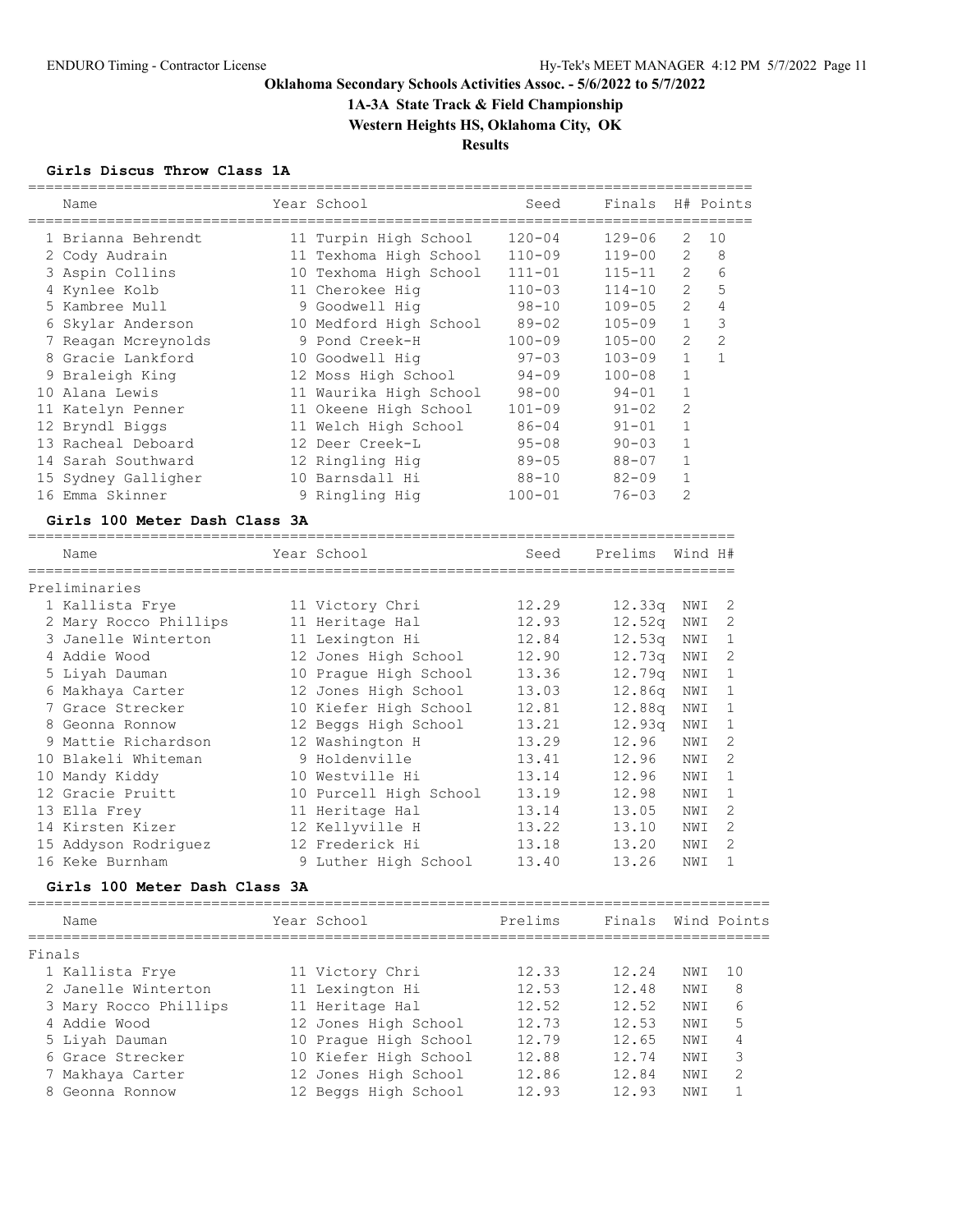# **1A-3A State Track & Field Championship**

**Western Heights HS, Oklahoma City, OK**

**Results**

### **Girls 200 Meter Dash Class 3A**

|        | Name                          | Year School            | Seed           | Prelims  | Wind H#      |              |
|--------|-------------------------------|------------------------|----------------|----------|--------------|--------------|
|        | ,,,,,,,,,,,,,,,,,,,,,,,       |                        |                |          |              |              |
|        | Preliminaries                 |                        |                |          |              |              |
|        | 1 Olivia Tate                 | 12 Beggs High School   | 25.95          | 25.14q   | NWI          | 1            |
|        | 2 Kallista Frye               | 11 Victory Chri        | 25.52          | 25.27q   | NWI          | 2            |
|        | 3 Kennedy Hight               | 10 Perry High School   | 25.58          | 25.74q   | NWI          | 1            |
|        | 4 Liyah Dauman                | 10 Prague High School  | 27.32          | 26.37q   | NWI          | 2            |
|        | 5 Kamryn Bearden              | 11 Lindsay High School | 26.18          | 26.44q   | NWI          | 2            |
|        | 6 Cheyenne Round              | 12 Vinita High School  | 26.61          | 26.49q   | NWI          | $\mathbf{1}$ |
|        | 7 Ella Frey                   | 11 Heritage Hal        | 26.75<br>26.74 | 26.64q   | NWI          | 2            |
|        | 8 Lakin Gaddy                 | 9 Alva High School     | 27.16          | 26.71q   | NWI          | 1            |
|        | 9 Kirsten Kizer               | 12 Kellyville H        |                | 26.74    | NWI          | 1            |
|        | 10 Savannah Nunley            | 12 Luther High School  | 26.51          | 26.85    | NWI          | 2            |
|        | 11 Jaiden Williams            | 10 Millwood Hig        | 27.09          | 27.24    | NWI          | 1            |
|        | 12 Lily Hegeman               | 10 Washington H        | 27.80          | 27.29    | NWI          | 1<br>2       |
|        | 13 Lauren Bradley             | 12 Crossings Ch        | 26.99          | 27.43    | NWI          |              |
|        | 14 Addyson Rodriguez          | 12 Frederick Hi        | 27.35<br>27.74 | 27.54    | NWI          | 2            |
|        | 15 Toni Mcguire               | 10 Kellyville H        | 27.97          | 27.66    | NWI          | 1<br>2       |
|        | 16 Mckayla Greenhaw           | 10 Henryetta Hi        |                | 28.48    | NWI          |              |
|        | Girls 200 Meter Dash Class 3A |                        |                |          |              |              |
|        | Name                          | Year School            | Prelims        | Finals   |              | Wind Points  |
|        |                               |                        |                |          |              |              |
| Finals |                               |                        |                |          |              |              |
|        | 1 Kallista Frye               | 11 Victory Chri        | 25.27          | 24.99    | NWI          | 10           |
|        | 2 Olivia Tate                 | 12 Beggs High School   | 25.14          | 25.04    | NWI          | 8            |
|        | 3 Kennedy Hight               | 10 Perry High School   | 25.74          | 25.71    | NWI          | 6            |
|        | 4 Kamryn Bearden              | 11 Lindsay High School | 26.44          | 26.35    | NWI          | 5            |
|        | 5 Liyah Dauman                | 10 Prague High School  | 26.37          | 26.41    | NWI          | 4            |
|        | 6 Lakin Gaddy                 | 9 Alva High School     | 26.71          | 26.82    | NWI          | 3            |
|        | 7 Ella Frey                   | 11 Heritage Hal        | 26.64          | 27.03    | NWI          | 2            |
|        | 8 Cheyenne Round              | 12 Vinita High School  | 26.49          | 27.03    | NWI          | $\mathbf{1}$ |
|        | Girls 400 Meter Dash Class 3A |                        |                |          |              |              |
|        | Name                          | Year School            | Seed           | Prelims  | H#           |              |
|        |                               |                        |                |          |              |              |
|        | Preliminaries                 |                        |                |          |              |              |
|        | 1 Kennedy Hight               | 10 Perry High School   | 57.83          | 58.85q   | 2            |              |
|        | 2 Shayna Hendrix              | 11 Kiefer High School  | 1:00.48        | 59.68q   | 1            |              |
|        | 3 Baylee Tapley               | 9 Bethel High School   | 1:00.41        | 1:00.46q | 1            |              |
|        | 4 Lakin Gaddy                 | 9 Alva High School     | 1:00.77        | 1:00.75q | 2            |              |
|        | 5 Leah Brannon                | 12 Chandler Hig        | 1:02.06        | 1:00.97q | 1            |              |
|        | 6 Caroline Stewart            | 11 Metro Christ        | 1:01.94        | 1:01.58q | 1            |              |
|        | 7 Mckayla Greenhaw            | 10 Henryetta Hi        | 1:02.26        | 1:02.03q | 2            |              |
|        | 8 Hannah Vanderburg           | 11 Atoka High School   | 1:01.28        | 1:02.32q | 2            |              |
|        | 9 Breanna Lindert             | 9 Washington H         | 1:04.43        | 1:02.76  | 1            |              |
|        | 10 Abby Webb                  | 10 Oklahoma (Oc        | 1:03.65        | 1:03.16  | 1            |              |
|        | 11 Kate Wattenbarger          | 12 Vinita High School  | 1:05.40        | 1:04.36  | 1            |              |
|        | 12 Conlie Smith               | 12 Sequoyah-Tah        | 1:05.28        | 1:04.62  | 2            |              |
|        | 13 Alison Horstkoetter        | 9 Community Ch         | 1:04.75        | 1:05.59  | 2            |              |
|        | 14 Neveah Johnson             | 10 Heritage Hal        | 1:03.41        | 1:05.78  | $\mathbf{2}$ |              |
|        | 15 Alisha Lemons              | 10 Marlow High School  | 1:06.02        | 1:06.40  | 2            |              |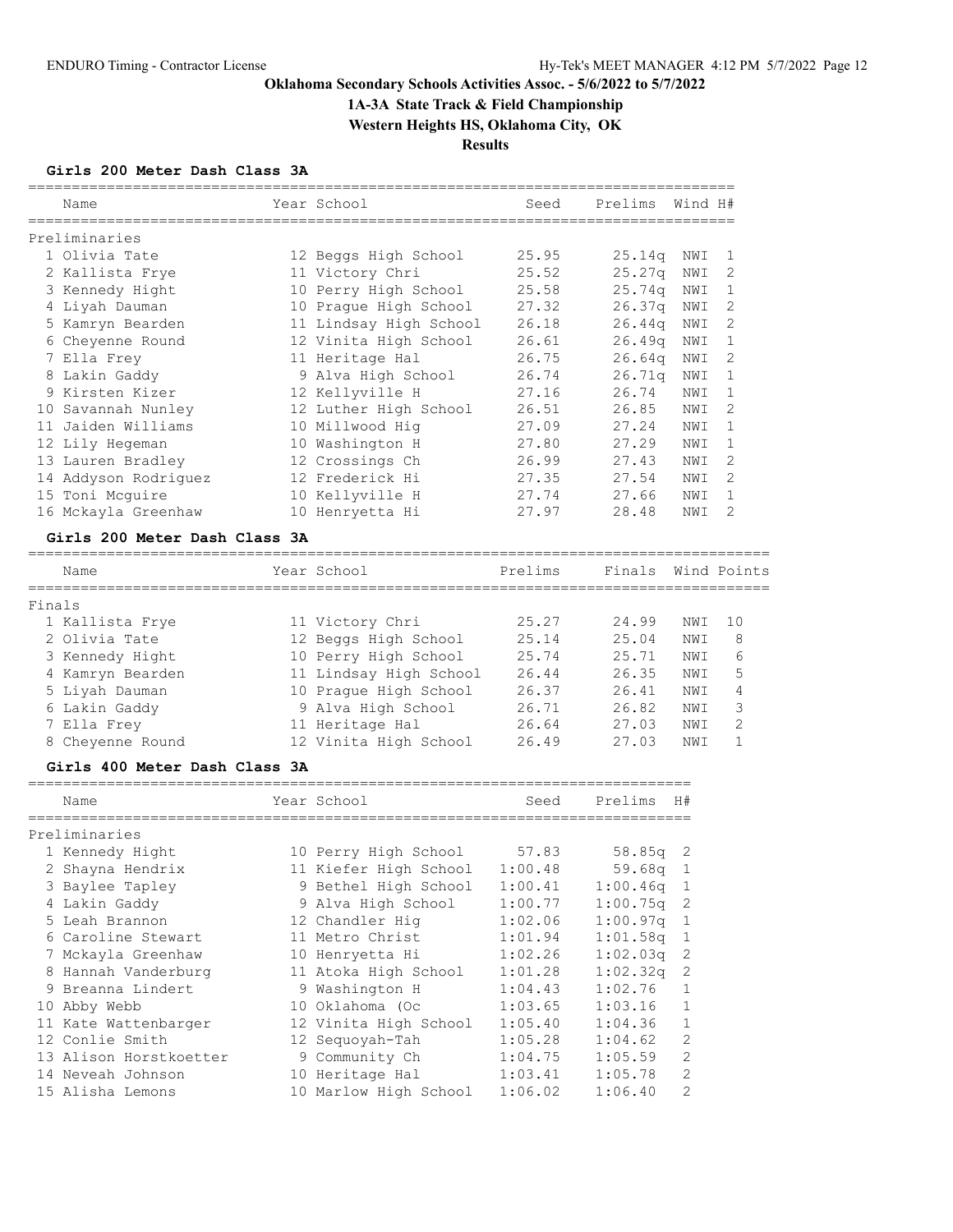#### **1A-3A State Track & Field Championship**

**Western Heights HS, Oklahoma City, OK**

**Results**

**....Girls 400 Meter Dash Class 3A**

|        | 16 Allison Hickey             | 10 Crossings Ch       | 1:05.66 | 1:07.19 |                |
|--------|-------------------------------|-----------------------|---------|---------|----------------|
|        | Girls 400 Meter Dash Class 3A |                       |         |         |                |
|        | Name                          | Year School           | Prelims | Finals  | Points         |
| Finals |                               |                       |         |         |                |
|        | 1 Kennedy Hight               | 10 Perry High School  | 58.85   | 57.86   | 10             |
|        | 2 Shayna Hendrix              | 11 Kiefer High School | 59.68   | 59.47   | 8              |
|        | 3 Lakin Gaddy                 | 9 Alva High School    | 1:00.75 | 59.50   | 6              |
|        | 4 Baylee Tapley               | 9 Bethel High School  | 1:00.46 | 1:01.19 | 5              |
|        | 5 Leah Brannon                | 12 Chandler Hig       | 1:00.97 | 1:01.51 | 4              |
|        | 6 Caroline Stewart            | 11 Metro Christ       | 1:01.58 | 1:01.93 | 3              |
|        | 7 Hannah Vanderburg           | 11 Atoka High School  | 1:02.32 | 1:02.50 | $\mathfrak{D}$ |
|        | 8 Mckayla Greenhaw            | 10 Henryetta Hi       | 1:02.03 | 1:03.45 |                |

#### **Girls 800 Meter Run Class 3A**

================================================================================ Name **Year School** Seed Finals Points ================================================================================ 1 Shayna Hendrix 11 Kiefer High School 2:20.94 2:19.38 10 2 Payton Dingman 10 Adair High School 2:25.17 2:22.82 8 3 Summer Lester 12 Beggs High School 2:28.42 2:23.55 6 4 Korie Kizarr 12 Marlow High School 2:25.37 2:24.07 5 5 Baylee Tapley 9 Bethel High School 2:25.87 2:24.60 4 6 Lilly Travis 10 Sperry High School 2:25.73 2:25.11 3 7 Addison Pecha 9 Chisholm Hig 2:34.12 2:27.23 2 8 Bronwyn Link 11 Crossings Ch 2:27.92 2:27.80 1 9 Hannah Vanderburg 11 Atoka High School 2:29.58 2:30.86 10 Evie Winton 10 Oklahoma (Oc 2:35.41 2:31.63 11 Caroline Stewart 11 Metro Christ 2:28.35 2:32.42 12 Kenleigh Kaler 9 Henryetta Hi 2:33.65 2:35.09 13 Callie Wilson 9 Sperry High School 2:34.12 2:35.52 14 Conlie Smith 12 Sequoyah-Tah 2:34.47 2:36.41 15 Megan Smith 9 Lexington Hi 2:31.38 2:38.82 16 Ayden Kearney 12 Oklahoma (Oc 2:39.53 2:40.01

#### **Girls 1600 Meter Run Class 3A**

| Name               | Year School           | Seed    | Finals Points |                |
|--------------------|-----------------------|---------|---------------|----------------|
| 1 Korie Kizarr     | 12 Marlow High School | 5:30.81 | 5:34.62       | 10             |
| 2 Summer Lester    | 12 Beggs High School  | 5:37.17 | 5:38.57       | 8              |
| 3 Emmary Elizondo  | 9 Sequoyah-Tah        | 5:50.44 | 5:43.15       | 6              |
| 4 Bronwyn Link     | 11 Crossings Ch       | 5:45.82 | 5:47.85       | 5              |
| 5 Eric Anderson    | 9 Adair High School   | 5:48.43 | 5:49.31       | 4              |
| 6 Baylee Tapley    | 9 Bethel High School  | 5:50.64 | 5:49.80       | 3              |
| 7 Lilly Travis     | 10 Sperry High School | 5:46.80 | 5:54.30       | $\mathfrak{D}$ |
| 8 Callie Wilson    | 9 Sperry High School  | 6:01.21 | 5:56.68       |                |
| 9 Kylie Nunneley   | 9 Bethel High School  | 6:03.32 | 5:58.47       |                |
| 10 Evie Winton     | 10 Oklahoma (Oc       | 6:08.92 | 5:59.99       |                |
| 11 Ayden Kearney   | 12 Oklahoma (Oc       | 6:02.26 | 6:07.84       |                |
| 12 Brilee Combs    | 9 Comanche Hig        | 5:57.75 | 6:09.54       |                |
| 13 Mackinze Mackey | 9 Alva High School    | 6:06.77 | 6:13.62       |                |
|                    |                       |         |               |                |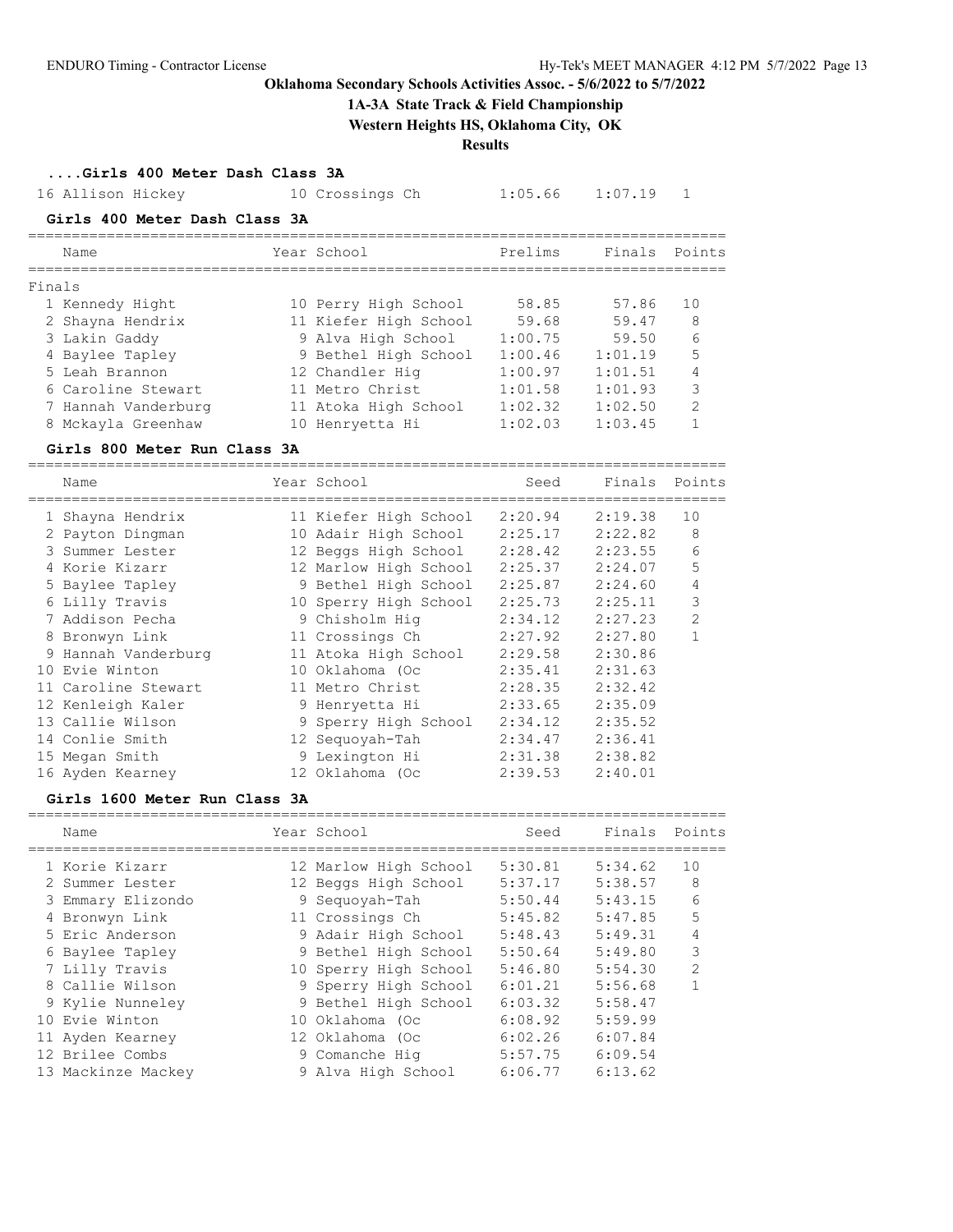**1A-3A State Track & Field Championship**

**Western Heights HS, Oklahoma City, OK**

## **Results**

### **....Girls 1600 Meter Run Class 3A**

| 14 Taryn Jech   | 10 Hennessey Hi                | 6:12.61 | 6:18.64 |
|-----------------|--------------------------------|---------|---------|
| 15 Allie Rice   | 11 Lindsay High School 6:06.87 |         | 6:21.23 |
| 16 Maddy Torres | 9 Marietta Hiq                 | 6:07.47 | 6:22.92 |

#### **Girls 3200 Meter Run Class 3A**

================================================================================

| Name                 | Year School           | Seed     | Finals   | Points         |
|----------------------|-----------------------|----------|----------|----------------|
| 1 Korie Kizarr       | 12 Marlow High School | 12:16.37 | 11:49.04 | 10             |
| 2 Baylee Tapley      | 9 Bethel High School  | 12:34.87 | 12:31.20 | 8              |
| 3 Eric Anderson      | 9 Adair High School   | 13:10.51 | 12:56.85 | 6              |
| 4 Hailey Mcclure     | 11 Sequoyah-Cla       | 13:40.87 | 13:00.99 | 5              |
| 5 Kylie Nunneley     | 9 Bethel High School  | 13:24.44 | 13:11.89 | 4              |
| 6 Taylor Petree      | 10 Keys (Parkhi       | 13:32.79 | 13:19.48 | 3              |
| 7 Mackinze Mackey    | 9 Alva High School    | 13:42.39 | 13:22.99 | $\overline{2}$ |
| 8 Nina Lombardo      | 9 Oklahoma (Oc        | 13:35.80 | 13:42.06 | 1              |
| 9 Lena Strauss       | 12 Oklahoma (Oc       | 13:36.99 | 13:52.89 |                |
| 10 Shayla Peery      | 12 Chandler Hiq       | 13:32.60 | 13:59.30 |                |
| 11 Cassie Wright     | 11 Chandler Hig       | 13:43.12 | 14:00.45 |                |
| 12 Emma Green        | 11 Chisholm Hig       | 13:53.27 | 14:07.31 |                |
| 13 Taryn Jech        | 10 Hennessey Hi       | 13:54.05 | 14:11.29 |                |
| 14 Elizabeth Holland | 9 Keys (Parkhi        | 13:47.93 | 14:23.92 |                |
| 15 Karsynn Bowles    | 9 Comanche Hig        | 15:06.19 | 14:41.29 |                |
| 16 Avery Brown       | 12 Crossings Ch       | 15:04.12 | 15:12.67 |                |

#### **Girls 100 Meter Hurdles Class 3A**

| 16.01<br>10 Crossings Ch<br>16.96<br>12 Chandler Hig | 15.48q             | NWI |                              |
|------------------------------------------------------|--------------------|-----|------------------------------|
|                                                      |                    |     |                              |
|                                                      |                    |     | 2                            |
|                                                      | 16.40q             | NWI | 2                            |
| 16.97<br>11 Sperry High School                       | 16.50q             | NWI | 1                            |
| 16.80<br>11 Marlow High School                       | 16.55 <sub>q</sub> | NWI | 1                            |
| 11 Washington H<br>17.01                             | 16.63q             | NWI | 1                            |
| 10 Metro Christ<br>17.45                             | 16.76 <sub>q</sub> | NWI | 2                            |
| 9 Washington H<br>16.82                              |                    | NWI | 2                            |
| 16.27<br>11 Chisholm Hiq                             |                    | NWI | 1                            |
| 11 Lindsay High School<br>17.30                      | 17.28              | NWI | 1                            |
| 17.56<br>12 Heritage Hal                             | 17.28              | NWI | 2                            |
| 12 Alva High School<br>17.57                         | 17.60              | NWI | 1                            |
| 10 Kiefer High School<br>17.17                       | 17.63              | NWI | 2                            |
| 17.22<br>11 Chisholm Hig                             | 17.67              | NWI | $\mathcal{D}$                |
| 17.71<br>10 Checotah Hiq                             | 17.97              | NWI | 1                            |
| 17.78<br>11 Sperry High School                       | 18.29              | NWI | 2                            |
| 12 Oklahoma (Oc<br>17.24                             | 19.40              | NWI | 1                            |
|                                                      |                    |     | 17.12 <sub>q</sub><br>17.23q |

#### **Girls 100 Meter Hurdles Class 3A**

| Name           | Year School           | Prelims | Finals Wind Points |        |     |
|----------------|-----------------------|---------|--------------------|--------|-----|
| Finals         |                       |         |                    |        |     |
| 1 Savanna Meek | 10 Crossings Ch       | 15.48   | 15.23              | NWI 10 |     |
| 2 Lexi Winton  | 11 Sperry High School | 16.50   | 16.00              | NW T   | - 8 |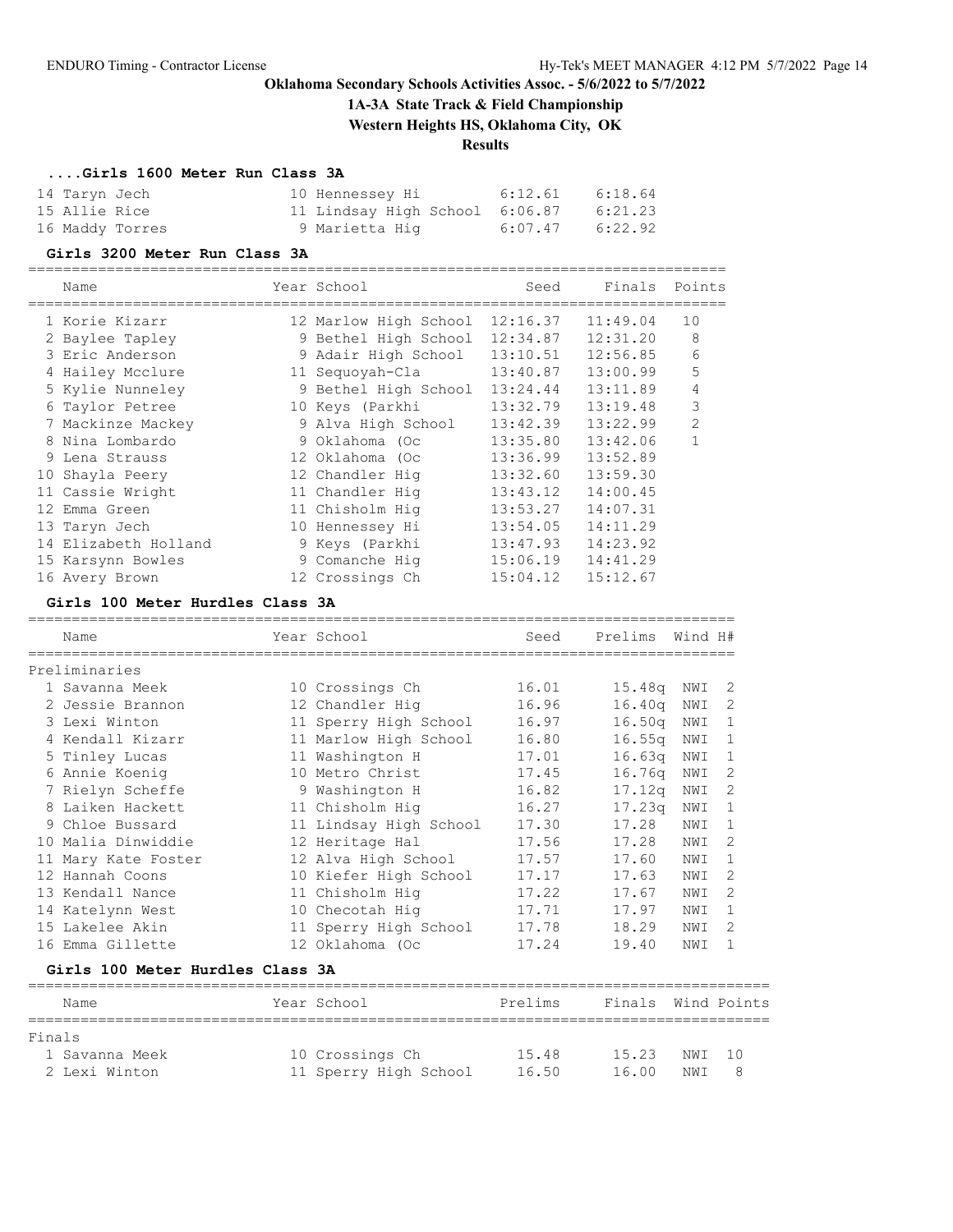**1A-3A State Track & Field Championship**

**Western Heights HS, Oklahoma City, OK**

### **Results**

## **....Girls 100 Meter Hurdles Class 3A**

| 3 Jessie Brannon | 12 Chandler Hig       | 16.40 | 16.05 | NWI | 6                       |
|------------------|-----------------------|-------|-------|-----|-------------------------|
| 4 Rielyn Scheffe | 9 Washington H        | 17.12 | 16.26 | NWI | $-5$                    |
| 5 Tinley Lucas   | 11 Washington H       | 16.63 | 16.41 | NWI | $\overline{4}$          |
| 6 Laiken Hackett | 11 Chisholm Hig       | 17.23 | 16.47 | NWI | $\overline{\mathbf{3}}$ |
| 7 Kendall Kizarr | 11 Marlow High School | 16.55 | 16.58 | NWI | $\overline{2}$          |
| 8 Annie Koenig   | 10 Metro Christ       | 16.76 | 17.03 | NWI |                         |

#### **Girls 300 Meter Hurdles Class 3A**

| Name                | Year School           | Seed  | Prelims    | H#             |
|---------------------|-----------------------|-------|------------|----------------|
| Preliminaries       |                       |       |            |                |
| 1 Savanna Meek      | 10 Crossings Ch       | 46.76 | $46.23q$ 1 |                |
| 2 Janelle Winterton | 11 Lexington Hi       | 46.71 | 46.73a     | 2              |
| 3 Jessie Brannon    | 12 Chandler Hig       | 48.35 | 47.64a     | -2             |
| 4 Charlotte Frans   | 10 Crossings Ch       | 48.55 | 47.79q     | 2              |
| 5 Rielyn Scheffe    | 9 Washington H        | 48.06 | 49.26q     | 1              |
| 6 Autumn Ingram     | 10 Meeker High School | 50.85 | 49.39q     | 2              |
| 7 Mary Kate Foster  | 12 Alva High School   | 50.11 | 49.71q     | $\overline{1}$ |
| 8 Jaylee Miller     | 12 Comanche Hig       | 51.65 | 50.68q     | 1              |
| 9 Laiken Hackett    | 11 Chisholm Hig       | 50.89 | 50.85      | $\mathcal{D}$  |
| 10 Peyton Collum    | 10 Oklahoma (Oc       | 50.96 | 50.90      | 1              |
| 11 Tinley Lucas     | 11 Washington H       | 53.17 | 52.16      | 1              |
| 12 Kyanna Cook      | 9 Metro Christ        | 52.41 | 52.50      | $\mathfrak{D}$ |
| 13 Lauren Wilson    | 9 Heritage Hal        | 53.40 | 53.18      | 1              |
| 14 Destiny Downing  | 9 Community Ch        | 53.07 | 53.21      | $\mathfrak{D}$ |
| 15 Aaliyah Harrison | 10 Okmulgee Hig       | 49.76 | 53.94      |                |
| 16 Misty Mooney     | 10 Adair High School  | 53.43 | 55.37      | $\overline{2}$ |

### **Girls 300 Meter Hurdles Class 3A**

|        | Name                | Year School           | Prelims | Finals | Points        |
|--------|---------------------|-----------------------|---------|--------|---------------|
| Finals |                     |                       |         |        |               |
|        | 1 Janelle Winterton | 11 Lexington Hi       | 46.73   | 45.46  | 10            |
|        | 2 Savanna Meek      | 10 Crossings Ch       | 46.23   | 46.29  | 8             |
|        | 3 Rielyn Scheffe    | 9 Washington H        | 49.26   | 46.90  | 6             |
|        | 4 Charlotte Frans   | 10 Crossings Ch       | 47.79   | 47.77  | 5             |
|        | 5 Jessie Brannon    | 12 Chandler Hig       | 47.64   | 48.02  | 4             |
|        | 6 Mary Kate Foster  | 12 Alva High School   | 49.71   | 49.50  | 3             |
|        | 7 Autumn Ingram     | 10 Meeker High School | 49.39   | 50.72  | $\mathcal{D}$ |
|        | 8 Jaylee Miller     | 12 Comanche Hig       | 50.68   | 53.45  |               |
|        |                     |                       |         |        |               |

### **Girls 4x100 Meter Relay Class 3A**

| School                      | Seed                | Prelims H# |
|-----------------------------|---------------------|------------|
| Preliminaries               |                     |            |
| 1 Jones High School         | 50.83               | $50.08q$ 1 |
| 1) Addie Wood 12            | 2) Lamaria Davis 12 |            |
| 3) Makhaya Carter 12        | 4) Boston Berry 11  |            |
| 2 Heritage Hall High School | 50.21               | $50.10q$ 2 |
| 3 Chisholm High School      | 50.68               | $50.10q$ 1 |
| 1) Paden Pasby 12           | Jayden Streck 12    |            |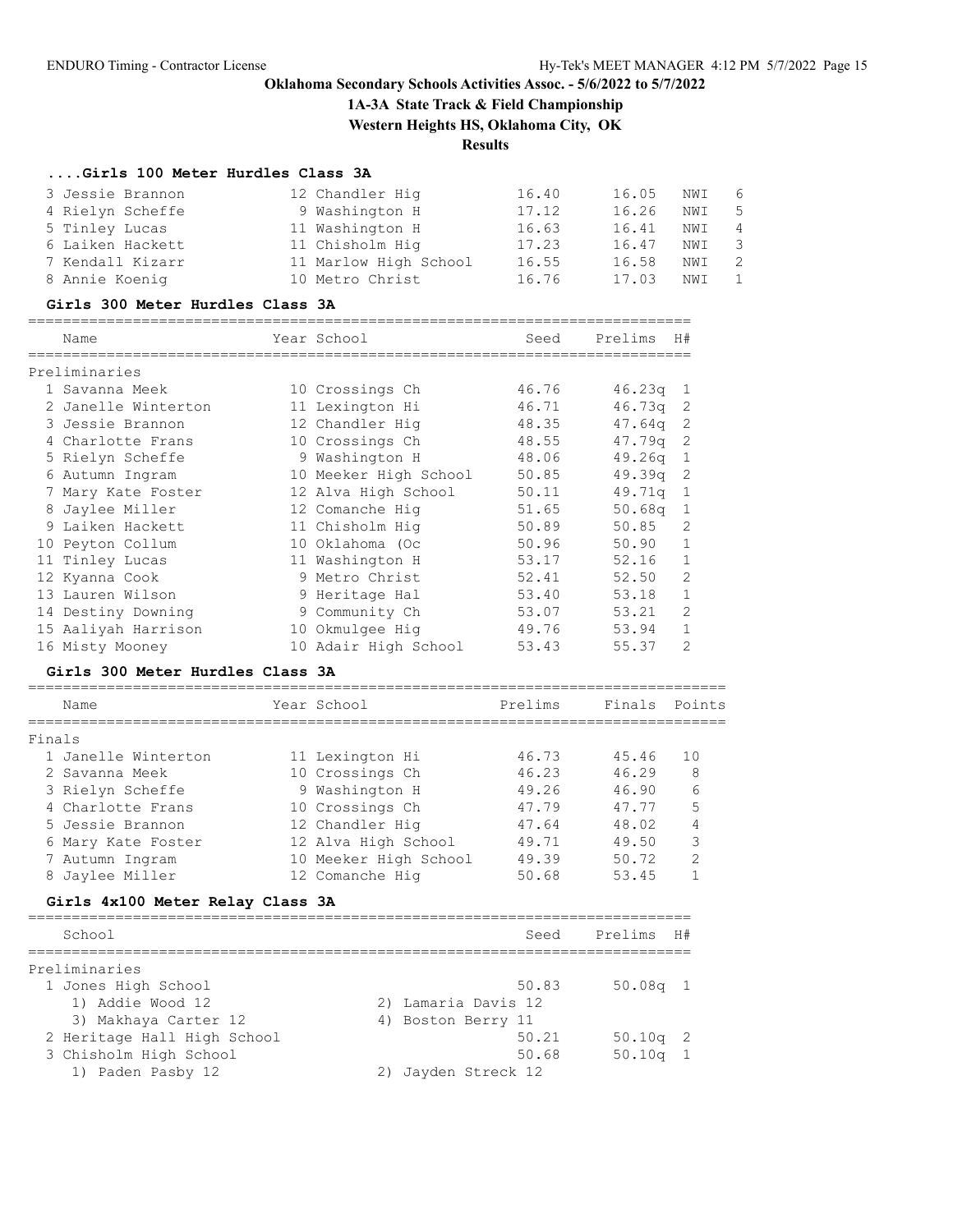## **1A-3A State Track & Field Championship**

**Western Heights HS, Oklahoma City, OK**

## **Results**

## **....Girls 4x100 Meter Relay Class 3A**

| 3) Anna Burns 9                  | 4) | Jimena Castillo 12      |            |              |
|----------------------------------|----|-------------------------|------------|--------------|
| 4 Beggs High School              |    | 50.88                   | $50.13q$ 2 |              |
| 5 Luther High School             |    | 51.66                   | $51.02q$ 1 |              |
| 1) Valeria Velasco 10            |    | 2) Halyn Browning 9     |            |              |
| 3) Savannah Nunley 12            |    | 4) Keke Burnham 9       |            |              |
| 6 Crossings Christian High Schoo |    | 51.15                   | $51.21q$ 2 |              |
| 7 Oklahoma (Ocs Hs) Ch           |    | 52.31                   | $51.44q$ 1 |              |
| 1) Abby Webb 10                  |    | 2) Emma Gillette 12     |            |              |
| 3) Peyton Collum 10              | 4) | Elizabeth Brooks 12     |            |              |
| 8 Kellyville High School         |    | 52.39                   | $51.60q$ 2 |              |
| 9 Alva High School               |    | 51.54                   | 51.60      | 1            |
| 1) Jaycee Kelln 9                |    | 2) Brooke Perez 12      |            |              |
| 3) Cynthia Samaniego 10          |    | 4) Lakin Gaddy 9        |            |              |
| 10 Westville High School         |    | 52.52                   | 51.87      | 2            |
| 11 Purcell High School           |    | 51.97                   | 52.03      | 2            |
| 12 Kiefer High School            |    | 52.79                   | 52.94      | $\mathbf{1}$ |
| 13 Marietta High School          |    | 53.29                   | 53.14      | $\mathbf{1}$ |
| 1) Haven Matthews 12             |    | 2) Crystal Castaneda 11 |            |              |
| 3) Ashlyn Douglass 10            |    | 4) Luciana Douglass 9   |            |              |
| 14 Washington High Scho          |    | 52.31                   | 1:03.53    | $\mathbf{1}$ |
| 1) Tinley Lucas 11               |    | 2) Ellie Loveless 11    |            |              |
| 3) Lily Hegeman 10               |    | 4) Mattie Richardson 12 |            |              |
| -- Idabel High School            |    | 53.69                   | DNF        | 2            |
| 1) Jaylee Lopez 12               |    | 2) Mercades Lopez 9     |            |              |
| 3) Eliyah Haddox 9               | 4) | Jakaela Hearn 9         |            |              |
| -- Millwood High School          |    | 52.12                   | DNF        | 2            |

### **Girls 4x100 Meter Relay Class 3A**

|        | School                           | Prelims | Finals Points |    |  |  |  |  |  |  |
|--------|----------------------------------|---------|---------------|----|--|--|--|--|--|--|
| Finals |                                  |         |               |    |  |  |  |  |  |  |
|        | 1 Beggs High School              | 50.13   | 49.48         | 20 |  |  |  |  |  |  |
|        | 2 Heritage Hall High School      | 50.10   | 49.78         | 16 |  |  |  |  |  |  |
|        | 3 Jones High School              | 50.08   | 50.24         | 12 |  |  |  |  |  |  |
|        | 4 Chisholm High School           | 50.10   | 50.29         | 10 |  |  |  |  |  |  |
|        | 5 Luther High School             | 51.02   | 51.35         | 8  |  |  |  |  |  |  |
|        | 6 Crossings Christian High Schoo | 51.21   | 51.42         | 6  |  |  |  |  |  |  |
|        | 7 Kellyville High School         | 51.60   | 51.48         |    |  |  |  |  |  |  |
|        | 8 Oklahoma (Ocs Hs) Ch           | 51.44   | 51.66         | っ  |  |  |  |  |  |  |

## **Girls 4x200 Meter Relay Class 3A**

| Finals H# Points<br>School<br>Seed<br>$1:51.73$ $1:44.88$ 1 20<br>1 Beggs High School<br>1) Summer Lester 12<br>2) Olivia Tate 12<br>3) Ashiyah Lewis 12<br>4) Geonna Ronnow 12<br>2 Crossings Christian High Schoo<br>$1:48.93$ $1:45.90$ 2 16<br>2) Camden Furnish 12<br>1) Amelia Beaty 11<br>3) Charlotte Frans 10<br>4) Savanna Meek 10<br>1:49.21<br>$1:46.07$ 2 12<br>3 Chisholm High School<br>1) Paden Pasby 12<br>2) Jayden Streck 12<br>4) Jimena Castillo 12<br>3) Macie Andrews 11 |  |  |
|-------------------------------------------------------------------------------------------------------------------------------------------------------------------------------------------------------------------------------------------------------------------------------------------------------------------------------------------------------------------------------------------------------------------------------------------------------------------------------------------------|--|--|
|                                                                                                                                                                                                                                                                                                                                                                                                                                                                                                 |  |  |
|                                                                                                                                                                                                                                                                                                                                                                                                                                                                                                 |  |  |
|                                                                                                                                                                                                                                                                                                                                                                                                                                                                                                 |  |  |
|                                                                                                                                                                                                                                                                                                                                                                                                                                                                                                 |  |  |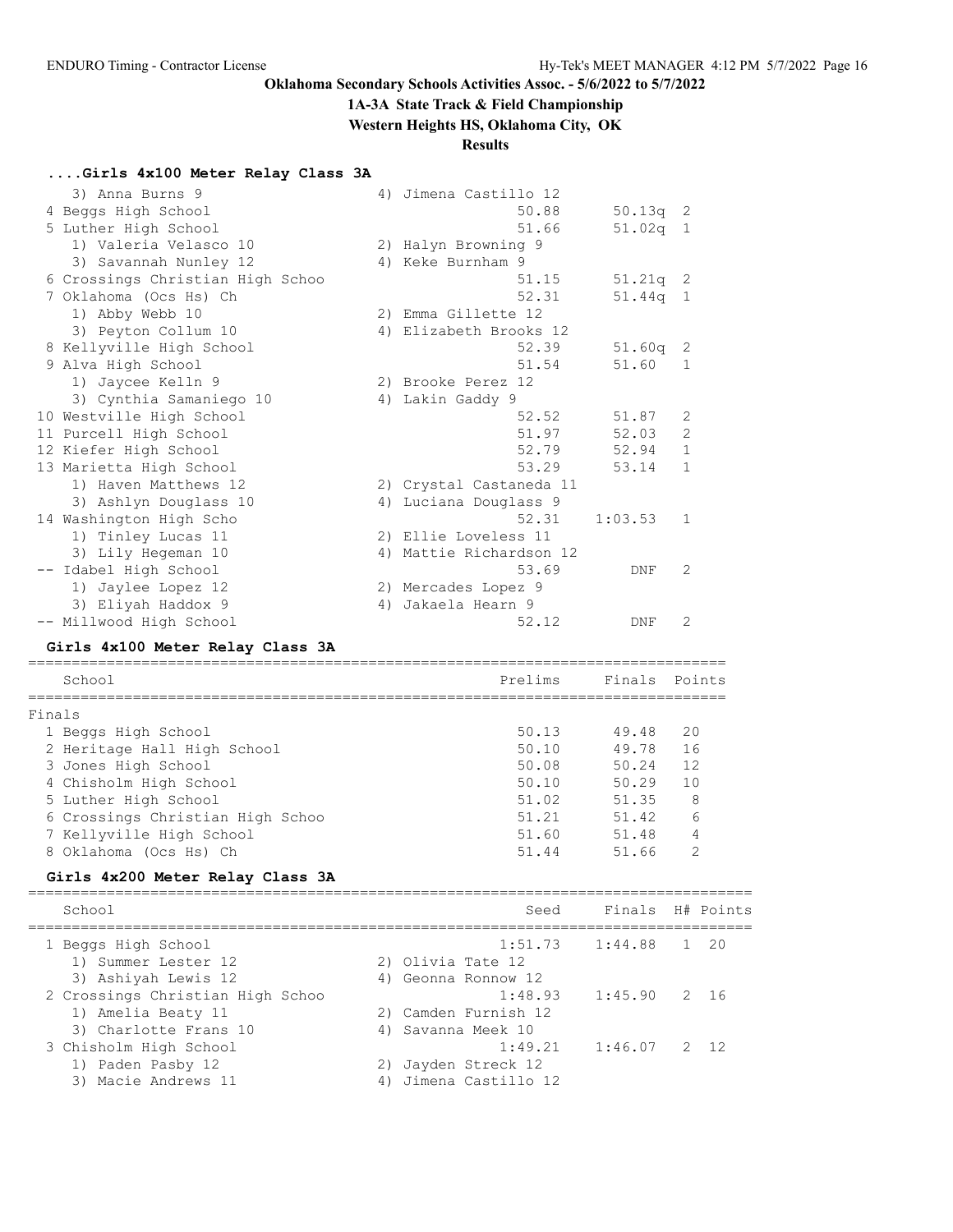**1A-3A State Track & Field Championship**

**Western Heights HS, Oklahoma City, OK**

### **Results**

### **....Girls 4x200 Meter Relay Class 3A**

| 4 Heritage Hall High School |    | 1:49.70                 | 1:47.71 | $\mathbf{2}$   | 10 |
|-----------------------------|----|-------------------------|---------|----------------|----|
| 1) Mary Rocco Phillips 11   |    | 2) Katerina Chrysant 10 |         |                |    |
| 3) Layla Nassar 12          |    | 4) Ella Frey 11         |         |                |    |
| 5 Chandler High School      |    | 1:50.35                 | 1:47.78 | 2              | 8  |
| 1) Annie Brannon 12         |    | 2) Jessie Brannon 12    |         |                |    |
| 3) Cali Hilgenfeld 9        |    | 4) Leah Brannon 12      |         |                |    |
| 6 Washington High Scho      |    | 1:49.03                 | 1:48.90 | $\overline{2}$ | 6  |
| 1) Lily Hegeman 10          |    | 2) Ellie Loveless 11    |         |                |    |
| 3) Madisson Myers 12        |    | 4) Mattie Richardson 12 |         |                |    |
| 7 Millwood High School      |    | 1:51.55                 | 1:49.90 | 2              | 4  |
| 1) Kaliyah Jeffries 12      |    | 2) Jaiden Williams 10   |         |                |    |
| 3) Brandie Harrod 9         |    | 4) Amani Williams 9     |         |                |    |
| 8 Oklahoma (Ocs Hs) Ch      |    | 1:52.38                 | 1:49.93 | $\mathbf{1}$   | 2  |
| 1) Abby Webb 10             |    | 2) Emma Gillette 12     |         |                |    |
| 3) Peyton Collum 10         |    | 4) Elizabeth Brooks 12  |         |                |    |
| 9 Luther High School        |    | 1:50.88                 | 1:49.95 | $\mathbf{2}$   |    |
| 1) Savannah Nunley 12       |    | 2) Keke Burnham 9       |         |                |    |
| 3) Halyn Browning 9         |    | 4) Valeria Velasco 10   |         |                |    |
| 10 Kellyville High School   |    | 1:51.75                 | 1:50.23 | 1              |    |
| 1) Hailey Ferlicka 12       |    | 2) Camryn Harwood 11    |         |                |    |
| 3) Toni Mcquire 10          |    | 4) Kirsten Kizer 12     |         |                |    |
| 11 Jones High School        |    | 1:52.05                 | 1:51.28 | 1              |    |
| 1) Mack Mitchell 10         |    | 2) Makhaya Carter 12    |         |                |    |
| 3) Audrey Bain 11           |    | 4) Boston Berry 11      |         |                |    |
| 12 Westville High School    |    | 1:52.65                 | 1:51.33 | 1              |    |
| 1) Melayna Dozier 10        |    | 2) Myndi Dozier 11      |         |                |    |
| 3) Mandy Kiddy 10           |    | 4) Shellby Wiser 11     |         |                |    |
| 13 Kingston High School     |    | 1:49.98                 | 1:51.48 | 2              |    |
| 1) Emily Bellettni 10       |    | 2) Jayda Foster 10      |         |                |    |
| 3) Reagan Davis 12          |    | 4) Ava Russell 9        |         |                |    |
| 14 Vinita High School       |    | 1:51.90                 | 1:52.13 | $\mathbf{1}$   |    |
| 1) Lauren Fraley 9          |    | 2) Kate Wattenbarger 12 |         |                |    |
| 3) Tierany Trail 10         |    | 4) Cheyenne Round 12    |         |                |    |
| 15 Davis High School        |    | 1:51.95                 | 1:53.06 | 1              |    |
| 1) Chloe Summers 10         |    | 2) Kensley Barnes 9     |         |                |    |
| 3) Cassidy Parsons 9        | 4) | Shelby Courtney 9       |         |                |    |
| 16 Lindsay High School      |    | 1:52.17                 | 1:55.55 | 1              |    |
| 1) Maryann Dudgeon 11       |    | 2) Halli Harris 9       |         |                |    |
| 3) Barron Cruce 9           |    | 4) Kamryn Bearden 11    |         |                |    |

#### **Girls 4x400 Meter Relay Class 3A**

=================================================================================== School Seed Finals H# Points =================================================================================== 1 Beggs High School 4:13.34 4:10.44 2 20 1) Geonna Ronnow 12 2) Ashiyah Lewis 12 3) Summer Lester 12 (4) Olivia Tate 12 2 Chandler High School 4:13.25 4:12.13 2 16 1) Jessie Brannon 12 2) Annie Brannon 12 3) Cali Hilgenfeld 9 4) Leah Brannon 12 3 Crossings Christian High Schoo 4:13.63 4:17.39 2 12 1) Charlotte Frans 10 2) Allison Hickey 10 3) Piper McWilliams 9 (4) Savanna Meek 10 4 Heritage Hall High School 4:20.06 4:17.96 1 10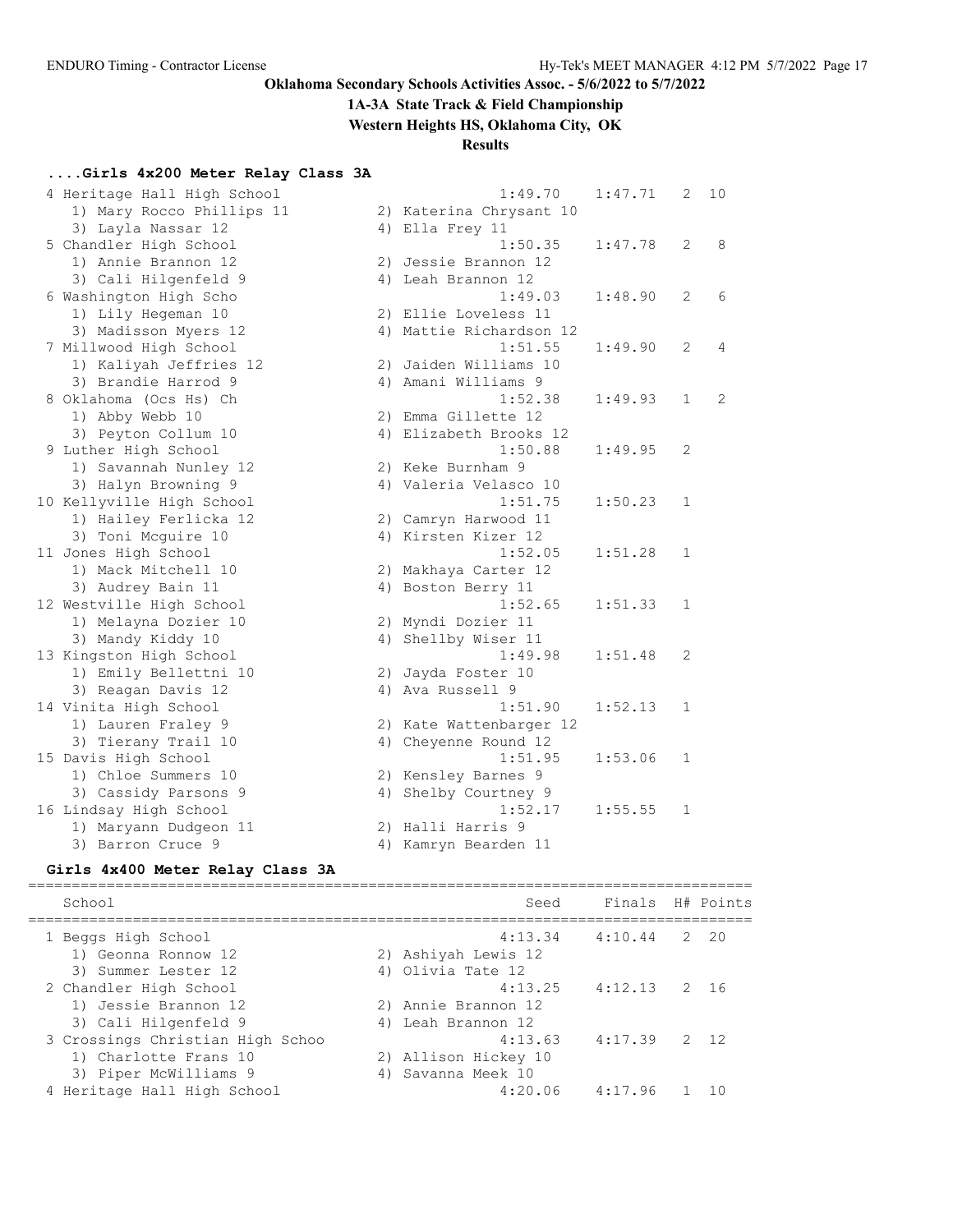## **1A-3A State Track & Field Championship**

**Western Heights HS, Oklahoma City, OK**

## **Results**

## **....Girls 4x400 Meter Relay Class 3A**

| 1) Mary Rocco Phillips 11  | 2) Katherine Koch 12    |         |              |   |
|----------------------------|-------------------------|---------|--------------|---|
| 3) Neveah Johnson 10       | 4) Lucille Sullivan 11  |         |              |   |
| 5 Vinita High School       | 4:17.24                 | 4:18.09 | 2            | 8 |
| 1) Lauren Fraley 9         | 2) Kate Wattenbarger 12 |         |              |   |
| 3) Tierany Trail 10        | 4) Cheyenne Round 12    |         |              |   |
| 6 Kiefer High School       | 4:17.73                 | 4:18.43 | 2            | 6 |
| 1) Shayna Hendrix 11       | 2) Grace Strecker 10    |         |              |   |
| 3) Hannah Coons 10         | 4) Kammie Smith 9       |         |              |   |
| 7 Alva High School         | 4:21.83                 | 4:20.77 | 1            | 4 |
| 1) Mary Kate Foster 12     | 2) Brooke Perez 12      |         |              |   |
| 3) Jaycee Kelln 9          | 4) Lakin Gaddy 9        |         |              |   |
| 8 Adair High School        | 4:17.39                 | 4:20.82 | 2            | 2 |
| 1) Payton Dingman 10       | 2) Emily Fields 9       |         |              |   |
| 3) Hannah Gilstrap 9       | 4) Misty Mooney 10      |         |              |   |
| 9 Chisholm High School     | 4:17.86                 | 4:21.84 | 2            |   |
| 1) Emma Smith 9            | 2) Laiken Hackett 11    |         |              |   |
| 3) Jimena Castillo 12      | 4) Jayden Streck 12     |         |              |   |
| 10 Marlow High School      | 4:21.52                 | 4:24.51 | $\mathbf{1}$ |   |
| 1) Alisha Lemons 10        | 2) Lyvia Bateman 12     |         |              |   |
| 3) Kyah Blundell 11        | 4) Whitney Wade 11      |         |              |   |
| 11 Oklahoma (Ocs Hs) Ch    | 4:25.82                 | 4:25.51 | 1            |   |
| 1) Abby Webb 10            | 2) Elizabeth Brooks 12  |         |              |   |
| 3) Evie Winton 10          | 4) Stella Sage 10       |         |              |   |
| 12 Washington High Scho    | 4:18.47                 | 4:27.12 | 2            |   |
| 1) Rielyn Scheffe 9        | 2) Delia Snow 9         |         |              |   |
| 3) Lily Hegeman 10         | 4) Breanna Lindert 9    |         |              |   |
| 13 Marietta High School    | 4:28.45                 | 4:27.37 | 1            |   |
| 1) Haven Matthews 12       | 2) Tanasia Randle 11    |         |              |   |
| 3) Rosio Castellanos 12    | 4) Toriauna Douglass 12 |         |              |   |
| 14 Metro Christian Academy | 4:23.44                 | 4:29.56 | 1            |   |
| 1) Kyanna Cook 9           | 2) Emma Compton 11      |         |              |   |
| 3) Lila Graham 10          | 4) Caroline Stewart 11  |         |              |   |
| 15 Westville High School   | 4:28.90                 | 4:30.32 | 1            |   |
| 1) Paisly Cantrell 11      | 2) Shellby Wiser 11     |         |              |   |
| 3) Cheyenne Moses 12       | 4) Mandy Kiddy 10       |         |              |   |
| 16 Davis High School       | 4:28.51                 | 4:31.83 | 1            |   |
| 1) Chloe Summers 10        | 2) Kensley Barnes 9     |         |              |   |
| 3) Jacie Lanoy 11          | 4) Cassidy Parsons 9    |         |              |   |
|                            |                         |         |              |   |

### **Girls 4x800 Meter Relay Class 3A**

| School                                                            | Seed                                                                   | Finals | Points |
|-------------------------------------------------------------------|------------------------------------------------------------------------|--------|--------|
| 1 Adair High School<br>1) Eric Anderson 9<br>3) Emily Fields 9    | $10:14.23$ $10:09.44$<br>2) Payton Dingman 10<br>4) Misty Mooney 10    |        | 20     |
| 2 Metro Christian Academy<br>1) Ava Compton 9                     | $10:30.67$ $10:18.17$ 16<br>2) Lila Graham 10                          |        |        |
| 3) Emma Compton 11<br>3 Marlow High School<br>1) Kyah Blundell 11 | 4) Caroline Stewart 11<br>$10:50.19$ $10:20.95$<br>2) Alisha Lemons 10 |        | 12     |
| 3) Whitney Wade 11<br>4 Chisholm High School<br>1) Emma Smith 9   | 4) Korie Kizarr 12<br>$10:45.21$ $10:29.87$<br>Lauren Nelson 9         |        | 1 O    |
|                                                                   |                                                                        |        |        |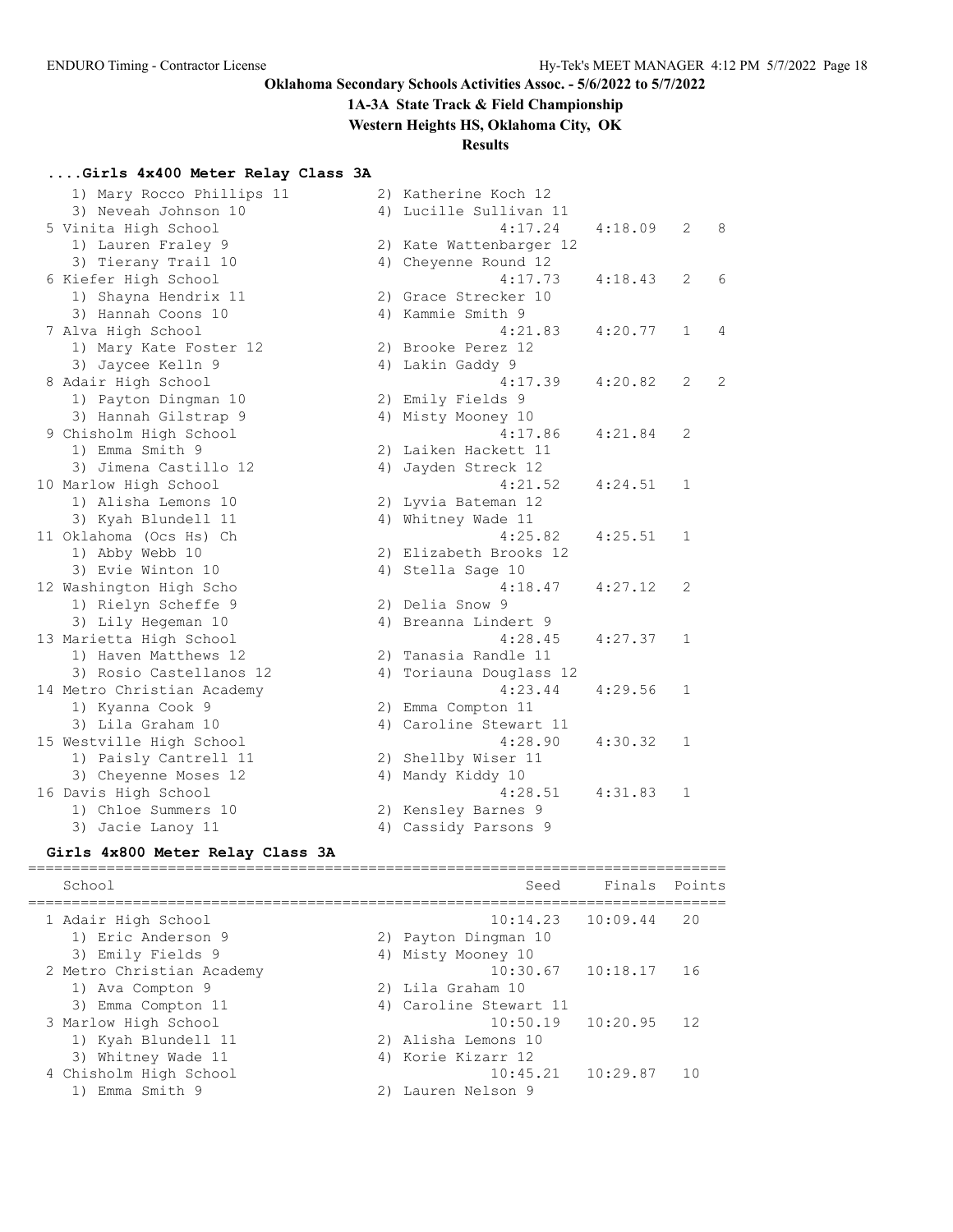**1A-3A State Track & Field Championship**

## **Western Heights HS, Oklahoma City, OK**

## **Results**

## **....Girls 4x800 Meter Relay Class 3A**

| 3) Josslyn McDaniel 11           | 4) Addison Pecha 9         |          |   |
|----------------------------------|----------------------------|----------|---|
| 5 Sperry High School             | 10:42.10                   | 10:35.97 | 8 |
| 1) Lilly Travis 10               | 2) Claudia Dick 11         |          |   |
| 3) Kaylee Moore 11               | 4) Callie Wilson 9         |          |   |
| 6 Kingston High School           | 10:44.91                   | 10:40.96 | 6 |
| 1) Olivia Quapaw 11              | 2) Lanie French 11         |          |   |
| 3) Reagan Davis 12               | 4) Jayda Foster 10         |          |   |
| 7 Sequoyah-Tahlequah High School | 10:48.03                   | 10:43.52 | 4 |
| 1) Emmary Elizondo 9             | 2) Tory Harper 11          |          |   |
| 3) Kierra Bolin 9                | 4) Conlie Smith 12         |          |   |
| 8 Heritage Hall High School      | 11:05.77                   | 10:44.85 | 2 |
| 1) Neveah Johnson 10             | 2) Lainey Portman 10       |          |   |
| 3) Lucille Sullivan 11           | 4) Katherine Koch 12       |          |   |
| 9 Alva High School               | 11:21.08                   | 10:45.61 |   |
| 1) Avery Mcmurphy 9              | 2) Mya Williams 9          |          |   |
| 3) Carly Argo 10                 | 4) Mackinze Mackey 9       |          |   |
| 10 Oklahoma (Ocs Hs) Ch          | 10:54.55                   | 10:46.30 |   |
| 1) Abby Nesselrode 11            | 2) Evie Winton 10          |          |   |
| 3) Elizabeth Brooks 12           | 4) Ayden Kearney 12        |          |   |
| 11 Marietta High School          | 10:46.69                   | 10:52.12 |   |
| 1) Tanasia Randle 11             | 2) Toriauna Douglass 12    |          |   |
| 3) Rosio Castellanos 12          | 4) Maddy Torres 9          |          |   |
| 12 Vinita High School            | 11:10.97                   | 10:57.85 |   |
| 1) Addison Osburn 9              | 2) Sophia Snedden 12       |          |   |
| 3) Mattilynne Hess 11            | 4) Lauren Fraley 9         |          |   |
| 13 Hennessey High Schoo          | 11:23.86                   | 11:05.45 |   |
| 1) Jazzy Bullis 10               | 2) Yuridia Rios 11         |          |   |
| 3) Jamie Torres 11               | 4) Taryn Jech 10           |          |   |
| 14 Prague High School            | 11:02.98                   | 11:16.45 |   |
| 1) Payton Camren 12              | 2) Makenlee Shieldnight 12 |          |   |
| 3) Issy Vanzant 12               | 4) Emma Brill 10           |          |   |
| 15 Valliant High School          | 11:08.71                   | 11:18.34 |   |
| 1) Addisyn Garrett 9             | 2) Myka Weeks 10           |          |   |
| 3) Audrey Daves 11               | 4) Leah Daves 9            |          |   |
| 16 Lindsay High School           | 11:53.47                   | 11:24.51 |   |
| 1) Allie Rice 11                 | 2) Addison Rice 10         |          |   |
| 3) Braylee Malicoat 11           | 4) Arisdey Valenciano 9    |          |   |

## **Girls High Jump Class 3A**

| Name                 | Year School           | Seed        | Finals       | Points        |
|----------------------|-----------------------|-------------|--------------|---------------|
| 1 Cierra Russell     | 12 Adair High School  | $5 - 00.00$ | $5 - 02.00$  | 10            |
|                      |                       |             |              |               |
| 2 Triniti Miller     | 10 Alva High School   | $5 - 02.00$ | $J5 - 02.00$ | 8             |
| 3 Michaela Streetman | 10 Luther High School | $5 - 00.00$ | $J5 - 02.00$ | 6             |
| 4 Destiny Downing    | 9 Community Ch        | $5 - 00.00$ | $J5 - 02.00$ | 5             |
| 5 Reagan Cochran     | 11 Atoka High School  | $5 - 00.00$ | $5 - 00.00$  | 4             |
| 6 Leah Brannon       | 12 Chandler Hig       | $5 - 00.00$ | $J5 - 00.00$ | 3             |
| 7 Aaliyah Harrison   | 10 Okmulgee Hig       | $5 - 02.00$ | $J5 - 00.00$ | $\mathcal{P}$ |
| 8 Savannah Nunley    | 12 Luther High School | $4 - 10.00$ | $4 - 10.00$  | 0.50          |
| 8 Zoe Grooms         | 11 Westville Hi       | $4 - 08.00$ | $4 - 10.00$  | 0.50          |
| 9 Annie Koenig       | 10 Metro Christ       | $5 - 00.00$ | $J4 - 10.00$ |               |
| 9 Eliyah Haddox      | 9 Idabel High School  | $4 - 10.00$ | $J4 - 10.00$ |               |
| 9 Emily Bellettni    | 10 Kingston Hig       | $5 - 00.00$ | $J4 - 10.00$ |               |
|                      |                       |             |              |               |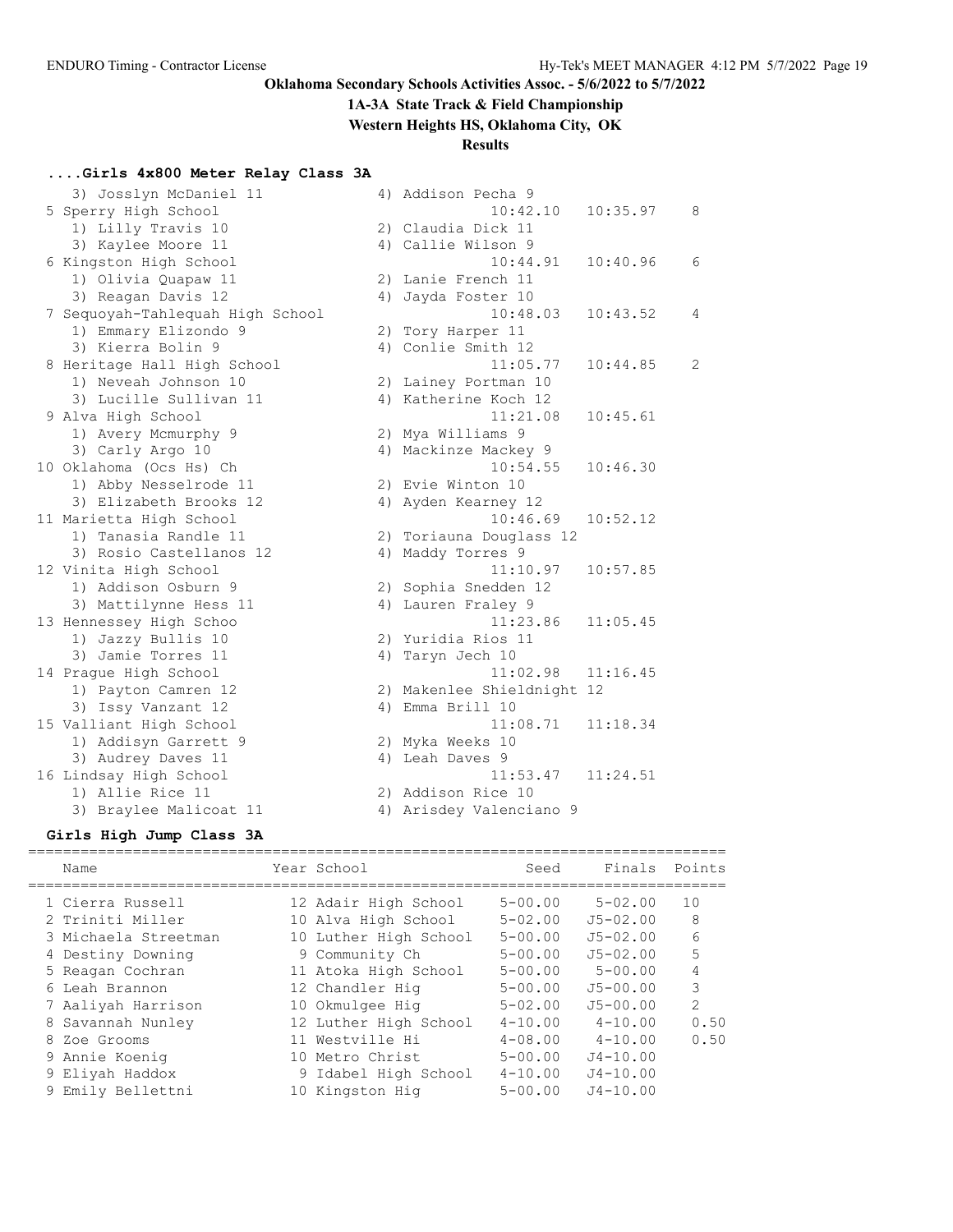## **1A-3A State Track & Field Championship**

**Western Heights HS, Oklahoma City, OK**

## **Results**

### **....Girls High Jump Class 3A**

| 13 Desaray Robinson | 10 Praque High School | $4 - 10.00$ | $4 - 08.00$ |
|---------------------|-----------------------|-------------|-------------|
| -- Kinsley Pulido   | 10 Crossings Ch       | $4 - 08.00$ | NH          |
| -- Kelsey Mitchell  | 11 Perry High School  | $4 - 08.00$ | NH          |
| -- Neveah Johnson   | 10 Heritage Hal       | $4 - 10.00$ | NH          |

#### **Girls Pole Vault Class 3A**

================================================================================

| Name                  | Year School            | Seed         | Finals       | Points |
|-----------------------|------------------------|--------------|--------------|--------|
| 1 Kennedy Kizarr      | 11 Marlow High School  | $10 - 06.00$ | $10 - 06.00$ | 10     |
| 2 Stella Sage         | 10 Oklahoma (Oc        | $8 - 06.00$  | $9 - 06.00$  | 8      |
| 3 Macie Andrews       | 11 Chisholm Hig        | $8 - 06.00$  | $J9 - 06.00$ | 6      |
| 4 Emma Tennell        | 12 Chisholm Hiq        | $9 - 06.00$  | $9 - 00.00$  | 5      |
| 5 Paden Pasby         | 12 Chisholm Hig        | $9 - 00.00$  | $J9 - 00.00$ | 4      |
| 6 Kaylen Mills        | 12 Newkirk High School | $9 - 00.00$  | $J9 - 00.00$ | 3      |
| 7 Keke Burnham        | 9 Luther High School   | $7 - 06.00$  | $8 - 06.00$  | 2      |
| 8 Bristin Smith       | 10 Marlow High School  | $7 - 06.00$  | $J8 - 06.00$ | 0.50   |
| 8 Rosio Castellanos   | 12 Marietta Hig        | $8 - 00.00$  | $J8 - 06.00$ | 0.50   |
| 9 Jodi Moore          | 12 Atoka High School   | $7 - 06.00$  | $J8 - 06.00$ |        |
| 11 Joie Mize          | 9 Kingston Hig         | $7 - 06.00$  | $8 - 00.00$  |        |
| 12 Constance Ruiz     | 12 Alva High School    | $7 - 06.00$  | $7 - 06.00$  |        |
| 12 Haydn Bryant       | 10 Antlers High School | 7-06.00      | $7 - 06.00$  |        |
| 14 Lindsie Ambrose    | 12 Checotah Hiq        | $8 - 06.00$  | 0.75         |        |
| -- Pepper Watashe     | 11 Kiefer High School  | $6 - 00.00$  | NH           |        |
| -- Arisdey Valenciano | 9 Lindsay High School  | $6 - 00.00$  | ΝH           |        |
| -- Skye Ketcher       | 9 Sperry High School   | $7 - 00.00$  | ΝH           |        |

### **Girls Long Jump Class 3A**

| Name                |    | Year School           | Seed         | Finals       |     |               | Wind H# Points |
|---------------------|----|-----------------------|--------------|--------------|-----|---------------|----------------|
| 1 Brooke Perez      |    | 12 Alva High School   | $16 - 11.25$ | $17 - 00.25$ | NWI | 2             | 10             |
| 2 Janelle Winterton |    | 11 Lexington Hi       | $15 - 11.00$ | $16 - 09.75$ | NWI | $\mathcal{L}$ | 8              |
| 3 Liyah Dauman      | 10 | Praque High School    | $16 - 11.50$ | $16 - 04.50$ | NWI | $\mathcal{L}$ | 6              |
| 4 Shayna Hendrix    |    | 11 Kiefer High School | $15 - 01.00$ | $16 - 01.00$ | NWI | $\mathbf{1}$  | 5              |
| 5 Alice Watkins     |    | 11 Chisholm Hiq       | $16 - 02.75$ | $16 - 00.00$ | NWI | $\mathcal{L}$ | 4              |
| 6 Blakeli Whiteman  |    | 9 Holdenville         | $15 - 08.50$ | $15 - 10.50$ | NWI | $\mathcal{L}$ | 3              |
| 7 Kendra Wilkie     |    | 12 Westville Hi       | $15 - 07.25$ | $15 - 08.25$ | NWI | $\mathcal{L}$ | $\overline{2}$ |
| 8 Luciana Douglass  |    | 9 Marietta Hiq        | $15 - 03.00$ | $15 - 07.00$ | NWI | 1             | $\overline{1}$ |
| 9 Ellie Loveless    |    | 11 Washington H       | $16 - 01.00$ | $15 - 04.50$ | NWI | $\mathcal{D}$ |                |
| 10 Lucille Sullivan |    | 11 Heritage Hal       | $15 - 05.50$ | $14 - 09.50$ | NWI | 1             |                |
| 11 Kennedy Hight    | 10 | Perry High School     | $15 - 06.50$ | $14 - 09.25$ | NWI | 2             |                |
| 12 Abby Pennington  |    | 12 Sequoyah-Cla       | $15 - 03.00$ | $14 - 09.00$ | NWI |               |                |
| 13 Myndi Dozier     |    | 11 Westville Hi       | $15 - 04.00$ | $14 - 07.75$ | NWI | 1             |                |
| 14 Brooklynn Walden |    | 11 Comanche Hig       | $14 - 05.50$ | $14 - 04.00$ | NWI | -1            |                |
| 15 Hailey Ferlicka  |    | 12 Kellyville H       | $15 - 00.00$ | $14 - 03.75$ | NWI | -1            |                |
| 16 Kaydence Aragon  |    | 10 Metro Christ       | $15 - 01.75$ | $14 - 02.75$ | NWI |               |                |
|                     |    |                       |              |              |     |               |                |

## **Girls Shot Put Class 3A**

| Name            | Year School                             | Seed                   | Finals H# Points |    |
|-----------------|-----------------------------------------|------------------------|------------------|----|
| 1 Amanda Flores | 10 Marietta Hig                         | 36-06.75 38-04.75 2 10 |                  |    |
| 2 Mauria Wright | 12 Luther High School 35-00.50 36-02.50 |                        |                  | 28 |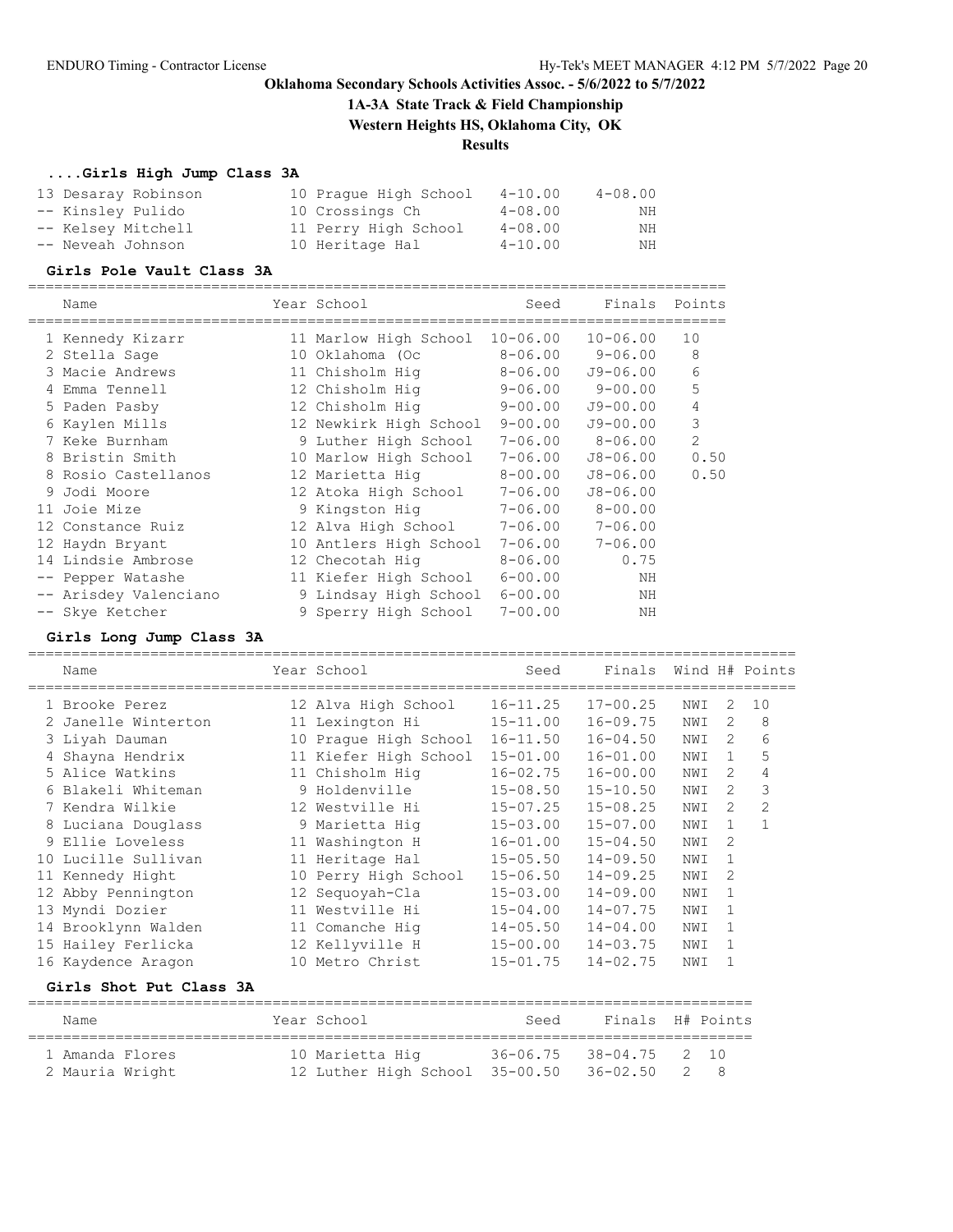## **1A-3A State Track & Field Championship**

**Western Heights HS, Oklahoma City, OK**

# **Results**

### **....Girls Shot Put Class 3A**

| 3 Calyee King     | 12 Jones High School            | $33 - 06.00$ | $34 - 11.75$ | 2            | - 6                     |
|-------------------|---------------------------------|--------------|--------------|--------------|-------------------------|
| 4 Gracie Tytenicz | 12 Luther High School           | $33 - 11.00$ | $34 - 01.50$ | 2            | 5                       |
| 5 Trinity Duncan  | 9 Westville Hi                  | $31 - 09.00$ | $33 - 10.00$ | $\mathbf{1}$ | 4                       |
| 6 Mary Carden     | 10 Idabel High School           | $32 - 09.50$ | $33 - 02.50$ | 1            | $\overline{\mathbf{3}}$ |
| 7 Emjay Lucas     | 10 Washington H                 | $33 - 00.25$ | $33 - 00.50$ | 2            | $\overline{2}$          |
| 8 Jessi McDowell  | 10 Chisholm Hig                 | $33 - 05.00$ | $32 - 11.25$ | 2            | 1                       |
| 9 Yesenia Salazar | 10 Marietta Hig                 | $30 - 10.50$ | $32 - 10.25$ | $\mathbf{1}$ |                         |
| 10 Alayna Nichols | 11 Comanche Hiq                 | $34 - 02.50$ | $32 - 02.00$ | 2            |                         |
| 11 Mikayla Taylor | 10 Sequoyah-Cla                 | $30 - 07.50$ | $31 - 08.00$ | $\mathbf{1}$ |                         |
| 12 Torii Merrell  | 12 Lindsay High School 30-01.25 |              | $31 - 07.50$ | $\mathbf{1}$ |                         |
| 13 Lillie Sanders | 9 Salina High School            | $30 - 07.00$ | $31 - 01.75$ | $\mathbf{1}$ |                         |
| 14 Bree Rowe      | 11 Blackwell Hi                 | $32 - 11.00$ | $30 - 11.00$ | 2            |                         |
| 15 Kaytin Mckay   | 12 Washington H                 | $31 - 04.75$ | $30 - 00.25$ | 1            |                         |

# **Girls Discus Throw Class 3A**

|  | Girls Discus Throw Class 3A |                       |            |            |                |                |
|--|-----------------------------|-----------------------|------------|------------|----------------|----------------|
|  | Name                        | Year School           | Seed       | Finals     |                | H# Points      |
|  | 1 Bree Rowe                 | 11 Blackwell Hi       | $105 - 00$ | $116 - 09$ | 2              | 10             |
|  | 2 Mary Carden               | 10 Idabel High School | $133 - 08$ | $109 - 05$ | 2              | 8              |
|  | 3 Amanda Flores             | 10 Marietta Hiq       | $104 - 01$ | $108 - 02$ | $\overline{2}$ | 6              |
|  | 4 Gracie Tytenicz           | 12 Luther High School | $101 - 10$ | $107 - 05$ | 2              | 5              |
|  | 5 Jessi McDowell            | 10 Chisholm Hig       | $101 - 09$ | $104 - 09$ | $\overline{2}$ | 4              |
|  | 6 Morgan Lucas              | 12 Marlow High School | $112 - 03$ | $102 - 02$ | $\overline{2}$ | 3              |
|  | 7 Natalie Keiffer           | 10 Kellyville H       | $99 - 04$  | $100 - 00$ | $\mathbf{1}$   | $\overline{2}$ |
|  | 8 Heavyn Cowan              | 12 Praque High School | $100 - 04$ | $99 - 05$  | $\overline{2}$ | 1              |
|  | 9 Emjay Lucas               | 10 Washington H       | $98 - 03$  | $99 - 00$  | $\mathbf{1}$   |                |
|  | 10 Kently Davis             | 10 Marlow High School | $96 - 03$  | $96 - 10$  | $\mathbf{1}$   |                |
|  | 11 Lauren Misner            | 10 Marlow High School | $96 - 03$  | $96 - 01$  |                |                |
|  | 12 Reagan Cochran           | 11 Atoka High School  | $99 - 04$  | $94 - 01$  | 2              |                |
|  | 13 Charley Wheeler          | 9 Adair High School   | $93 - 04$  | $92 - 10$  | $\mathbf{1}$   |                |
|  | 14 Kandis Smith             | 10 Kellyville H       | $96 - 03$  | $84 - 11$  | 1              |                |
|  | 15 Keylee Guthery           | 12 Jones High School  | $97 - 06$  | $84 - 01$  | 1              |                |
|  | 16 Samantha Grimes          | 11 Chisholm Hiq       | $94 - 07$  | $83 - 09$  |                |                |
|  |                             |                       |            |            |                |                |

#### **Boys 100 Meter Dash Class 1A**

| Name |                                                                                                                                                                                                                                                                           | Seed                                                                                                                                                                                                                                                                                                                                 | Prelims | Wind H#                                            |                                                                                    |
|------|---------------------------------------------------------------------------------------------------------------------------------------------------------------------------------------------------------------------------------------------------------------------------|--------------------------------------------------------------------------------------------------------------------------------------------------------------------------------------------------------------------------------------------------------------------------------------------------------------------------------------|---------|----------------------------------------------------|------------------------------------------------------------------------------------|
|      |                                                                                                                                                                                                                                                                           |                                                                                                                                                                                                                                                                                                                                      |         |                                                    |                                                                                    |
|      |                                                                                                                                                                                                                                                                           | 11.15                                                                                                                                                                                                                                                                                                                                |         | NWI                                                | $\overline{1}$                                                                     |
|      |                                                                                                                                                                                                                                                                           | 11.19                                                                                                                                                                                                                                                                                                                                |         | NWI                                                | 2                                                                                  |
|      |                                                                                                                                                                                                                                                                           | 11.08                                                                                                                                                                                                                                                                                                                                |         | NWI                                                | 2                                                                                  |
|      |                                                                                                                                                                                                                                                                           | 11.32                                                                                                                                                                                                                                                                                                                                |         | NWI                                                | -2                                                                                 |
|      |                                                                                                                                                                                                                                                                           | 11.44                                                                                                                                                                                                                                                                                                                                |         | NWI                                                | 1                                                                                  |
|      |                                                                                                                                                                                                                                                                           | 11.45                                                                                                                                                                                                                                                                                                                                |         | NWI                                                | $\overline{\phantom{0}}^2$                                                         |
|      |                                                                                                                                                                                                                                                                           | 11.19                                                                                                                                                                                                                                                                                                                                |         | NWI                                                | $\overline{1}$                                                                     |
|      |                                                                                                                                                                                                                                                                           | 11.69                                                                                                                                                                                                                                                                                                                                |         | NWI                                                | -1                                                                                 |
|      |                                                                                                                                                                                                                                                                           | 11.33                                                                                                                                                                                                                                                                                                                                | 11.41   | NWI                                                | -1                                                                                 |
|      |                                                                                                                                                                                                                                                                           | 11.43                                                                                                                                                                                                                                                                                                                                | 11.43   | NWI                                                | $\mathbf{1}$                                                                       |
|      |                                                                                                                                                                                                                                                                           | 11.37                                                                                                                                                                                                                                                                                                                                | 11.50   | NWI                                                | $\mathbf{1}$                                                                       |
|      |                                                                                                                                                                                                                                                                           | 11.38                                                                                                                                                                                                                                                                                                                                | 11.57   | NWI                                                | 2                                                                                  |
|      |                                                                                                                                                                                                                                                                           | 11.62                                                                                                                                                                                                                                                                                                                                | 11.58   | NWI                                                | 1                                                                                  |
|      |                                                                                                                                                                                                                                                                           | 11.52                                                                                                                                                                                                                                                                                                                                | 11.62   | NWI                                                | $\overline{c}$                                                                     |
|      | Preliminaries<br>1 Felix Teal<br>2 Jj Pippin<br>3 Solomon Bishop<br>4 Lane Cocheran<br>5 Isaac Drake<br>6 Tucker Croy<br>7 Owen Duffy<br>8 Alex Nicholas<br>9 Jace Dunn<br>10 Landon Seiger<br>11 Rylan Johnson<br>12 Casen Rogers<br>13 Robert Lamar<br>14 David Shipley | Year School<br>9 Laverne High School<br>12 Timberlake H<br>12 Garber High School<br>10 Cyril High School<br>9 Weleetka Hiq<br>12 SW Covenant<br>11 Lomega High School<br>12 Ringling Hig<br>11 Waynoka High School<br>9 Waynoka High School<br>12 Tyrone High School<br>12 Cheyenne Hig<br>11 Indiahoma Hi<br>12 Laverne High School |         | 11.08 <sub>q</sub><br>11.25q<br>11.35 <sub>q</sub> | 11.10 <sub>q</sub><br>11.22 <sub>q</sub><br>11.25 <sub>q</sub><br>11.36q<br>11.41q |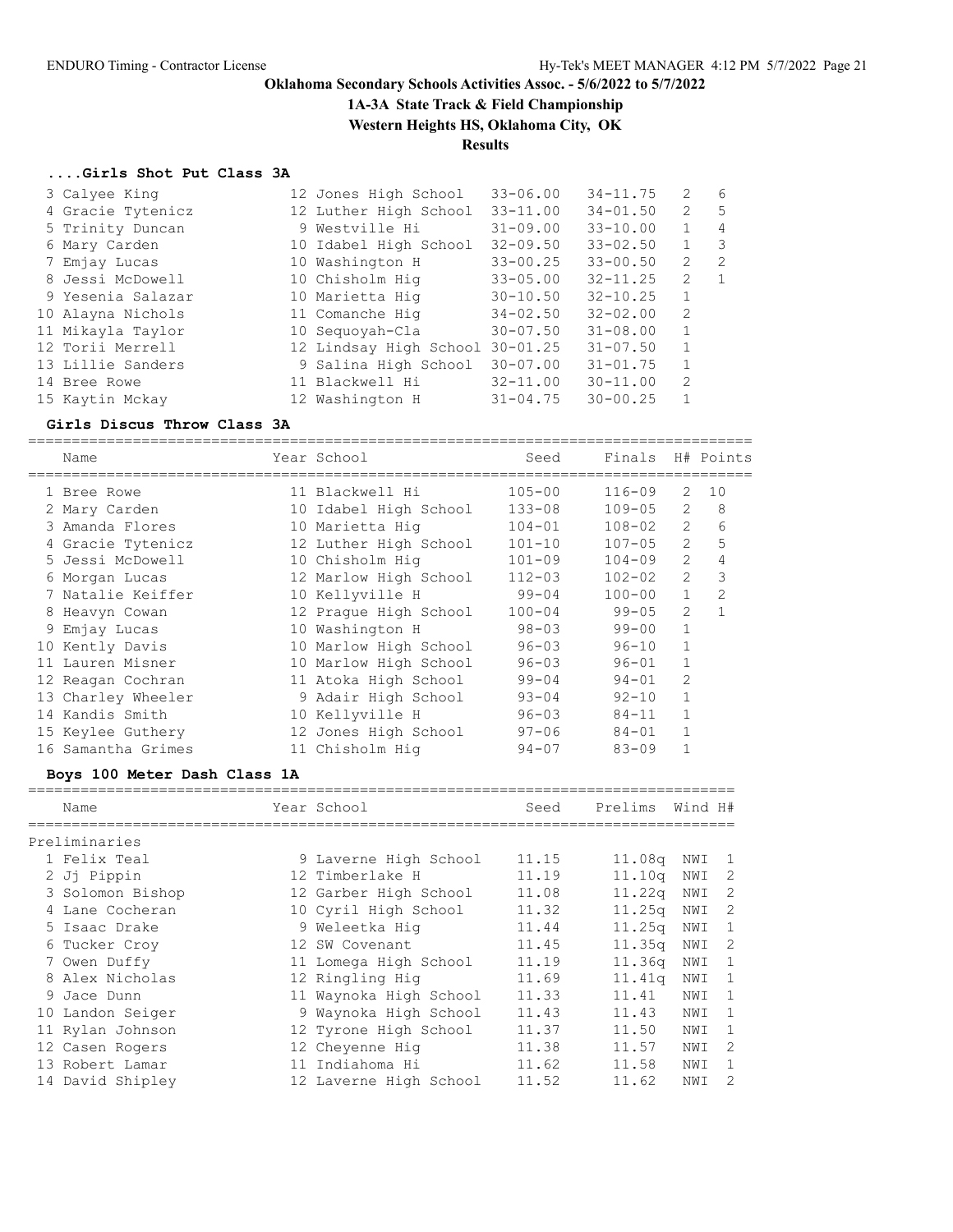## **1A-3A State Track & Field Championship**

**Western Heights HS, Oklahoma City, OK**

## **Results**

## **....Boys 100 Meter Dash Class 1A**

| 15 Landon Schultz | 11 Kremlin-Hill        | 11.42 | 11.62 NWI 2 |  |
|-------------------|------------------------|-------|-------------|--|
| 16 Caden Williams | 11 Quinton High School | 11.85 | 11.75 NWI 2 |  |

### **Boys 100 Meter Dash Class 1A**

|        | Name                         | Year School                  | Prelims | Finals  |         | Wind Points   |
|--------|------------------------------|------------------------------|---------|---------|---------|---------------|
| Finals |                              |                              |         |         |         |               |
|        | 1 Felix Teal                 | 9 Laverne High School        | 11.08   | 11.00   | NWI     | 10            |
|        | 2 Solomon Bishop             | 12 Garber High School        | 11.22   | 11.02   | NWI     | 8             |
|        | 3 Jj Pippin                  | 12 Timberlake H              | 11.10   | 11.04   | NWI     | 6             |
|        | 4 Lane Cocheran              | 10 Cyril High School         | 11.25   | 11.12   | NWI     | 5             |
|        | 5 Owen Duffy                 | 11 Lomega High School        | 11.36   | 11.20   | NWI     | 4             |
|        | 6 Isaac Drake                | 9 Weleetka Hig               | 11.25   | 11.26   | NWI     | 3             |
|        | 7 Tucker Croy                | 12 SW Covenant               | 11.35   | 11.27   | NWI     | $\mathcal{L}$ |
|        | 8 Alex Nicholas              | 12 Ringling Hig              | 11.41   | 11.32   | NWI     | $\mathbf{1}$  |
|        | Boys 200 Meter Dash Class 1A |                              |         |         |         |               |
|        | Name                         | Year School                  | Seed    | Prelims | Wind H# |               |
|        | Preliminaries                |                              |         |         |         |               |
|        | 1 Owen Duffy                 | 11 Lomega High School 22.65  |         | 22.50q  | NWI     | -2            |
|        | 2 Eli Gonzales               | 11 Medford High School 22.67 |         | 22.55q  | NWI     | -1            |
|        | 3 Felix Teal                 | 9 Laverne High School 24.12  |         | 22.64q  | NWI     | 2             |
|        | 4 Jj Pippin                  | 12 Timberlake H              | 22.76   | 22.70q  | NWI     |               |
|        | 5 Solomon Bishop             | 12 Garber High School        | 22.79   | 22.91q  | NWI     | 2             |
|        | 6 Isaac Drake                | 9 Weleetka Hig               | 23.28   | 23.05q  | NWI     | 2             |

| 7 Tucker Croy         | 12 SW Covenant         | 23.63 | 23.09q NWI 2       |       |                |
|-----------------------|------------------------|-------|--------------------|-------|----------------|
| 8 Cody Galliton       | 12 Midway High School  | 23.53 | 23.15 <sub>q</sub> | NWI 1 |                |
| 9 Parker Smith        | 12 Covington-Do        | 23.14 | 23.18              | NWI 1 |                |
| 10 Robert Lamar       | 11 Indiahoma Hi        | 23.12 | 23.26              | NWI   | $\overline{1}$ |
| 11 Kai McHenry        | 10 Cherokee Hig        | 23.44 | 23.38              | NWI 2 |                |
| 12 Casen Rogers       | 12 Chevenne Hig        | 23.82 | 23.42              | NWI 1 |                |
| 13 Jace Dunn          | 11 Waynoka High School | 23.49 | 23.50              | NWI 1 |                |
| 14 David Shipley      | 12 Laverne High School | 23.81 | 23.77              | NWI   | $\overline{1}$ |
| -- Harrison Stapleton | 10 Pond Creek-H        | 22.97 | FS                 | NWI 2 |                |

## **Boys 200 Meter Dash Class 1A**

| Name             | Year School            | Prelims | Finals Wind Points |      |               |
|------------------|------------------------|---------|--------------------|------|---------------|
| Finals           |                        |         |                    |      |               |
| 1 Owen Duffy     | 11 Lomega High School  | 22.50   | 22.59              | NWI  | 1 O           |
| 2 Jj Pippin      | 12 Timberlake H        | 22.70   | 22.81              | NWI  | -8            |
| 3 Cody Galliton  | 12 Midway High School  | 23.15   | 22.89              | NWI  | 6             |
| 4 Eli Gonzales   | 11 Medford High School | 22.55   | 22.92              | NWI  | 5             |
| 5 Felix Teal     | 9 Laverne High School  | 22.64   | 23.04              | NW T | 4             |
| 6 Solomon Bishop | 12 Garber High School  | 22.91   | 23.19              | NW T | 3             |
| 7 Tucker Croy    | 12 SW Covenant         | 23.09   | 23.27              | NWI  | $\mathcal{L}$ |
| 8 Isaac Drake    | 9 Weleetka Hig         | 23.05   | 23.31              | NW I |               |
|                  |                        |         |                    |      |               |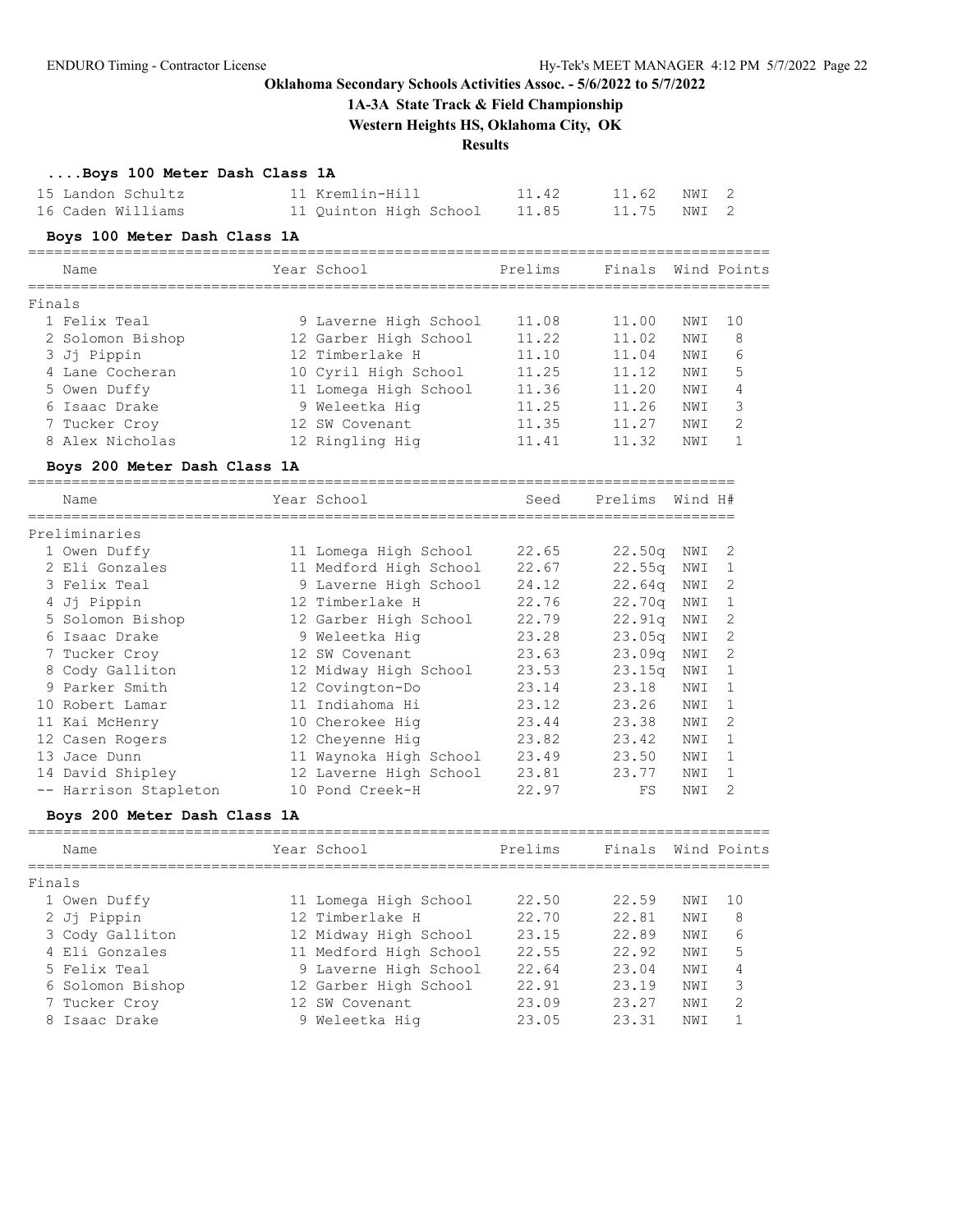# **1A-3A State Track & Field Championship**

**Western Heights HS, Oklahoma City, OK**

**Results**

## **Boys 400 Meter Run Class 1A**

| Name                 | Year School            | Seed  | Prelims | H#  |
|----------------------|------------------------|-------|---------|-----|
| Preliminaries        |                        |       |         |     |
| 1 Eli Gonzales       | 11 Medford High School | 51.57 | 49.66a  | - 2 |
| 2 Roberto Hernandez  | 12 Tyrone High School  | 52.91 | 50.62q  | 2   |
| 3 Merric Judd        | 11 Timberlake H        | 51.79 | 50.69q  | -1  |
| 4 Landon Schultz     | 11 Kremlin-Hill        | 53.59 | 51.81q  | -2  |
| 5 Parker Smith       | 12 Covington-Do        | 52.30 | 52.40q  | 1   |
| 6 Harrison Stapleton | 10 Pond Creek-H        | 52.91 | 52.75q  | -2  |
| 7 Caden Wehmuller    | 10 SW Covenant         | 53.61 | 53.27q  | 2   |
| 8 Alex Allford       | 10 Wetumka High School | 53.46 | 53.43q  | 1   |
| 9 Caleb Webster      | 12 Deer Creek-L        | 53.72 | 54.06   |     |
| 10 Ian Bocanegra     | 11 Texhoma High School | 55.94 | 54.53   | 2   |
| 11 Aaron Resendiz    | 11 Turpin High School  | 55.81 | 54.64   | 1   |
| 12 Cody Young        | 10 Cyril High School   | 54.91 | 54.67   |     |
| 13 Ford Smith        | 9 Covington-Do         | 54.27 | 54.67   |     |
| 14 Arlen Taplin      | 10 Tipton High School  | 54.69 | 55.18   | 2   |
| 15 Zachary Beshears  | 11 SW Covenant         | 53.47 | 57.38   |     |

### **Boys 400 Meter Run Class 1A**

|        | Name                 | Year School            | Prelims | Finals Points |               |
|--------|----------------------|------------------------|---------|---------------|---------------|
| Finals |                      |                        |         |               |               |
|        | 1 Roberto Hernandez  | 12 Tyrone High School  | 50.62   | 49.62         | 10            |
|        | 2 Eli Gonzales       | 11 Medford High School | 49.66   | 49.65         | 8             |
|        | 3 Merric Judd        | 11 Timberlake H        | 50.69   | 50.67         | 6             |
|        | 4 Landon Schultz     | 11 Kremlin-Hill        | 51.81   | 52.03         | 5             |
|        | 5 Harrison Stapleton | 10 Pond Creek-H        | 52.75   | 52.04         | 4             |
|        | 6 Parker Smith       | 12 Covington-Do        | 52.40   | 52.56         | 3             |
|        | 7 Caden Wehmuller    | 10 SW Covenant         | 53.27   | 53.25         | $\mathcal{L}$ |
|        | 8 Alex Allford       | 10 Wetumka High School | 53.43   | 55.19         |               |
|        |                      |                        |         |               |               |

### **Boys 800 Meter Run Class 1A**

| Name                | Year School            | Seed    | Finals Points |                |
|---------------------|------------------------|---------|---------------|----------------|
| 1 Eli Gonzales      | 11 Medford High School | 2:02.16 | 1:56.91       | 10             |
| 2 Jaqqer Worley     | 11 Mt View-Gote        | 2:04.06 | 1:58.47       | 8              |
| 3 Merric Judd       | 11 Timberlake H        | 2:05.02 | 2:03.19       | 6              |
| 4 Caden Wehmuller   | 10 SW Covenant         | 2:04.56 | 2:03.30       | 5              |
| 5 Dash Garton       | 10 Ft. Supply H        | 2:11.70 | 2:03.48       | 4              |
| 6 Tdohasan Sunray   | 11 Indiahoma Hi        | 2:06.23 | 2:03.96       | 3              |
| 7 Parker Smith      | 12 Covington-Do        | 2:08.56 | 2:05.60       | $\mathfrak{D}$ |
| 8 Brayden Aduddell  | 10 Boise City H        | 2:10.51 | 2:05.95       |                |
| 9 Tabor Marlatt     | 12 Sharon-Mutua        | 2:13.55 | 2:07.62       |                |
| 10 Marcos Delatorre | 9 Laverne High School  | 2:13.85 | 2:08.70       |                |
| 11 Oscar Lopez      | 10 Strother Hig        | 2:11.33 | 2:10.07       |                |
| 12 Easton Crawford  | 11 Ringwood Hig        | 2:09.75 | 2:10.83       |                |
| 13 Adrian Olmos     | 9 Boise City H         | 2:11.01 | 2:10.87       |                |
| 14 Kobe Harrison    | 12 Calvin High School  | 2:12.13 | 2:11.09       |                |
| 15 Pete Gwinn       | 10 Timberlake H        | 2:10.13 | 2:14.07       |                |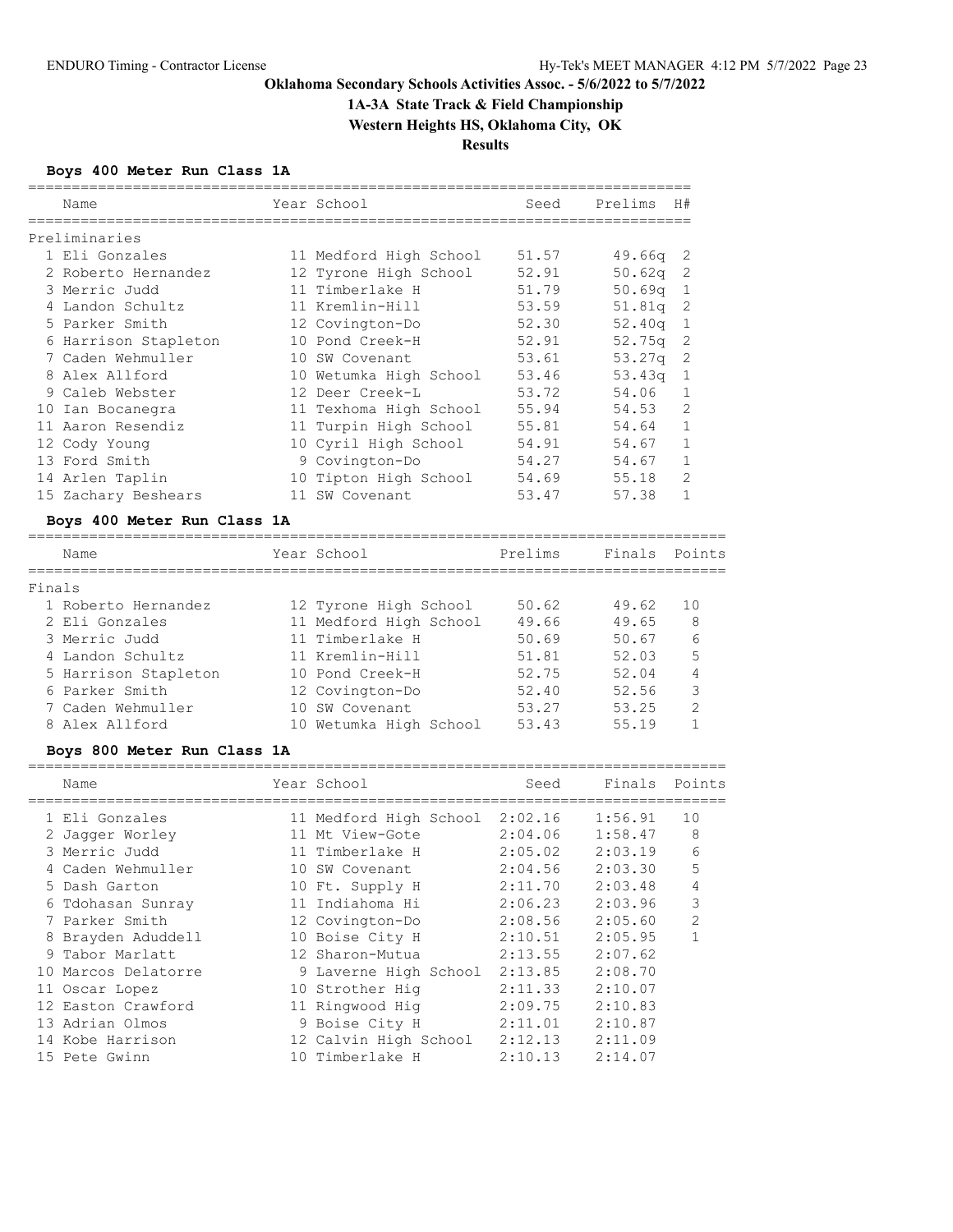# **1A-3A State Track & Field Championship**

**Western Heights HS, Oklahoma City, OK**

**Results**

## **Boys 1600 Meter Run Class 1A**

|    | Name              | Year School            | Seed    | Finals  | Points         |
|----|-------------------|------------------------|---------|---------|----------------|
|    | 1 Jaqqer Worley   | 11 Mt View-Gote        | 4:46.66 | 4:40.95 | 10             |
|    | 2 Andrew Moore    | 11 Earlsboro Hi        | 4:54.84 | 4:49.72 | 8              |
|    | 3 Dash Garton     | 10 Ft. Supply H        | 5:03.00 | 4:51.39 | 6              |
|    | 4 Livan Rosas     | 10 Boise City H        | 4:59.46 | 4:52.40 | 5              |
|    | 5 Tdohasan Sunray | 11 Indiahoma Hi        | 4:57.72 | 4:52.53 | 4              |
|    | 6 Matthew Smith   | 12 Oklahoma Bib        | 4:51.05 | 4:53.22 | 3              |
|    | 7 Payton Glenn    | 10 Timberlake H        | 5:03.33 | 4:54.25 | $\overline{2}$ |
|    | 8 Jack Mccoy      | 12 Timberlake H        | 5:00.81 | 4:54.34 | 1              |
|    | 9 Kayden Carter   | 10 Buffalo High School | 5:07.00 | 4:59.02 |                |
| 10 | Angel Alba        | 10 Laverne High School | 5:08.37 | 5:03.78 |                |
|    | Adrian Olmos      | 9 Boise City H         | 5:06.15 | 5:04.71 |                |
|    | 12 Jacobie Lacy   | 12 Calvin High School  | 5:08.85 | 5:09.47 |                |
|    | 13 Aidan Jackson  | 10 Drummond Hig        | 5:09.29 | 5:11.07 |                |
|    | 14 Gabe Jones     | 9 Pond Creek-H         | 4:48.23 | 5:17.85 |                |
|    | 15 Grady Stocking | 12 Sharon-Mutua        | 5:08.00 | 5:20.67 |                |
|    | 16 Shawn Ruff     | 11 Strother Hig        | 5:08.38 | 5:24.12 |                |
|    |                   |                        |         |         |                |

### **Boys 3200 Meter Run Class 1A**

|    | Name              | Year School                     | Seed     | Finals   | Points         |
|----|-------------------|---------------------------------|----------|----------|----------------|
|    | 1 Andrew Moore    | 11 Earlsboro Hi                 | 10:37.67 | 10:27.01 | 10             |
|    | 2 Payton Glenn    | 10 Timberlake H                 | 11:13.70 | 10:38.56 | 8              |
|    | 3 Dash Garton     | 10 Ft. Supply H                 | 11:38.78 | 10:48.73 | 6              |
|    | 4 Livan Rosas     | 10 Boise City H                 | 10:54.41 | 10:48.87 | 5              |
|    | 5 Edwin Pewo      | 10 Hammon High School           | 11:39.06 | 10:55.93 | 4              |
|    | 6 Jack Mccoy      | 12 Timberlake H                 | 11:26.61 | 10:56.70 | 3              |
|    | Shawn Ruff        | 11 Strother Hig                 | 11:18.51 | 11:05.41 | $\overline{2}$ |
|    | 8 Jaiden Guffey   | 12 Calvin High School           | 11:37.81 | 11:10.12 |                |
|    | 9 Jacobie Lacy    | 12 Calvin High School           | 11:31.40 | 11:13.29 |                |
| 10 | Cooper Mitchell   | 11 Balko High School            | 11:24.12 | 11:13.30 |                |
|    | 11 Drew White     | 11 Wesleyan Chr                 | 11:19.41 | 11:20.34 |                |
|    | 12 Angel Alba     | 10 Laverne High School 11:58.45 |          | 11:22.69 |                |
|    | 13 Trey White     | 9 Wesleyan Chr                  | 11:24.40 | 11:26.77 |                |
|    | 14 Harris Keithly | 12 Kremlin-Hill                 | 11:32.58 | 11:29.25 |                |
|    | 15 Mason Boger    | 11 Drummond Hiq                 | 11:33.51 | 11:44.83 |                |
|    | 16 Allen White    | 12 Wetumka High School 11:35.51 |          | 12:26.37 |                |
|    |                   |                                 |          |          |                |

## **Boys 110 Meter Hurdles 39" Class 1A**

| Name                | Year School           | Seed  | Prelims            | Wind H# |                |
|---------------------|-----------------------|-------|--------------------|---------|----------------|
| Preliminaries       |                       |       |                    |         |                |
| 1 Kaden Barron      | 11 Ringling Hig       | 15.70 | $15.22\sigma$      | NWI     | $\overline{2}$ |
| 2 Caleb Taylor      | 10 Ringling Hig       | 16.56 | 15.71q             | NWI     | $\overline{2}$ |
| 3 Griffin Melson    | 12 Davenport Hi       | 16.00 | 15.97 <sub>q</sub> | NWI     | $\overline{1}$ |
| 4 Jaden Hall        | 12 Balko High School  | 16.02 | 16.11q             | NWI     | - 1            |
| 5 Ryder Choat       | 10 Verden High School | 16.09 | 16.34q             | NWI     | - 2            |
| 6 Carson Chambers   | 11 Maysville Hi       | 16.71 | 16.50 <sub>q</sub> | NWI     | - 1            |
| 7 Crosby Cartwright | 9 Texhoma High School | 17.07 | 17.06 <sub>q</sub> | NWI     | - 2            |
| 8 Nicky Lambert     | 11 Cherokee Hig       | 17.27 | 17.12g             | NWI     | 1              |
| 9 Carson Osterhout  | 11 Okeene High School | 17.72 | 17.16              | NWI     |                |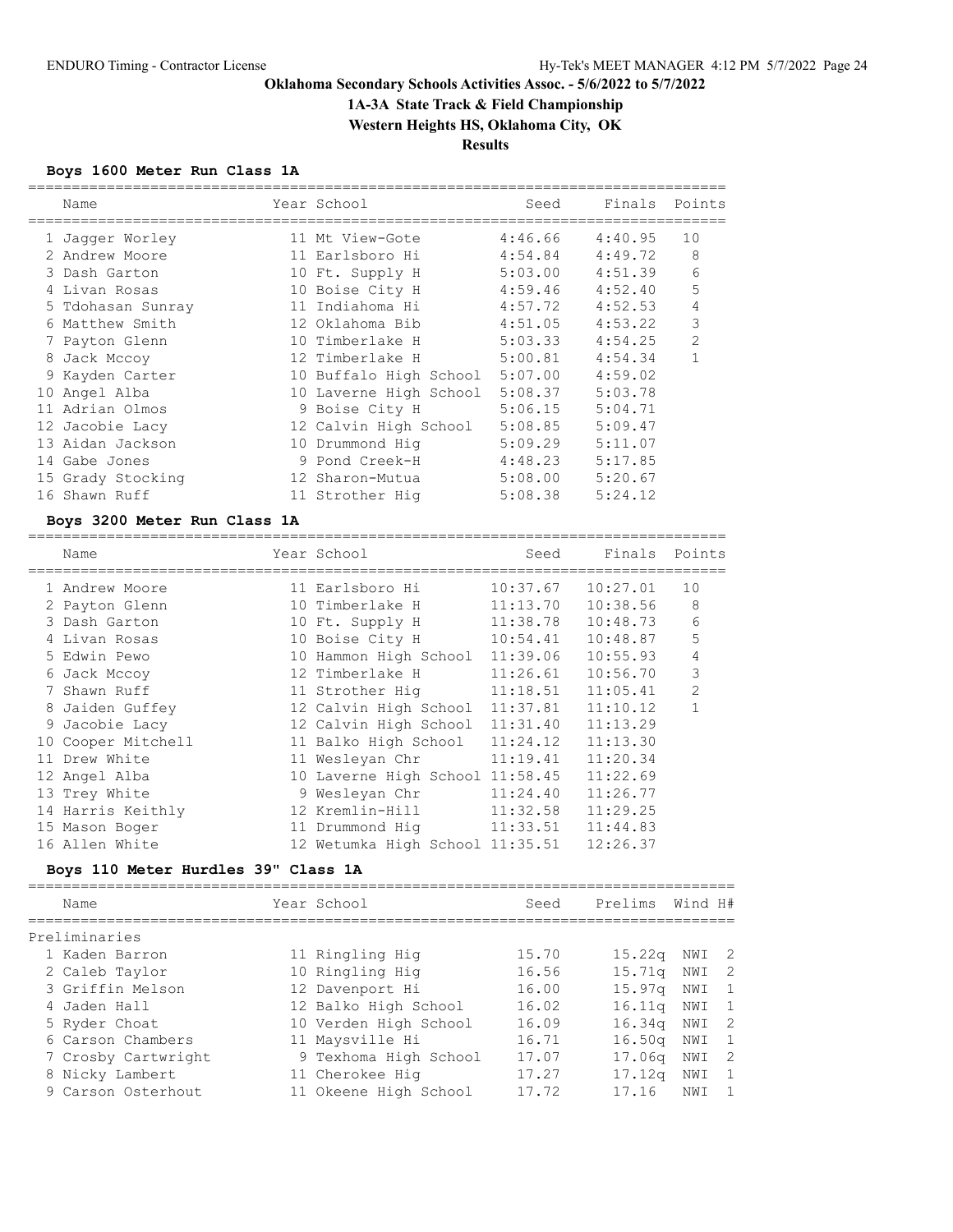## **1A-3A State Track & Field Championship**

**Western Heights HS, Oklahoma City, OK**

**Results**

## **....Boys 110 Meter Hurdles 39" Class 1A**

|        | 10 Payton Harnden                   | 11 Tipton High School | 17.90   | 17.43      | NWI                      | 2            |
|--------|-------------------------------------|-----------------------|---------|------------|--------------------------|--------------|
|        | 11 Victor Enriquez                  | 9 Laverne High School | 17.17   | 17.53      | NWI                      | 2            |
|        | 12 Josh Foster                      | 12 Pond Creek-H       | 16.90   | 17.60      | NWI                      | 1            |
|        | 13 Xander Bell                      | 9 Graham-Dusti        | 19.80   | 17.77      | NWI                      | 2            |
|        | 14 Nash Levens                      | 10 Turpin High School | 18.19   | 18.02      | NWI                      | 1            |
|        | 15 Ryder Ireland                    | 9 Turpin High School  | 17.86   | 18.03      | NWI                      | 2            |
|        | 16 Aj Gaye                          | 9 Tipton High School  | 18.22   | 18.08      | NWI                      | 1            |
|        | Boys 110 Meter Hurdles 39" Class 1A |                       |         |            |                          |              |
|        | Name                                | Year School           | Prelims | Finals     |                          | Wind Points  |
| Finals |                                     |                       |         |            |                          |              |
|        | 1 Kaden Barron                      | 11 Ringling Hig       | 15.22   | 15.30      | NWI                      | 10           |
|        | 2 Caleb Taylor                      | 10 Ringling Hig       | 15.71   | 15.68      | NWI                      | 8            |
|        | 3 Griffin Melson                    | 12 Davenport Hi       | 15.97   | 15.71      | NWI                      | 6            |
|        | 4 Jaden Hall                        | 12 Balko High School  | 16.11   | 16.00      | NWI                      | 5            |
|        | 5 Ryder Choat                       | 10 Verden High School | 16.34   | 16.07      | NWI                      | 4            |
|        | 6 Nicky Lambert                     | 11 Cherokee Hig       | 17.12   | 16.32      | NWI                      | 3            |
|        | 7 Carson Chambers                   | 11 Maysville Hi       | 16.50   | 16.83      | NWI                      | 2            |
|        | 8 Crosby Cartwright                 | 9 Texhoma High School | 17.06   | 16.94      | NWI                      | $\mathbf{1}$ |
|        | Boys 300 Meter Hurdles 36" Class 1A |                       |         |            |                          |              |
|        | Name                                | Year School           | Seed    | Prelims H# |                          |              |
|        | Preliminaries                       |                       |         |            |                          |              |
|        | 1 Kobe Harrison                     | 12 Calvin High School |         |            |                          |              |
|        |                                     |                       | 45.77   | $40.91q$ 2 |                          |              |
|        | 2 Kaden Barron                      | 11 Ringling Hig       | 41.98   | 41.31q     | 1                        |              |
|        | 3 Caleb Taylor                      | 10 Ringling Hig       | 41.95   | 41.73q     | $\overline{\phantom{2}}$ |              |
|        | 4 Josh Foster                       | 12 Pond Creek-H       | 43.20   | 41.84q     | $\mathbf{1}$             |              |
|        | 5 Jaden Hall                        | 12 Balko High School  | 43.70   | $42.56q$ 2 |                          |              |
|        | 6 Creighton Hofen                   | 11 Oklahoma Bib       | 44.11   | 43.07q     | $\mathbf{1}$             |              |
|        | 7 Crosby Cartwright                 | 9 Texhoma High School | 45.24   | 43.29q     | $\mathbf{2}$             |              |
|        | 8 Holden Tyler                      | 10 Maysville Hi       | 43.83   | 43.40g     | 2                        |              |
|        | 9 Payton Harnden                    | 11 Tipton High School | 46.31   | 43.41      | 2                        |              |
|        | 10 Dakota Walker                    | 9 Sharon-Mutua        | 46.11   | 43.45      | $\mathbf{1}$             |              |
|        | 11 Giovanni Sifuentes               | 9 Forgan High School  | 46.07   | 43.72      | 1                        |              |
|        | 12 Avery Wallace                    | 11 Timberlake H       | 44.73   | 43.75      | $\mathbf{1}$             |              |
|        | 13 Aron Bennett                     | 11 Lone Wolf Hi       | 46.55   | 44.77      | 1                        |              |
|        | 14 Victor Enriquez                  | 9 Laverne High School | 46.89   | 44.81      | 1                        |              |
|        | 15 Maverick Lanphear                | 9 Barnsdall Hi        | 46.22   | 45.71      | 2                        |              |
|        | 16 Cade Carpenter                   | 11 SW Covenant        | 47.12   | 48.44      | 2                        |              |

## **Boys 300 Meter Hurdles 36" Class 1A**

| Name              | Year School           | Prelims | Finals | Points |
|-------------------|-----------------------|---------|--------|--------|
|                   |                       |         |        |        |
| Finals            |                       |         |        |        |
| 1 Kobe Harrison   | 12 Calvin High School | 40.91   | 40.58  | 10     |
| 2 Kaden Barron    | 11 Ringling Hig       | 41.31   | 41.33  | 8      |
| 3 Josh Foster     | 12 Pond Creek-H       | 41.84   | 41.65  | 6      |
| 4 Caleb Taylor    | 10 Ringling Hig       | 41.73   | 42.77  | 5      |
| 5 Creighton Hofen | 11 Oklahoma Bib       | 43.07   | 42.88  |        |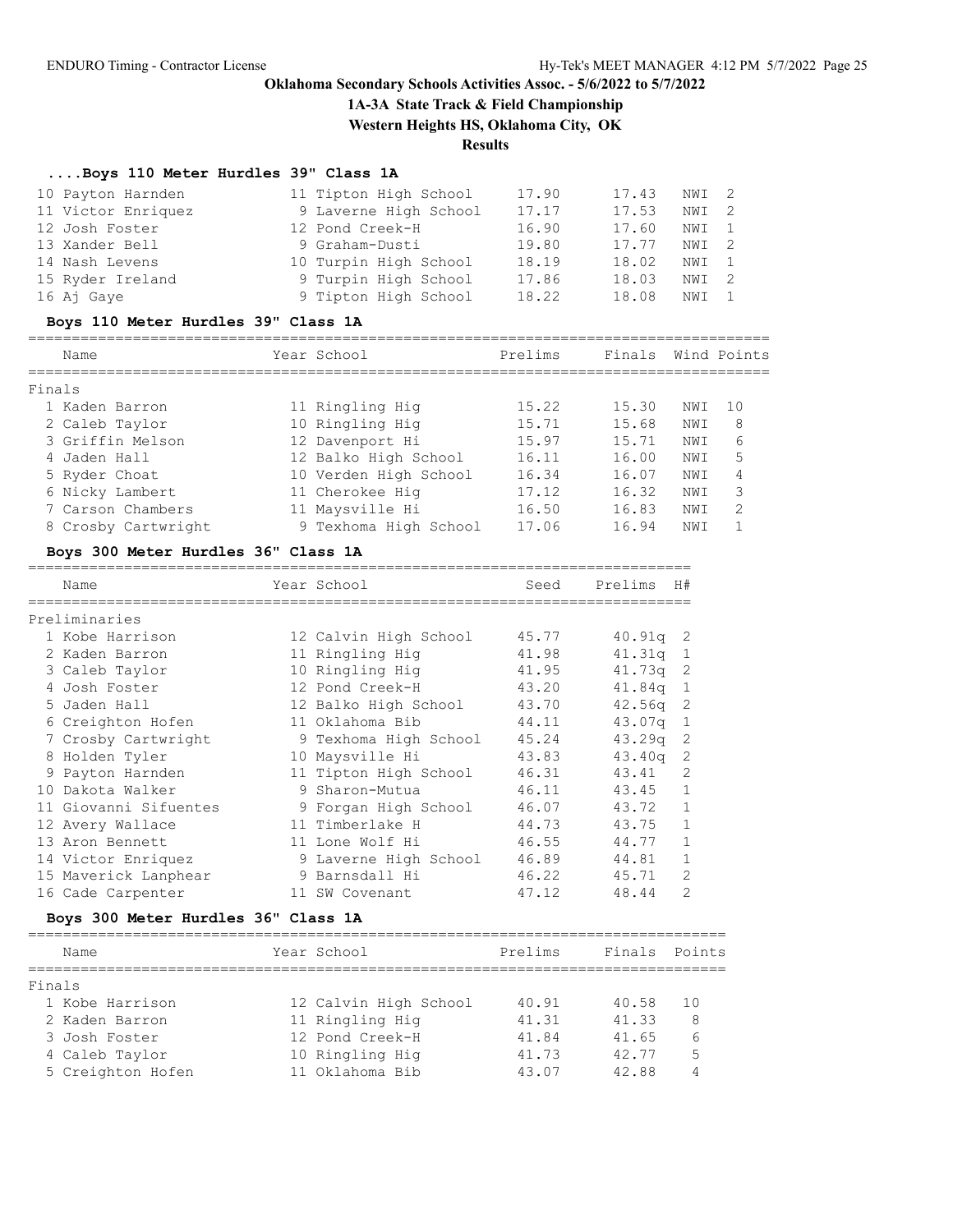**1A-3A State Track & Field Championship**

**Western Heights HS, Oklahoma City, OK**

## **Results**

## **....Boys 300 Meter Hurdles 36" Class 1A**

| 6 Crosby Cartwright | 9 Texhoma High School | 43.29 | 43.70 |  |
|---------------------|-----------------------|-------|-------|--|
| 7 Jaden Hall        | 12 Balko High School  | 42.56 | 43.86 |  |
| 8 Holden Tyler      | 10 Maysville Hi       | 43.40 | 44.18 |  |

### **Boys 4x100 Meter Relay Class 1A**

| School                        | Seed                     | Prelims    | H#                         |
|-------------------------------|--------------------------|------------|----------------------------|
| Preliminaries                 |                          |            |                            |
| 1 Ringling High School        | 45.06                    | 44.24q     | - 2                        |
| 1) JD Blodgett 9              | 2) Will Inselman 10      |            |                            |
| 3) Alex Nicholas 12           | 4) Kanyon Mcgahey 12     |            |                            |
| 2 Laverne High School         | 45.65                    | 44.54q 1   |                            |
| 1) Mason Massee 12            | 2) David Shipley 12      |            |                            |
| 3) Caleb Blackwell 12         | 4) Felix Teal 9          |            |                            |
| 3 Timberlake High School      | 46.53                    | $44.96q$ 2 |                            |
| 4 Tipton High School          | 46.08                    | 44.97q     | $\mathbf{1}$               |
| 5 Tyrone High School          | 46.35                    | 45.32q     | 1                          |
| 1) Connor Witt 11             | 2) Rylan Johnson 12      |            |                            |
| 3) Dakota Koehn 12            | 4) Roberto Hernandez 12  |            |                            |
| 6 Garber High School          | 45.51                    | $45.51q$ 1 |                            |
| 7 Indiahoma High Schoo        | 46.34                    | 45.55q     | 2                          |
| 1) Robert Lamar 11            | 2) Zion Giles 11         |            |                            |
| 3) Nathaniel McCampbell 12    | 4) Dyllan Plaster 12     |            |                            |
| 8 Weleetka High School        | 45.90                    | 45.77q     | $\overline{\phantom{0}}^2$ |
| 1) Jonas Manley 11            | 2) Waylan Bales 9        |            |                            |
| 3) Kalen Putman 11            | 4) Isaac Drake 9         |            |                            |
| 9 Texhoma High School         | 46.26                    | 45.92      | 2                          |
| 1) Jose Garay 11              | 2) Derek Keenan 11       |            |                            |
| 3) Ian Bocanegra 11           | 4) Diego Hernandez 10    |            |                            |
| 10 Cyril High School          | 45.89                    | 45.93      | 2                          |
| 1) Cody Young 10              | 2) Cole Carlson 10       |            |                            |
| 3) Payton Ash 10              | 4) Lane Cocheran 10      |            |                            |
| 11 Turpin High School         | 46.95                    | 46.11      | 1                          |
| 1) Aaron Resendiz 11          | 2) Christian Ouinones 11 |            |                            |
| 3) Braden Ratzlaff 10         | 4) Javier Talamantes 12  |            |                            |
| 12 Canton High School         | 46.34                    | 46.52      | 1                          |
| 13 Oklahoma Bible High School | 45.98                    | 46.52      | $\mathbf{1}$               |
| 14 Okeene High School         | 46.56                    | 46.53      | 2                          |
| 15 Coyle High School          | 47.47                    | 46.59      | $\mathfrak{D}$             |
| 1) Isaiah Lemons 12           | 2) Ethan Heller 9        |            |                            |
| 3) Trace Clark 10             | 4) Miquel Howell 11      |            |                            |
| 16 Midway High School         | 46.65                    | 46.84      | $\mathbf{1}$               |
| 1) Geral Washington 12        | 2) Rangler Williams 12   |            |                            |
| 3) Cody Galliton 12           | 4) Cole Miller 11        |            |                            |

## **Boys 4x100 Meter Relay Class 1A**

|        | School                   | Prelims | Finals Points |    |  |
|--------|--------------------------|---------|---------------|----|--|
|        |                          |         |               |    |  |
| Finals |                          |         |               |    |  |
|        | 1 Laverne High School    | 44.54   | 44.09         | 20 |  |
|        | 2 Ringling High School   | 44.24   | 44.13         | 16 |  |
|        | 3 Timberlake High School | 44.96   | 44.85         | 12 |  |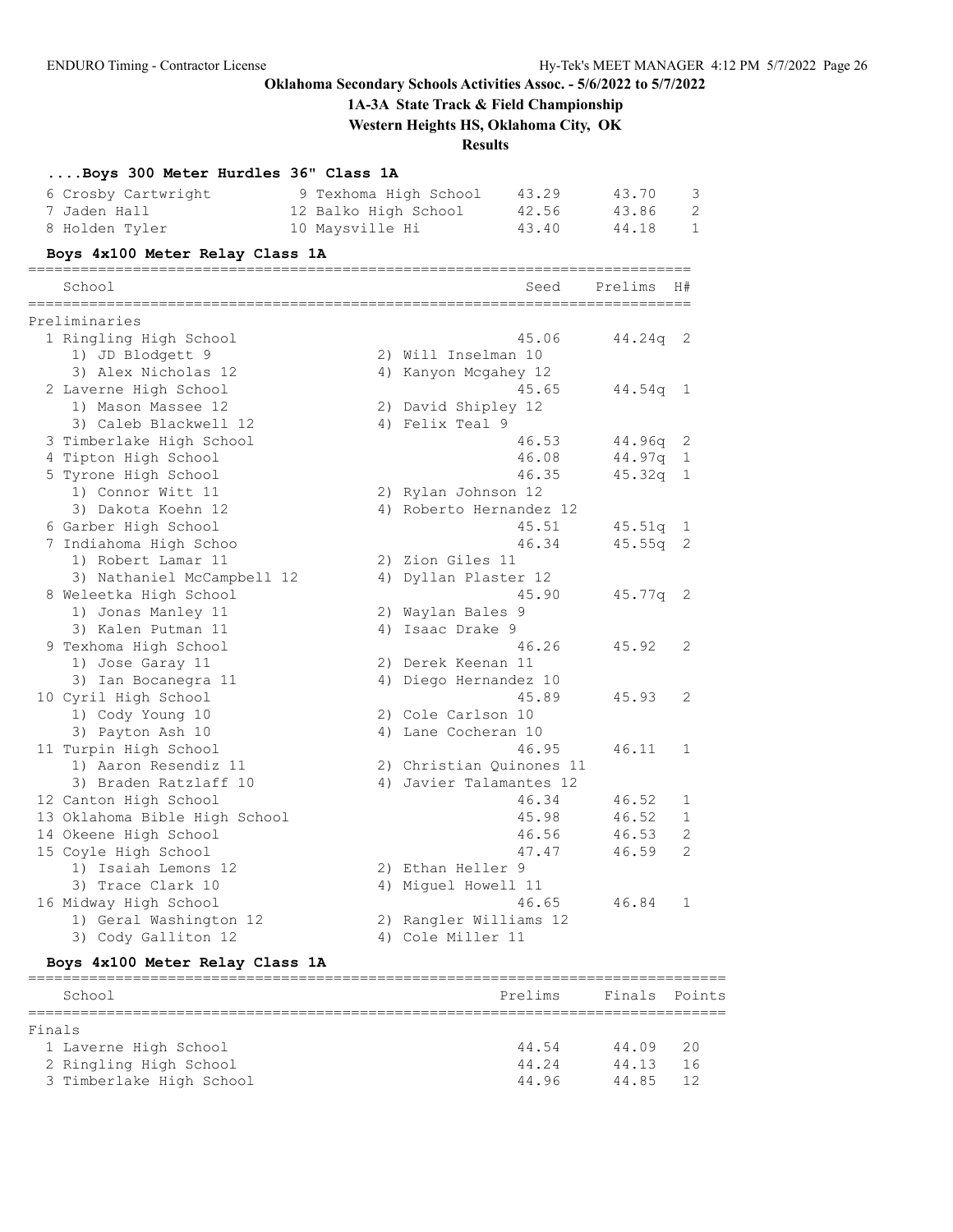## **1A-3A State Track & Field Championship**

**Western Heights HS, Oklahoma City, OK**

# **Results**

## **....Boys 4x100 Meter Relay Class 1A**

| 44.97 | 44.87 | 1 O            |
|-------|-------|----------------|
| 45.51 | 45.03 | -8             |
| 45.77 | 45.44 | 6              |
| 45.32 | 45.47 | $\overline{4}$ |
| 45.55 | 45.57 | -2.            |
|       |       |                |

## **Boys 4x200 Meter Relay Class 1A**

|                                 |                         | ========================   |                |           |
|---------------------------------|-------------------------|----------------------------|----------------|-----------|
| School                          | Seed                    | Finals<br>================ |                | H# Points |
| 1 Ringling High School          | 1:35.16                 | 1:31.60                    | 2              | 20        |
| 1) JD Blodgett 9                | 2) Will Inselman 10     |                            |                |           |
| 3) Chase Taylor 12              | 4) Kanyon Mcgahey 12    |                            |                |           |
| 2 Texhoma High School           | 1:36.15                 | 1:34.46                    | $\overline{2}$ | 16        |
| 1) Jose Garay 11                | 2) Derek Keenan 11      |                            |                |           |
| 3) Ian Bocanegra 11             | 4) Diego Hernandez 10   |                            |                |           |
| 3 Cherokee High School          | 1:36.84                 | 1:34.64                    | 2              | 12        |
| 1) Lathan Golden 11             | 2) Zack Hellar 10       |                            |                |           |
| 3) Nicky Lambert 11             | 4) Kai McHenry 10       |                            |                |           |
| 4 Tipton High School            | 1:39.16                 | 1:35.43                    | 1              | 10        |
| 1) Johnny Fernandez 9           | 2) Arlen Taplin 10      |                            |                |           |
| 3) Ryken Shallenburger 10       | 4) Prince Dweh 11       |                            |                |           |
| 5 Laverne High School           | 1:36.18                 | 1:35.45                    | 2              | 8         |
| 1) Mason Massee 12              | 2) David Shipley 12     |                            |                |           |
| 3) Alex Ortega 12               | 4) Felix Teal 9         |                            |                |           |
| 6 Balko High School             | 1:37.28                 | 1:35.68                    | 2              | 6         |
| 1) Nathan Smith 11              | 2) Mason Romjue 12      |                            |                |           |
| 3) Payton Parker 10             | 4) Jaden Hall 12        |                            |                |           |
| 7 Kremlin-Hillsdale High School | 1:37.77                 | 1:36.54                    | 2              | 4         |
| 1) Michael Wright 12            | 2) David Granberg 11    |                            |                |           |
| 3) Cason Purdy 9                | 4) Landon Schultz 11    |                            |                |           |
| 8 Grandfield High Scho          | 1:41.32                 | 1:36.70                    | $\mathbf{1}$   | 2         |
| 1) Cordell Timms 10             | 2) Camden Lapierre 9    |                            |                |           |
| 3) Xavier AlanizDavis 9         | 4) Quavy Brown 11       |                            |                |           |
| 9 Coyle High School             | 1:39.55                 | 1:36.70                    | $\mathbf{1}$   |           |
| 1) Isaiah Lemons 12             | 2) Ethan Heller 9       |                            |                |           |
| 3) Trace Clark 10               | 4) Miguel Howell 11     |                            |                |           |
| 10 Wetumka High School          | 1:39.77                 | 1:36.79                    | $\mathbf{1}$   |           |
| 1) Lane Morris 10               | 2) Mason Allford 10     |                            |                |           |
| 3) Jordan Osborn 12             | 4) Alex Allford 10      |                            |                |           |
| 11 Covington-Douglas Hi         | 1:37.91                 | 1:36.80                    | 2              |           |
| 1) Ford Smith 9                 | 2) Camden Thayer 9      |                            |                |           |
| 3) Kade Griffin 10              | 4) Christian Tarango 12 |                            |                |           |
| 12 Garber High School           | 1:38.43                 | 1:37.50                    | 1              |           |
| 1) Trayvon Bennet 12            | 2) David Nagel 12       |                            |                |           |
| 3) Mark Bishop 9                | 4) Solomon Bishop 12    |                            |                |           |
| 13 Oklahoma Bible High School   | 1:39.48                 | 1:37.54                    | 1              |           |
| 1) Jud Cheatham 10              | 2) Creighton Hofen 11   |                            |                |           |
| 3) Wyatt Hofen 9                | 4) Ian Eastin 10        |                            |                |           |
| 14 Midway High School           | 1:38.16                 | 1:38.95                    | 2              |           |
| 1) Geral Washington 12          | 2) Rangler Williams 12  |                            |                |           |
| 3) Cody Galliton 12             | 4) Cole Miller 11       |                            |                |           |
| 15 Okeene High School           | 1:40.69                 | 1:38.96                    | 1              |           |
| 1) William Karbs 10             | 2) Carson Osterhout 11  |                            |                |           |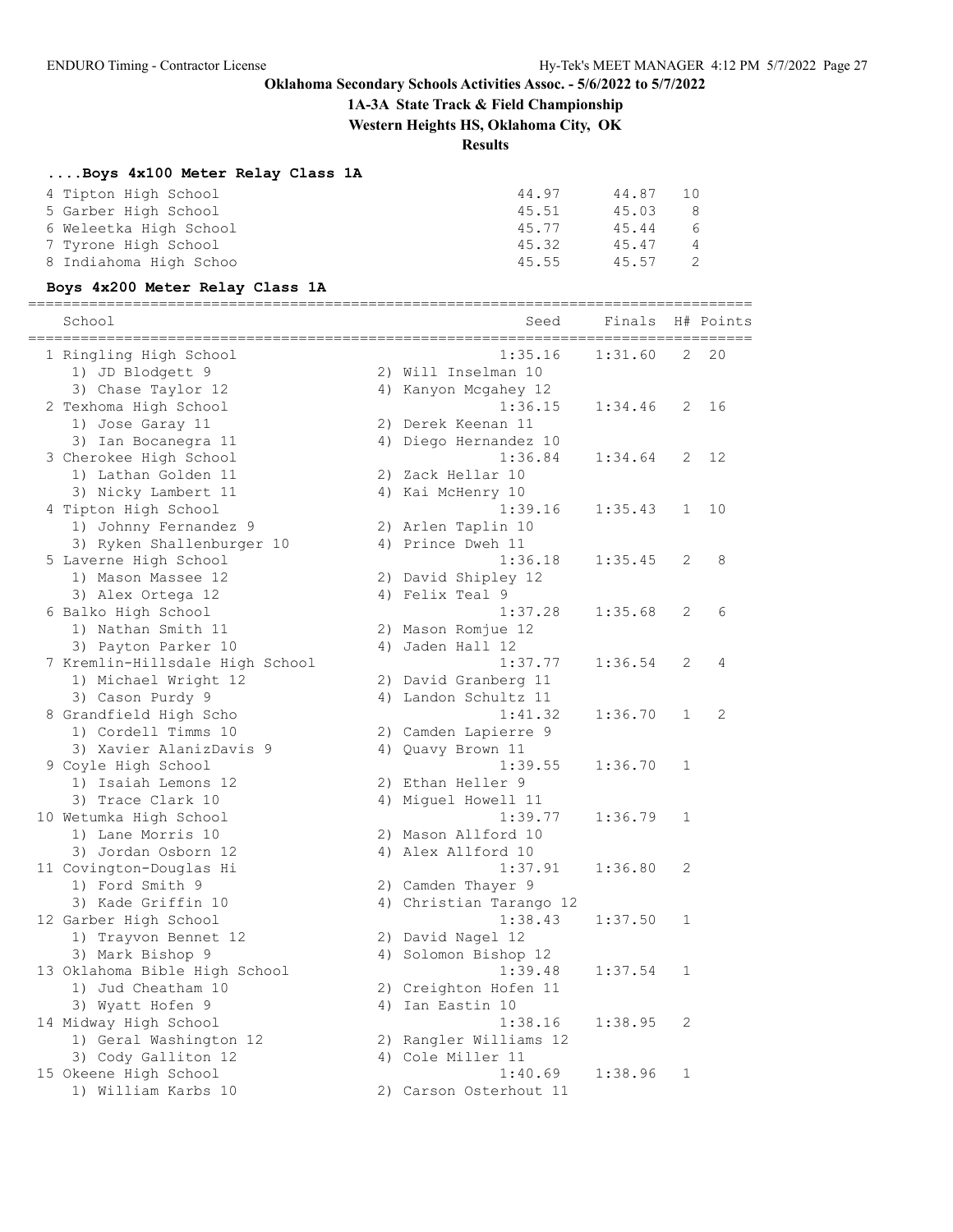#### **1A-3A State Track & Field Championship**

**Western Heights HS, Oklahoma City, OK**

### **Results**

### **....Boys 4x200 Meter Relay Class 1A**

| 3) Hunter Morrison 11 | 4) Brody Jinkens 10      |
|-----------------------|--------------------------|
| 16 Turpin High School | $1:39.04$ $1:48.61$      |
| 1) Aaron Resendiz 11  | 2) Christian Ouinones 11 |
| 3) Braden Ratzlaff 10 | 4) Javier Talamantes 12  |

#### **Boys 4x400 Meter Relay Class 1A**

=================================================================================== School Seed Finals H# Points =================================================================================== 1 Timberlake High School 3:34.96 3:34.07 2 20 1) Blake Choate 9 2) Pete Gwinn 10 3) Merric Judd 11 (4) Jj Pippin 12 2 Ringling High School 3:37.14 3:36.20 2 16 1) JD Blodgett 9 2) Will Inselman 10 3) Kaden Barron 11 <a>4) Chase Taylor 12 3 Lomega High School 3:37.06 3:37.79 2 12 1) JesseJames Johnston 12 2) Brooks Uhlenhake 11 3) Blake Snowden 12 4) Owen Duffy 11 4 Turpin High School 3:40.73 3:38.58 2 10 1) Aaron Resendiz 11 2) Christian Quinones 11 3) Martin Vallejolopez 12 4) Javier Talamantes 12 5 Texhoma High School 3:39.68 3:38.89 2 8 1) Crosby Cartwright 9 2) Jose Garay 11 3) Derek Keenan 11 4) Diego Hernandez 10 6 Wetumka High School 3:43.95 3:40.33 1 6 1) Lane Morris 10 2) Mason Allford 10 3) Jordan Osborn 12 4) Alex Allford 10 7 Pond Creek-Hunter High School 3:43.05 3:40.63 2 4 1) Josh Foster 12 2) Ashton Banks 9 3) Frazier Stapleton 9 (4) Harrison Stapleton 10 8 Boise City High Scho 3:44.28 3:40.71 1 2 1) Oscar Ramos 12 2) Brayden Aduddell 10 3) Livan Rosas 10 4) Caleb Arthaud 12 9 Balko High School 3:44.43 3:42.36 1 1) Mason Romjue 12 2) Nathan Smith 11 3) Payton Parker 10 (4) Jaden Hall 12 10 Cherokee High School 3:40.58 3:42.37 2 1) Lathan Golden 11 2) Zack Hellar 10 3) Nicky Lambert 11 4) Kai McHenry 10 11 Goodwell High School 3:49.79 3:43.91 1 1) Brayden Garrison 9 2) Abel Espino 10 3) Vance Schreiner 12 (a) 4) Ben Schreiner 10 12 SW Covenant -hs- Chr 3:38.62 3:44.45 2 1) Zachary Beshears 11 2) Tucker Croy 12 3) Trace Brunk 10 4) Caden Wehmuller 10 13 Deer Creek-Lamont Hi 3:44.75 3:47.66 1 1) Ben Lowery 10 2) Jaxson Silks 10 3) Cutler Smith 12 (4) Caleb Webster 12 14 Covington-Douglas Hi 3:47.89 3:48.05 1 1) Ford Smith 9 2) Christian Tarango 12 3) Camden Thayer 9 4) Drake Daugherty 11 15 Sharon-Mutual High S 3:48.10 3:48.11 1 1) Patrick Wheeler 9 2) Tabor Marlatt 12 3) Braydon Thompson 11  $\hskip10mm 4)$  Dakota Walker 9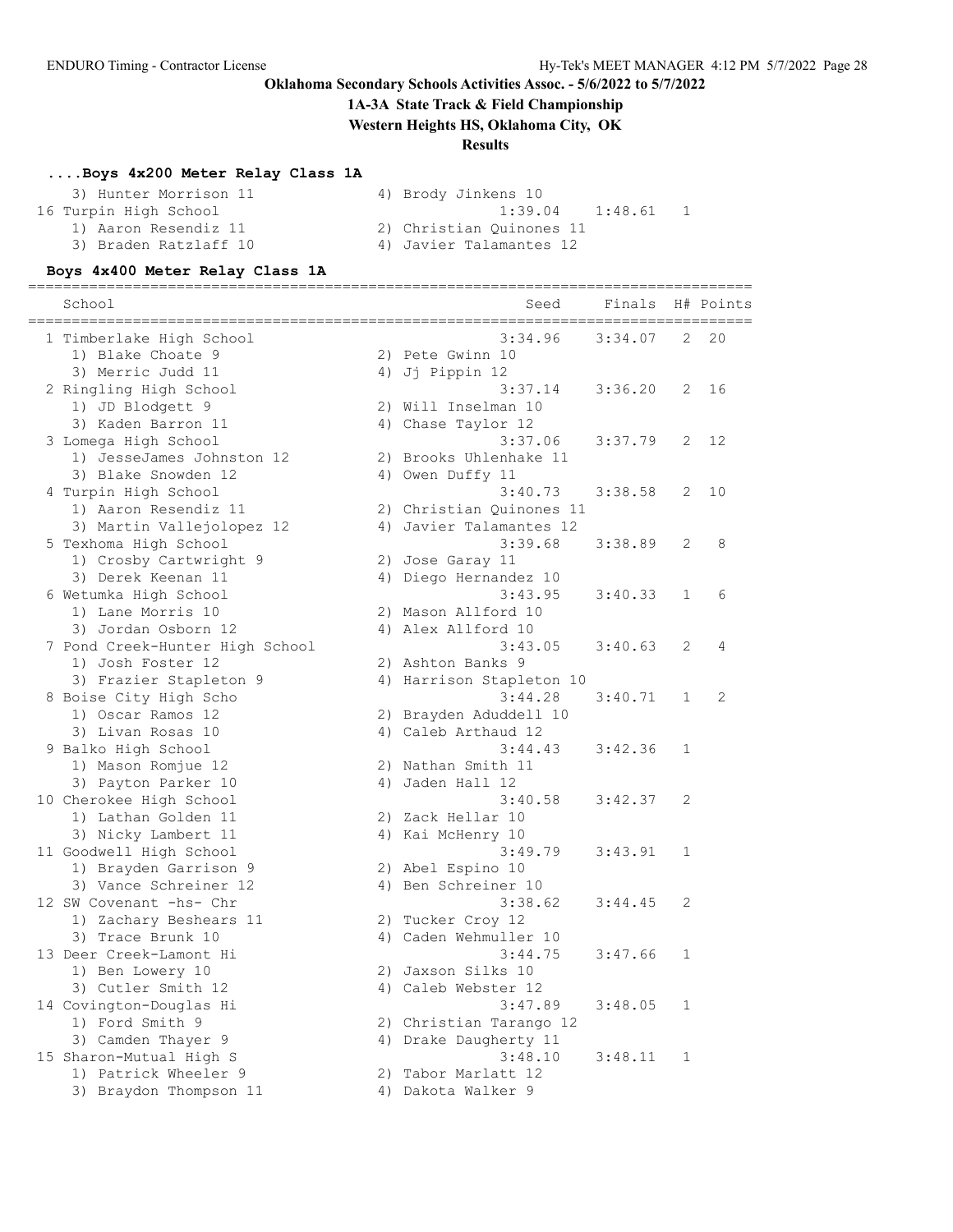#### **1A-3A State Track & Field Championship**

**Western Heights HS, Oklahoma City, OK**

#### **Results**

#### **....Boys 4x400 Meter Relay Class 1A**

3) Ruben Lopez 11 <a>
4) Oscar Lopez 10

16 Strother High School 3:48.12 3:49.04 1

1) Aiden Freeman 11 2) G Yesslith 11

#### **Boys 4x800 Meter Relay Class 1A**

================================================================================ School School School Seed Finals Points Seed Finals Points Seed Finals Points Seed Finals Points Seed Finals Points ================================================================================ 1 Timberlake High School 8:52.97 8:34.24 20 1) Payton Glenn 10 2) Jack Mccoy 12 3) Chase Pierce 10 (4) Pete Gwinn 10 2 SW Covenant -hs- Chr 8:50.00 8:37.72 16 1) Zachary Beshears 11  $\qquad \qquad$  2) Trace Brunk 10 3) Cade Carpenter 11 4) Caden Wehmuller 10 3 Boise City High Scho 8:51.45 8:40.60 12 1) Livan Rosas 10 2) Brayden Aduddell 10 3) Adrian Olmos 9 4) Caleb Arthaud 12 4 Pond Creek-Hunter High School 9:00.78 8:40.61 10 1) Josh Foster 12 2) Ashton Banks 9 3) Gabe Jones 9 12 12 13 13 14 4) Harrison Stapleton 10 5 Covington-Douglas Hi 8:58.02 8:44.71 8 1) Christian Tarango 12 2) Drake Daugherty 11 3) Ford Smith 9 4) Parker Smith 12 6 Sharon-Mutual High S 9:30.67 8:45.93 6 1) Grady Stocking 12 2) Patrick Wheeler 9 3) Braydon Thompson 11  $\hskip1cm$  4) Tabor Marlatt 12 7 Hollis High School 9:39.31 8:47.50 4 1) Brody Shelby 11 2) Cooper Cummins 12 3) Kaden Rollins 11 (4) Rowdy Randall 11 8 Lomega High School 9:12.70 8:52.64 2 1) Brooks Uhlenhake 11 2) JesseJames Johnston 12 3) Logan Zielinkski 10 4) Austin Chestnut 10 9 Deer Creek-Lamont Hi 9:03.48 8:54.36 1) Ben Lowery 10 2) Jaxson Silks 10 3) Palladin Compala 12 (4) Caleb Webster 12 10 Oklahoma Bible High School 9:00.76 8:54.74 1) Matthew Smith 12 2) Ian Eastin 10 3) Wyatt Hofen 9 4) Brendon Tubbs 10 11 Calvin High School 9:02.74 8:56.66 1) Kobe Harrison 12 2) Jaiden Guffey 12 3) Jace Dickey 9 4) Jacobie Lacy 12 12 Goodwell High School 9:34.94 8:58.84 1) Ben Schreiner 10 2) Kyan Westcott 10 3) Abel Espino 10 4) Vance Schreiner 12 13 Laverne High School 9:33.69 8:59.91 1) Anthony Salgado 12 2) Angel Alba 10 3) Royce Henricks 9 4) Marcos Delatorre 9 14 Drummond High School 9:18.74 9:00.48 1) Hudson King 11 2) Seth Wilson 12 3) Mason Boger 11 4) Aidan Jackson 10 15 Balko High School 9:41.05 9:06.57 1) Mason Romjue 12 2) Cooper Mitchell 11 3) Payton Parker 10 (4) 4) Chisum Freeman 11 16 Strother High School 9:13.47 9:10.97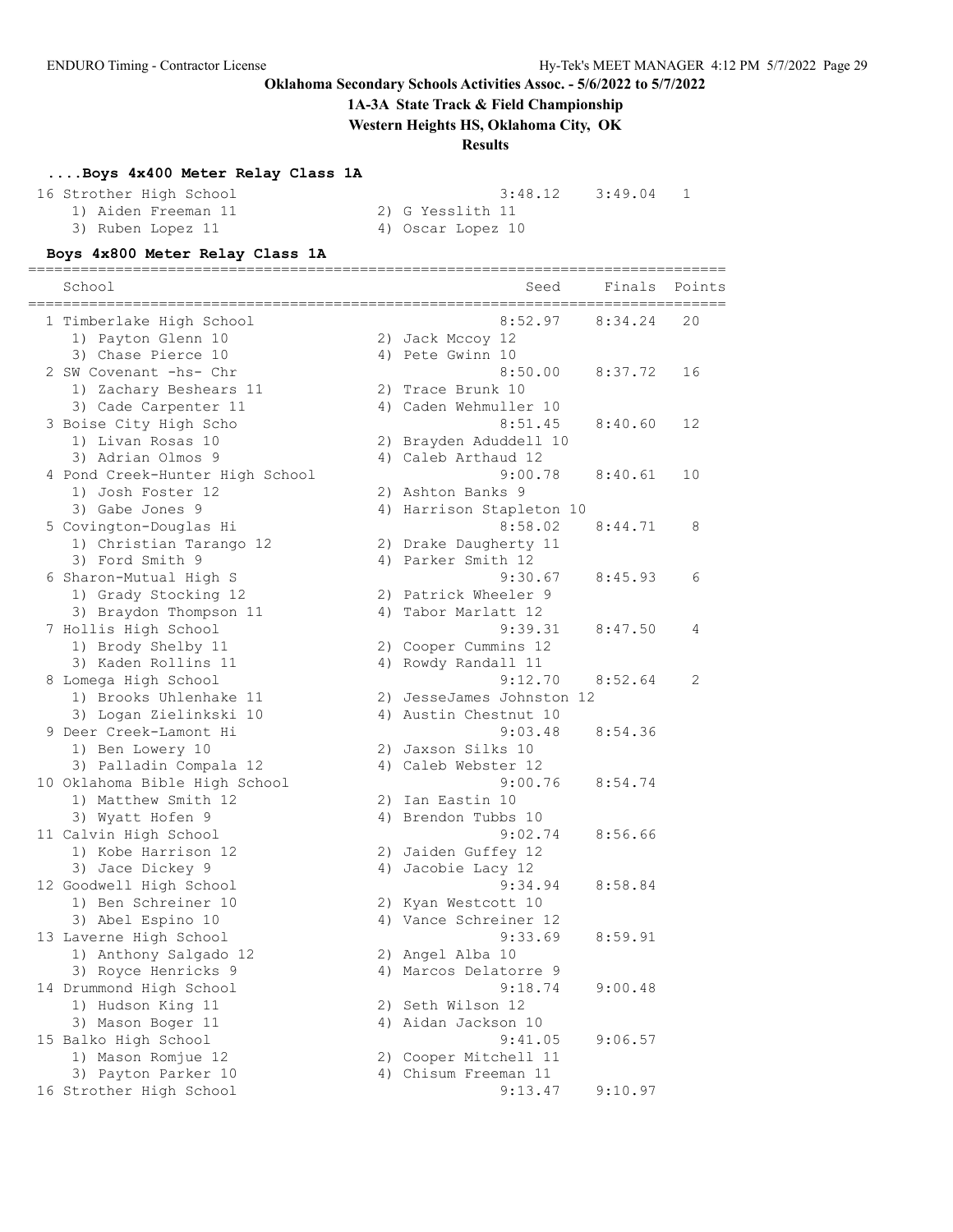### **1A-3A State Track & Field Championship**

**Western Heights HS, Oklahoma City, OK**

#### **Results**

#### **....Boys 4x800 Meter Relay Class 1A**

| ` Oscar Lopez 10 |
|------------------|
|------------------|

10 2) G Yesslith 11 3) Ruben Lopez 11 4) Shawn Ruff 11

#### **Boys High Jump Class 1A**

| Name                    | Year School                    | Seed        | Finals                  | Points       |
|-------------------------|--------------------------------|-------------|-------------------------|--------------|
| 1 Drevon Colbert        | 10 Stuart High School          | $6 - 02.00$ | $6 - 04.00$             | 10           |
| 2 Kaden Shelby          | 11 Hollis High School          | $5 - 10.00$ | $6 - 02.00$             | 8            |
| 3 Roberto Hernandez     | 12 Tyrone High School          |             | $6 - 00.00$ $6 - 00.00$ | 6            |
| 4 Ben Schreiner         | 10 Goodwell Hig                | 5-08.00     | $5 - 10.00$             | 5            |
| 5 Bennett Oneill        | 9 Oklahoma Bib                 | $5 - 08.00$ | $J5 - 10.00$            | 3.50         |
| 5 Aiden Kimberlin       | 10 Mt View-Gote                | $6 - 00.00$ | $J5 - 10.00$            | 3.50         |
| 7 Jaqqer Worley         | 11 Mt View-Gote                | $6 - 02.00$ | $J5 - 10.00$            | 2            |
| 8 Ethan Ensminger       | 11 Pond Creek-H                | $5 - 10.00$ | $J5 - 10.00$            | $\mathbf{1}$ |
| 9 Matt Arriola          | 12 Waurika High School 5-06.00 |             | $5 - 08.00$             |              |
| 9 Kalobe Hudlow         | 12 LeFlore High School         | $6 - 00.00$ | $5 - 08.00$             |              |
| 11 Eli Blankenship      | 10 Quinton High School         | $5 - 10.00$ | $5 - 06.00$             |              |
| 11 Devin Nunley         | 9 Tipton High School           | $5 - 06.00$ | $5 - 06.00$             |              |
| 11 Javier Talamantes    | 12 Turpin High School          | $5 - 08.00$ | $5 - 06.00$             |              |
| -- Payton Parker        | 10 Balko High School           | $5 - 06.00$ | NH                      |              |
| -- Holden Tyler         | 10 Maysville Hi                | $5 - 08.00$ | ΝH                      |              |
| -- Nathaniel McCampbell | 12 Indiahoma Hi                | $5 - 06.00$ | NH                      |              |
| -- Braylen Peters       | 10 Drummond Hig                | $5 - 10.00$ | ΝH                      |              |
| -- Joseph Nelson        | 12 Arapaho-Butl                | $5 - 06.00$ | NΗ                      |              |

#### **Boys Pole Vault Class 1A**

================================================================================ Name The Year School Contract Seed Finals Points ================================================================================ 1 Caden Laverty 12 Shattuck Hig 11-00.00 14-06.00 10 2 Bryer Roberts 10 Okeene High School 11-00.00 10-06.00 8 3 Julius Koons 12 Ringling Hig 9-06.00 10-00.00 6 4 Jadon Adkisson 11 Timberlake H 9-06.00 J10-00.00 5 5 Brody Shelby 11 Hollis High School 10-00.00 J10-00.00 4 6 Willie Norton 12 Beaver High School 9-06.00 9-06.00 3 7 Garrett Isaacs 9 Turpin High School 8-06.00 J9-06.00 2 8 Hunter Isaacs 9 Turpin High School 8-06.00 J9-06.00 1 9 William Davis 10 Ringling Hig 9-06.00 9-00.00 9 Austin Tipton 12 Covington-Do 9-06.00 9-00.00 9 Ethan Ross 10 Covington-Do 9-00.00 9-00.00 9 Jarius Guthrie 9 Texhoma High School 9-06.00 9-00.00 13 Kysen Fincher 9 Ringling Hig 7-06.00 8-06.00

14 Dj Lauppe 6 9 Timberlake H 8-00.00 8-00.00 -- Ben Janoe 9 Rattan High School 7-00.00 NH

#### **Boys Long Jump Class 1A**

| Name             | Year School                    | Seed         | Finals Wind H# Points     |         |      |
|------------------|--------------------------------|--------------|---------------------------|---------|------|
| 1 Drevon Colbert | 10 Stuart High School 20-05.00 |              | 21-00.25 NWI 2 10         |         |      |
| 2 Trey Torrance  | 12 Hammon High School 20-10.50 |              | $20 - 10.50$              | NWI 2 8 |      |
| 3 Ryan Long      | 12 Earlsboro Hi                | $19 - 02.00$ | $20 - 09.00$              | NWI 1   | - 6  |
| 4 Kaden Barron   | 11 Ringling Hig                |              | $20 - 06.00$ $20 - 02.50$ | NWI 2   | $-5$ |

========================================================================================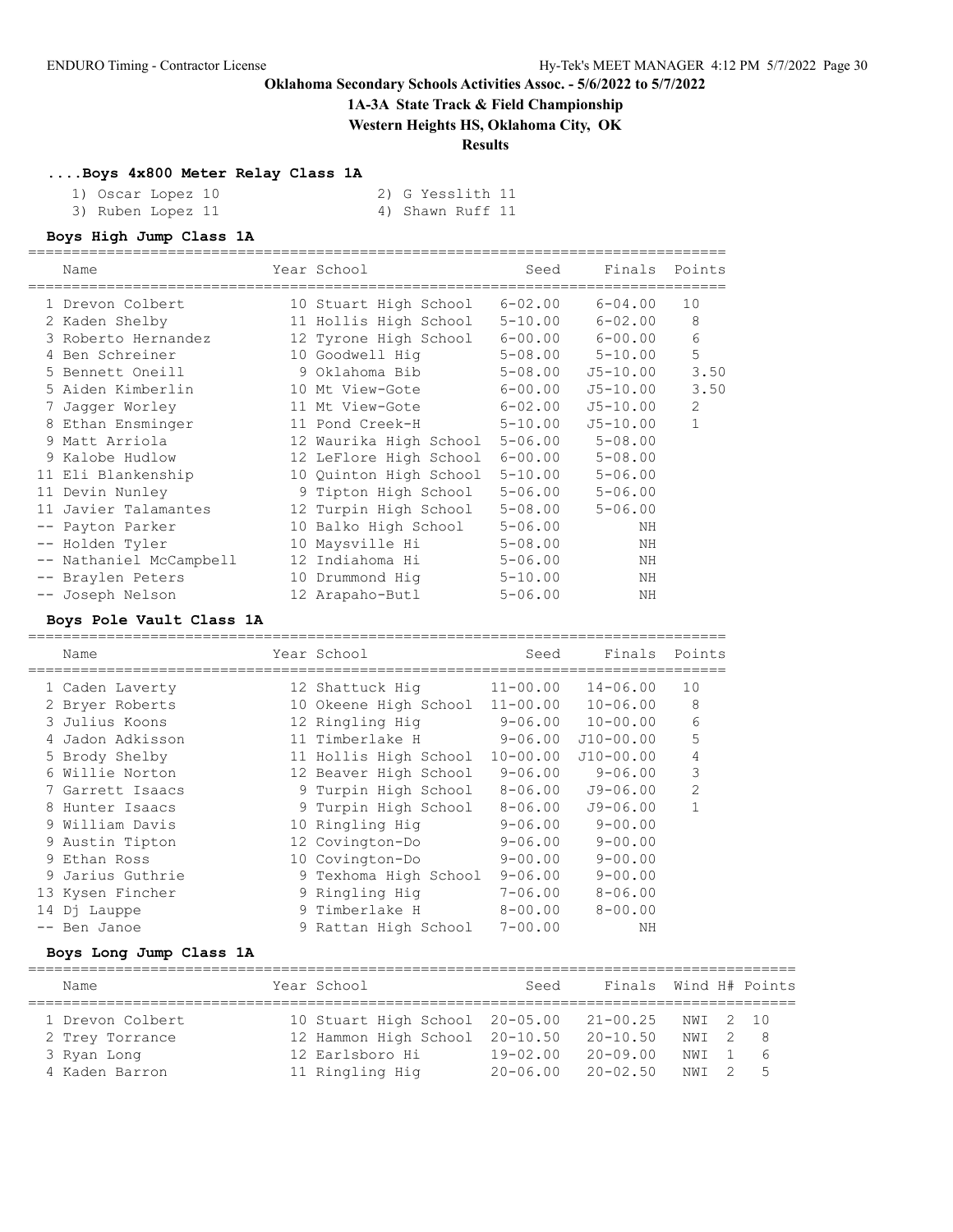**1A-3A State Track & Field Championship**

**Western Heights HS, Oklahoma City, OK**

# **Results**

## **....Boys Long Jump Class 1A**

| 5 Owen Duffy       | 11 Lomega High School | $19 - 10.00$ | $20 - 01.75$ | NWI | 2              | $\overline{4}$ |
|--------------------|-----------------------|--------------|--------------|-----|----------------|----------------|
| 6 Jake Smart       | 11 Temple High School | $19 - 07.75$ | $20 - 01.50$ | NWI |                | - 3            |
| 7 Kaden Shelby     | 11 Hollis High School | $19 - 05.50$ | $19 - 11.75$ | NWI |                | -2             |
| 8 Arlen Taplin     | 10 Tipton High School | $20 - 03.75$ | $19 - 08.25$ | NWI | 2              | 1              |
| 9 Dyson Hazelbaker | 12 Vici High School   | $19 - 00.50$ | $19 - 03.25$ | NWI | -1             |                |
| 10 Slade Brewer    | 11 Verden High School | $19 - 08.50$ | $19 - 02.50$ | NWI | $\overline{1}$ |                |
| 11 Ash Donaldson   | 10 Drummond Hig       | $20 - 02.50$ | $19 - 00.50$ | NWI | - 2            |                |
| 12 Easton Malone   | 9 Barnsdall Hi        | $19 - 06.25$ | $18 - 05.75$ | NWI | $\overline{1}$ |                |
| 13 Weston Allen    | 11 Burlington H       | $19 - 00.75$ | $18 - 05.50$ | NWI | $\overline{1}$ |                |
| 14 Ian Eastin      | 10 Oklahoma Bib       | $21 - 01.25$ | $18 - 04.75$ | NWI | - 2            |                |
| 15 Raul Espinoza   | 12 Geary High School  | $19 - 05.25$ | $18 - 03.50$ | NWI |                |                |
| 16 Gui Carvalho    | 11 Arnett High School | $19 - 09.00$ | $16 - 10.75$ | NWI | -2             |                |

## **Boys Shot Put Class 1A**

|    | Name               | Year School            | Seed         | Finals        |                | H# Points |
|----|--------------------|------------------------|--------------|---------------|----------------|-----------|
|    | 1 Zane Zamanski    | 10 SW Covenant         | $53 - 00.00$ | $52 - 00.50$  | 2              | 10        |
|    | 2 Brayden Johnson  | 12 Ringling Hig        | $45 - 03.00$ | $49 - 06.50$  | $\overline{2}$ | 8         |
|    | 3 Gabe Lovell      | 12 Laverne High School | $43 - 11.50$ | $46 - 01.00$  | $\overline{2}$ | 6         |
|    | 4 Derrek Daugherty | 10 Covington-Do        | $42 - 03.00$ | $42 - 07.00$  | $\overline{2}$ | 5         |
|    | 5 Gauge Simpson    | 11 Drummond Hig        | $41 - 09.00$ | $41 - 07.50$  | $\overline{2}$ | 4         |
|    | 6 Caleb Perrin     | 12 Ryan High School    | $40 - 05.00$ | $41 - 07.00$  | $\mathbf{1}$   | 3         |
|    | 7 Jaxon Perry      | 12 Ringling Hig        | $41 - 06.00$ | $41 - 02.00$  | 2              | 2         |
|    | 8 Ryan Hammock     | 10 Turpin High School  | $39 - 08.00$ | $J41 - 02.00$ | 1              | 1         |
|    | 9 William Karbs    | 10 Okeene High School  | $41 - 03.00$ | $40 - 06.50$  | $\overline{2}$ |           |
|    | 10 Scotty Taylor   | 12 Ringling Hig        | $40 - 04.00$ | $40 - 01.25$  | $\mathbf{1}$   |           |
| 11 | Michael Martinez   | 11 Boise City H        | $39 - 07.00$ | $39 - 11.00$  |                |           |
|    | 12 Coy Halliburton | 11 Goodwell Hig        | $44 - 01.50$ | $39 - 03.50$  | 2              |           |
|    | 13 Kamaree Gragg   | 10 Quinton High School | $40 - 07.00$ | $38 - 05.00$  | $\mathbf{1}$   |           |
| 14 | Jake Estes         | 12 Canute High School  | $40 - 02.00$ | $37 - 11.75$  | 1              |           |
|    | 15 Hunter Durkee   | 10 Waynoka High School | $40 - 11.00$ | $37 - 11.00$  |                |           |
|    | 16 Boden Workman   | 11 Taloga High School  | $40 - 06.50$ | $37 - 04.50$  |                |           |

## **Boys Discus Throw Class 1A**

|                 | Name              | Year School            | Seed         | Finals     |                | H# Points      |
|-----------------|-------------------|------------------------|--------------|------------|----------------|----------------|
|                 | 1 Zane Zamanski   | 10 SW Covenant         | $148 - 03$   | $146 - 02$ | 2              | 10             |
|                 | 2 Jackson Reid    | 11 Wetumka High School | $137 - 08$   | $142 - 10$ | $\overline{2}$ | 8              |
|                 | 3 Brayden Johnson | 12 Ringling Hig        | $147 - 10$   | $139 - 04$ | $\overline{2}$ | 6              |
|                 | Cody Conaway      | 10 Ringwood Hig        | $123 - 03$   | $137 - 00$ | $\mathbf{1}$   | 5              |
|                 | 5 Coy Halliburton | 11 Goodwell Hig        | $143 - 00$   | $136 - 01$ | $\overline{2}$ |                |
|                 | 6 Julius Koons    | 12 Ringling Hig        | $119 - 08$   | $121 - 10$ | $\mathbf{1}$   | 3              |
|                 | 7 Jesus Villa     | 11 Boise City H        | $113 - 01$   | $121 - 04$ | 1              | $\mathfrak{D}$ |
|                 | 8 Antonio Reyna   | 11 Indiahoma Hi        | $118 - 06$   | $119 - 09$ | $\mathbf{1}$   |                |
|                 | 9 Alex Breeden    | 11 Texhoma High School | $126 - 09$   | $116 - 02$ | 2              |                |
|                 | 10 Aiden Sanborn  | 11 Cherokee Hig        | $129 - 05$   | $114 - 04$ | 2              |                |
|                 | 11 Kolby Wyatt    | 11 Maysville Hi        | $15 - 00.25$ | $111 - 09$ | $\mathbf{1}$   |                |
|                 | 12 Colton Roper   | 10 Texhoma High School | $113 - 01$   | $109 - 10$ |                |                |
| 13 <sup>°</sup> | William Karbs     | 10 Okeene High School  | $120 - 07$   | $108 - 10$ |                |                |
|                 | 14 Scotty Garrett | 9 Paoli High School    | $115 - 03$   | $102 - 00$ |                |                |
| 15 <sub>1</sub> | Gabe Lovell       | 12 Laverne High School | $130 - 01$   | $86 - 06$  | 2              |                |
|                 | Matthew Janise    | 9 Timberlake H         | $125 - 06$   | <b>ND</b>  | $\overline{2}$ |                |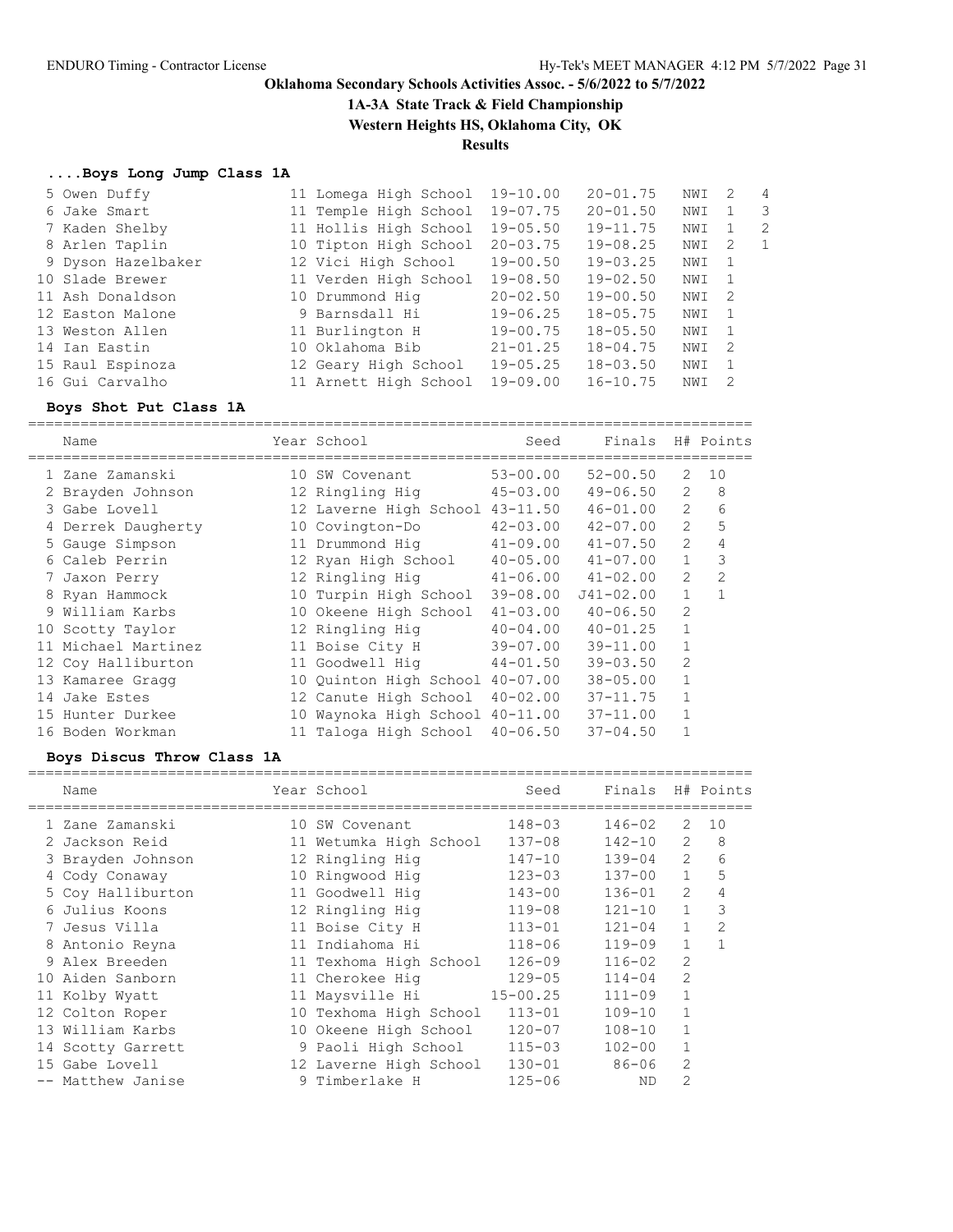# **1A-3A State Track & Field Championship**

**Western Heights HS, Oklahoma City, OK**

**Results**

## **Boys 100 Meter Dash Class 3A**

|        | Name                         | Year School            | Seed    | Prelims            | Wind H# |                |
|--------|------------------------------|------------------------|---------|--------------------|---------|----------------|
|        | Preliminaries                |                        |         |                    |         |                |
|        | 1 Gavin Freeman              | 12 Heritage Hal        | 10.90   | 10.88q             | NWI     | 2              |
|        | 2 Andy Bass                  | 10 Heritage Hal        | 11.02   | 10.92q             | NWI     | 2              |
|        | 3 Mason Snyder               | 12 Crossings Ch        | 10.92   | 10.94q             | NWI     | 1              |
|        | 4 Zander Baker               | 12 Metro Christ        | 10.99   | 11.08q             | NWI     | 1              |
|        | 5 Judah Byrams               | 11 Victory Chri        | 11.03   | 11.18q             | NWI     | 2              |
|        | 6 Marvin Okotie              | 12 Victory Chri        | 11.23   | 11.18q             | NWI     | 1              |
|        | 7 Carter Fee                 | 11 Vinita High School  | 11.22   | 11.26q             | NWI     | 1              |
|        | 8 Soloman Byrams             | 12 Victory Chri        | 11.26   | 11.32q             | NWI     | 2              |
|        | 9 Denny Bowlin               | 10 Vinita High School  | 11.35   | 11.36              | NWI     | 1              |
|        | 10 Braydon Arthur            | 11 Washington H        | 11.51   | 11.47              | NWI     | 1              |
|        | 11 Chace Pitts               | 9 Jones High School    | 11.48   | 11.48              | NWI     | 2              |
|        | 12 Josh Harwell              | 12 Sequoyah-Cla        | 11.30   | 11.48              | NWI     | 2              |
|        | 13 Tyrell Hill               | 11 Atoka High School   | 11.52   | 11.68              | NWI     | 1              |
|        | 14 Daniel Caldwell           | 10 Antlers High School | 11.77   | 11.71              | NWI     | 2              |
|        | 15 Zakiah Watson             | 10 Millwood Hig        | 11.47   | 11.73              | NWI     | 2              |
|        | Boys 100 Meter Dash Class 3A |                        |         |                    |         |                |
|        | Name                         | Year School            | Prelims | Finals Wind Points |         |                |
|        |                              |                        |         |                    |         |                |
| Finals |                              |                        |         |                    |         |                |
|        | 1 Gavin Freeman              | 12 Heritage Hal        | 10.88   | 10.81              | NWI     | 10             |
|        | 2 Mason Snyder               | 12 Crossings Ch        | 10.94   | 10.93              | NWI     | 8              |
|        | 3 Andy Bass                  | 10 Heritage Hal        | 10.92   | 10.98              | NWI     | 6              |
|        | 4 Judah Byrams               | 11 Victory Chri        | 11.18   | 11.05              | NWI     | 5              |
|        | 5 Zander Baker               | 12 Metro Christ        | 11.08   | 11.06              | NWI     | 4              |
|        | 6 Soloman Byrams             | 12 Victory Chri        | 11.32   | 11.15              | NWI     | 3              |
|        | 7 Carter Fee                 | 11 Vinita High School  | 11.26   | 11.21              | NWI     | $\overline{2}$ |
|        | 8 Marvin Okotie              | 12 Victory Chri        | 11.18   | 11.26              | NWI     | $\mathbf{1}$   |
|        | Boys 200 Meter Dash Class 3A |                        |         |                    |         |                |
|        | Name                         | Year School            | Seed    | Prelims Wind H#    |         |                |
|        | Preliminaries                |                        |         |                    |         |                |
|        | 1 Kyron Downing              | 12 Vinita High School  | 21.63   | 21.62q             | NWI     | 2              |
|        | 2 Luke Hendrix               | 12 Washington H        | 23.13   | 22.18q             | NWI     | 1              |
|        | 3 Gavin Freeman              | 12 Heritage Hal        | 22.45   | 22.45q             | NWI     | 1              |
|        | 4 Triton Chandler            | 12 Victory Chri        | 22.54   | 22.50q NWI         |         | 2              |
|        | 5 Blake Wynne                | 11 Henryetta Hi        | 22.90   | 22.56q             | NWI     | 2              |
|        | 5 Zander Baker               | 12 Metro Christ        | 22.73   | 22.56q             | NWI     | $\mathbf{1}$   |
|        | 7 Case Rich                  | 12 Marlow High School  | 22.36   | 22.72q             | NWI     | 1              |
|        | 8 Jordyn Harris              | 10 Heritage Hal        | 22.96   | 22.74q             | NWI     | $\mathbf{2}$   |
|        | 9 Collin Matteson            | 12 Oklahoma (Oc        | 22.86   | 22.77              | NWI     | 2              |
|        | 10 Weston Tucker             | 11 Alva High School    | 22.96   | 22.93              | NWI     | 1              |
|        | 11 Carter Fee                | 11 Vinita High School  | 22.56   | 23.17              | NWI     | 2              |
|        | 12 Teyton Tot Chandler       | 10 Victory Chri        | 23.13   | 23.20              | NWI     | 1              |
|        | 13 Drake Wharton             | 11 Alva High School    | 22.91   | 23.41              | NWI     | 1              |
|        | 14 Armon Frazier             | 12 Okmulgee Hig        | 23.06   | 23.44              | NWI     | 2              |

15 Jalein Wright 11 Idabel High School 23.47 23.89 NWI 2

=================================================================================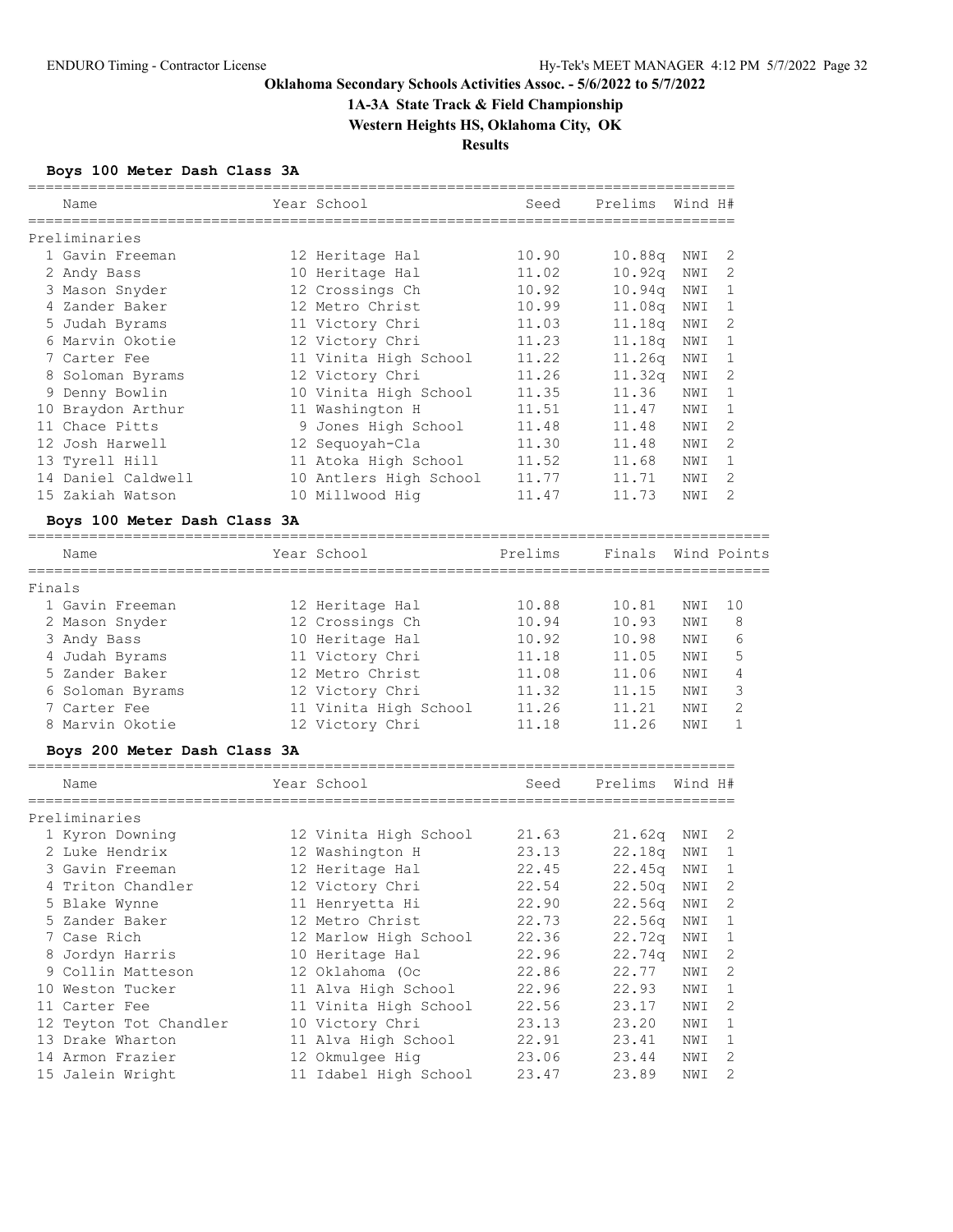**1A-3A State Track & Field Championship**

**Western Heights HS, Oklahoma City, OK**

**Results**

#### **Boys 200 Meter Dash Class 3A**

| Name              | Year School           | Prelims | Finals |     | Wind Points   |
|-------------------|-----------------------|---------|--------|-----|---------------|
| Finals            |                       |         |        |     |               |
| 1 Kyron Downing   | 12 Vinita High School | 21.62   | 21.86  | NWI | 1 O           |
| 2 Luke Hendrix    | 12 Washington H       | 22.18   | 22.21  | NWI | -8            |
| 3 Triton Chandler | 12 Victory Chri       | 22.50   | 22.35  | NWI | 6             |
| 4 Zander Baker    | 12 Metro Christ       | 22.56   | 22.48  | NWI | 5             |
| 5 Jordyn Harris   | 10 Heritage Hal       | 22.74   | 22.52  | NWI | 4             |
| 6 Gavin Freeman   | 12 Heritage Hal       | 22.45   | 22.70  | NWI | 3             |
| 7 Blake Wynne     | 11 Henryetta Hi       | 22.56   | 22.76  | NWI | $\mathcal{P}$ |
|                   |                       |         |        |     |               |

#### **Boys 400 Meter Dash Class 3A**

============================================================================ Year School Seed Prelims H# ============================================================================ Preliminaries 1 Xavier Meier 10 Bethel High School 50.67 49.09q 1 2 Emmitt Murphey 12 Jones High School 48.90 49.31q 2 3 Brooks Klein 12 Oklahoma (Oc 49.80 49.43q 1 4 Armon Frazier 12 Okmulgee Hig 50.77 50.23q 2 5 Blake Wynne 11 Henryetta Hi 50.94 50.23q 2 6 Rylee Campbell 12 Checotah Hig 52.44 50.75q 1 7 Aijon Jones 12 Idabel High School 51.57 51.09q 1 8 Kellen Epps 11 Chisholm Hig 51.59 51.17q 1 9 Kyle Richardson 12 Morris High School 51.88 51.22 2 10 Breck Nauman 11 Metro Christ 51.86 51.36 2 11 Justin Venard 12 Perry High School 52.52 52.29 1 12 Isaiah Leonard 11 Millwood Hig 53.96 52.51 1 13 Walker Braxton 10 Jones High School 53.11 52.91 2 14 Jakkob Hines 12 Lindsay High School 52.56 53.43 2 15 Darion Brown 11 Tishomingo H 54.21 54.31 2 16 Lamarian Carter 11 Idabel High School 53.58 54.92 1

#### **Boys 400 Meter Dash Class 3A**

|        | Name             | Year School           | Prelims | Finals Points |               |
|--------|------------------|-----------------------|---------|---------------|---------------|
| Finals |                  |                       |         |               |               |
|        | 1 Emmitt Murphey | 12 Jones High School  | 49.31   | 48.85         | 10            |
|        | 2 Xavier Meier   | 10 Bethel High School | 49.09   | 49.36         | 8             |
|        | 3 Blake Wynne    | 11 Henryetta Hi       | 50.23   | 49.37         | 6             |
|        | 4 Armon Frazier  | 12 Okmulgee Hig       | 50.23   | 49.40         | 5             |
|        | 5 Brooks Klein   | 12 Oklahoma (Oc       | 49.43   | 49.65         | 4             |
|        | 6 Rylee Campbell | 12 Checotah Hig       | 50.75   | 50.60         | 3             |
|        | 7 Kellen Epps    | 11 Chisholm Hig       | 51.17   | 51.11         | $\mathcal{D}$ |
|        | 8 Aijon Jones    | 12 Idabel High School | 51.09   | 51.40         |               |
|        |                  |                       |         |               |               |

#### **Boys 800 Meter Run Class 3A**

| Name             |  | Year School          | Seed    | Finals Points |     |  |  |  |  |  |  |  |
|------------------|--|----------------------|---------|---------------|-----|--|--|--|--|--|--|--|
| 1 Brycen Ward    |  | 11 Kingston Hig      | 1:59.01 | 1:54.76       | -10 |  |  |  |  |  |  |  |
| 2 Emmitt Murphey |  | 12 Jones High School | 1:59.31 | 1:54.90       | 8   |  |  |  |  |  |  |  |
| 3 Ethan Stovall  |  | 11 Oklahoma (Oc      | 2:00.91 | 1:59.09       | h   |  |  |  |  |  |  |  |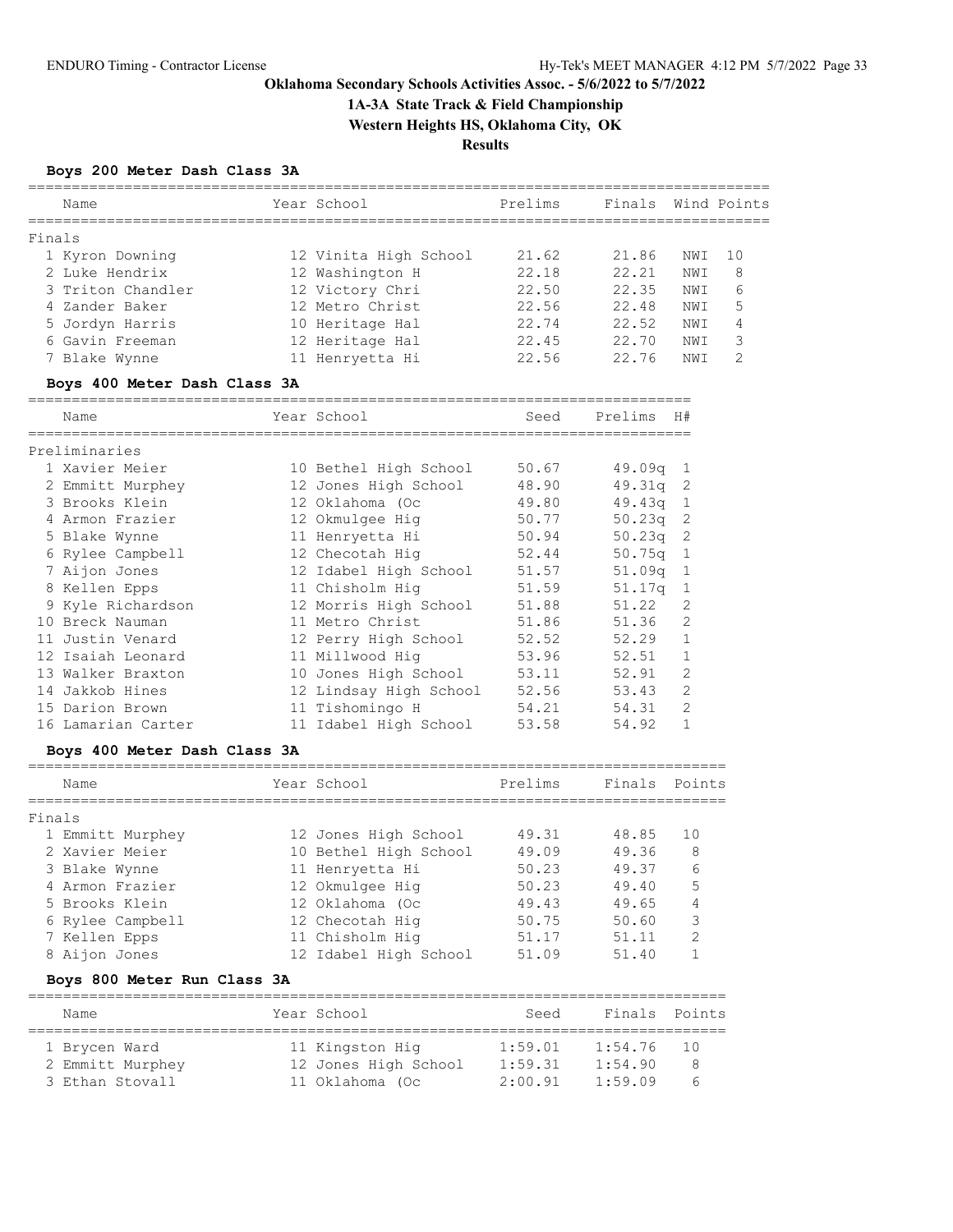**1A-3A State Track & Field Championship**

**Western Heights HS, Oklahoma City, OK**

### **Results**

#### **....Boys 800 Meter Run Class 3A**

| 4 JP Trook          | 12 Metro Christ       | 2:00.42 | 1:59.74 | 5              |
|---------------------|-----------------------|---------|---------|----------------|
| 5 Jack Ray          | 11 Oklahoma (Oc       | 2:01.18 | 1:59.96 | $\overline{4}$ |
| 6 Carson Smith      | 12 Metro Christ       | 2:00.73 | 1:59.99 | 3              |
| 7 Rylee Campbell    | 12 Checotah Hig       | 2:01.33 | 2:01.18 | 2              |
| 8 Braxton Bussell   | 10 Meeker High School | 1:59.61 | 2:04.42 | $\mathbf{1}$   |
| 9 Trey Bishop       | 9 Crossings Ch        | 2:05.13 | 2:04.79 |                |
| 10 Grayson Mitchell | 11 Washington H       | 2:05.22 | 2:05.32 |                |
| 11 Luke Tolle       | 12 Marlow High School | 2:02.19 | 2:07.61 |                |
| 12 Aijon Jones      | 12 Idabel High School | 2:05.37 | 2:07.79 |                |
| 13 Carter Craig     | 12 Community Ch       | 2:09.65 | 2:09.52 |                |
| 14 Kelby Farrar     | 11 Adair High School  | 2:08.81 | 2:10.97 |                |
| 15 Rylan Nofire     | 9 Seguovah-Tah        | 2:08.11 | 2:11.78 |                |

#### **Boys 1600 Meter Run Class 3A**

================================================================================ Name Year School Seed Finals Points ================================================================================ 1 Ethan Stovall 11 Oklahoma (Oc 4:30.84 4:31.56 10 2 Landon Ellis 12 Comanche Hig 4:36.19 4:32.52 8 3 Riley Randall 10 Meeker High School 4:43.50 4:33.87 6 4 Trenton Weber 11 Community Ch 4:34.84 4:35.39 5 5 Dylan Jones 11 Oklahoma (Oc 4:35.55 4:36.48 4 6 Brycen Ward 11 Kingston Hig 4:37.89 4:40.71 3 7 Jackson Fowler 11 Heritage Hal 4:49.14 4:44.27 2 8 Carson Smith 12 Metro Christ 4:45.55 4:44.63 1 9 Jack Ray 11 Oklahoma (Oc 4:34.31 4:48.48 10 Tyler Brown 11 Marlow High School 4:52.99 4:50.35 11 Ty Rupert 12 Kiefer High School 4:47.31 4:56.62 12 Owen Schwerdtfeger 9 Metro Christ 4:53.16 5:00.40 13 Braxton Bussell 10 Meeker High School 4:39.06 5:00.89 14 Malachi Hisey 10 Chisholm Hig 4:53.18 5:02.84 15 Emmitt Murphey 12 Jones High School 4:45.84 5:03.65 16 Brodie Bradshaw 11 Metro Christ 4:53.57 5:10.08

### **Boys 3200 Meter Run Class 3A**

| Name           |                                                                                                                                                                                                                                                                                           | Seed                                                                                                                                                                                                                                                                                           | Finals                                                   | Points         |
|----------------|-------------------------------------------------------------------------------------------------------------------------------------------------------------------------------------------------------------------------------------------------------------------------------------------|------------------------------------------------------------------------------------------------------------------------------------------------------------------------------------------------------------------------------------------------------------------------------------------------|----------------------------------------------------------|----------------|
|                |                                                                                                                                                                                                                                                                                           | 11:00.77                                                                                                                                                                                                                                                                                       | 9:58.56                                                  | 10             |
|                |                                                                                                                                                                                                                                                                                           | 10:21.55                                                                                                                                                                                                                                                                                       | 9:59.58                                                  | 8              |
|                |                                                                                                                                                                                                                                                                                           | 10:14.24                                                                                                                                                                                                                                                                                       | 10:00.59                                                 | 6              |
|                |                                                                                                                                                                                                                                                                                           | 10:04.89                                                                                                                                                                                                                                                                                       | 10:01.80                                                 | 5              |
|                |                                                                                                                                                                                                                                                                                           | 11:00.07                                                                                                                                                                                                                                                                                       | 10:04.14                                                 | 4              |
|                |                                                                                                                                                                                                                                                                                           | 10:52.34                                                                                                                                                                                                                                                                                       | 10:09.02                                                 | 3              |
| Jackson Fowler |                                                                                                                                                                                                                                                                                           | 10:45.09                                                                                                                                                                                                                                                                                       | 10:15.95                                                 | $\overline{2}$ |
|                |                                                                                                                                                                                                                                                                                           | 10:04.98                                                                                                                                                                                                                                                                                       | 10:19.29                                                 |                |
|                |                                                                                                                                                                                                                                                                                           | 10:33.61                                                                                                                                                                                                                                                                                       | 10:28.78                                                 |                |
|                |                                                                                                                                                                                                                                                                                           | 10:35.11                                                                                                                                                                                                                                                                                       | 10:35.37                                                 |                |
|                |                                                                                                                                                                                                                                                                                           | 10:49.36                                                                                                                                                                                                                                                                                       | 10:52.71                                                 |                |
|                |                                                                                                                                                                                                                                                                                           | 10:45.40                                                                                                                                                                                                                                                                                       | 10:52.85                                                 |                |
|                |                                                                                                                                                                                                                                                                                           |                                                                                                                                                                                                                                                                                                | 10:56.23                                                 |                |
|                |                                                                                                                                                                                                                                                                                           | 10:50.01                                                                                                                                                                                                                                                                                       | 11:02.49                                                 |                |
|                |                                                                                                                                                                                                                                                                                           | 11:00.21                                                                                                                                                                                                                                                                                       | 11:05.09                                                 |                |
|                |                                                                                                                                                                                                                                                                                           | 10:58.05                                                                                                                                                                                                                                                                                       | 11:21.58                                                 |                |
|                | 1 Ethan Stovall<br>2 Trenton Weber<br>3 Landon Ellis<br>4 Riley Randall<br>5 Dylan Jones<br>6 Carson Smith<br>8 Brycen Ward<br>9 Ty Rupert<br>10 Levi Haynes<br>11 Owen Schwerdtfeger<br>12 Steven Cruz<br>13 Daniel Ponce<br>14 Brycen Lassley<br>15 Jake Lawrence<br>16 Douglas Carroll | Year School<br>11 Oklahoma (Oc<br>11 Community Ch<br>12 Comanche Hig<br>10 Meeker High School<br>11 Oklahoma (Oc<br>12 Metro Christ<br>11 Heritage Hal<br>11 Kingston Hig<br>12 Kiefer High School<br>9 Community Ch<br>9 Metro Christ<br>10 Heavener Hig<br>9 Comanche Hig<br>10 Oklahoma (Oc | 12 Lindsay High School 10:55.37<br>11 Salina High School |                |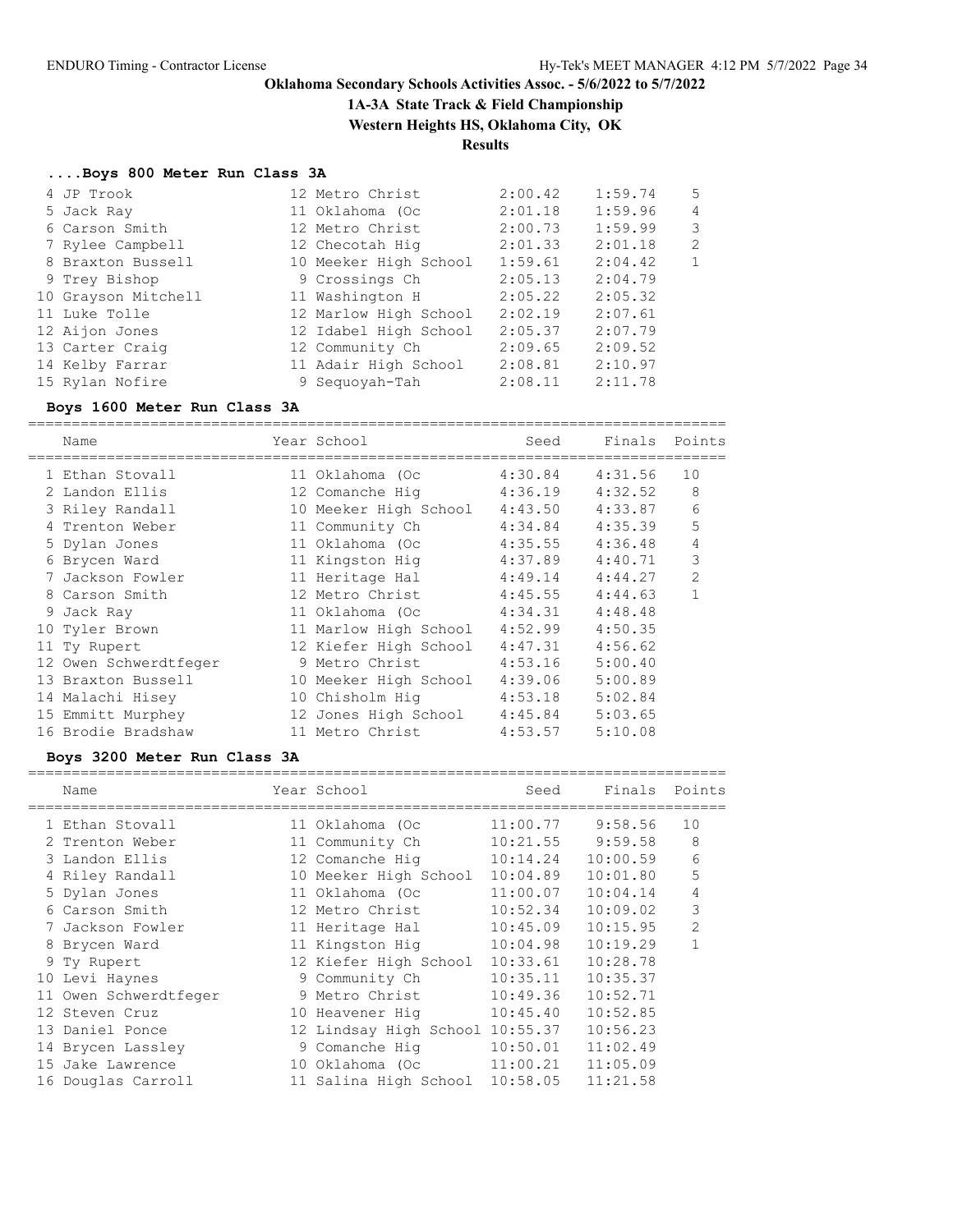# **1A-3A State Track & Field Championship**

**Western Heights HS, Oklahoma City, OK**

**Results**

## **Boys 110 Meter Hurdles Class 3A**

| Name                | Year School                        | Seed  | Prelims Wind H# |       |                |                   |
|---------------------|------------------------------------|-------|-----------------|-------|----------------|-------------------|
| Preliminaries       |                                    |       |                 |       |                |                   |
| 1 Clark Free        | 12 Oklahoma (Oc                    | 15.72 | 15.39q NWI 1    |       |                |                   |
| 2 Logan Bain        | 11 Comanche Hig 15.75              |       | 15.66g          | NWI   | -2             |                   |
| 3 Roger Reed        | 12 Adair High School         15.87 |       | 16.05q          | NWI   | 2              |                   |
| 3 Trenton Dan       | 12 Checotah Hiq                    | 16.37 | 16.05q          | NWI 1 |                |                   |
| 5 JJ Shelby         | 12 Metro Christ 15.71              |       | 16.13q          | NWI   |                |                   |
| 6 Kuper Simonton    | 12 Lindsay High School 16.35       |       | 16.24q          | NWI   | 1              |                   |
| 7 Sonny Proctor     |                                    |       | 16.40q          | NWI 2 |                |                   |
| 8 Zach Prince       | 11 Vinita High School 16.77        |       | 16.53q          | NWI   | $\overline{1}$ |                   |
| 9 Josh Driskel      |                                    |       | 16.57           | NWI   | $\mathcal{L}$  |                   |
| 10 Patrick Kingston | 12 Coalgate Hig 16.65              |       | 16.65           | NWI   | 2              |                   |
| 11 Cody Davis       | 12 Marlow High School 16.72        |       | 16.67           | NWI   |                |                   |
| 12 Joshua Jones     | 11 Chisholm Hiq                    | 17.34 | 16.82           | NWI   | $\overline{1}$ |                   |
| 13 Jaxon Jones      | 11 Alva High School 17.06          |       | 17.18           | NWI   | 2              |                   |
| 14 Kade Watson      | 9 Antlers High School 18.24        |       | 18.78           | NWI   | 1              |                   |
| 15 Quincy Johnson   | 10 Idabel High School      20.73   |       | 22.27           | NWI   | 2              |                   |
| -- James Duncan     | 10 Chandler Hiq                    | 15.34 | DQ              | NWI   |                | 2 hamds on hurdle |

## **Boys 110 Meter Hurdles Class 3A**

| Name             | Year School            | Prelims | Finals |      | Wind Points   |
|------------------|------------------------|---------|--------|------|---------------|
| Finals           |                        |         |        |      |               |
| 1 Logan Bain     | 11 Comanche Hig        | 15.66   | 15.24  | NWI  | 10            |
| 2 Clark Free     | 12 Oklahoma (Oc        | 15.39   | 15.25  | NWI  | 8             |
| 3 JJ Shelby      | 12 Metro Christ        | 16.13   | 15.36  | NWI  | 6             |
| 4 Roger Reed     | 12 Adair High School   | 16.05   | 15.81  | NWI  | 5             |
| 5 Zach Prince    | 11 Vinita High School  | 16.53   | 15.94  | NWI  | 4             |
| 6 Kuper Simonton | 12 Lindsay High School | 16.24   | 15.99  | NWI  | 3             |
| 7 Trenton Dan    | 12 Checotah Hig        | 16.05   | 16.01  | NWI  | $\mathcal{L}$ |
| 8 Sonny Proctor  | 10 Sequovah-Cla        | 16.40   | 16.06  | NW I |               |
|                  |                        |         |        |      |               |

#### **Boys 300 Meter Hurdles Class 3A**

|    | Name                 | Year School           | Seed  | Prelims            | H#             |
|----|----------------------|-----------------------|-------|--------------------|----------------|
|    | Preliminaries        |                       |       |                    |                |
|    | 1 JJ Shelby          | 12 Metro Christ       | 41.40 | 40.57q             | -1             |
|    | 2 Clark Free         | 12 Oklahoma (Oc       | 40.97 | 40.88q             | -2             |
|    | 3 Logan Bain         | 11 Comanche Hig       | 42.49 | 41.11q             | $\mathbf{1}$   |
|    | 4 Patrick Kingston   | 12 Coalgate Hig       | 42.11 | 41.77 <sub>q</sub> | -2             |
|    | 5 Damon Rowe         | 11 Kingston Hig       | 41.57 | 42.11q             | 1              |
|    | 6 Jonathon Brite     | 9 Marlow High School  | 41.61 | 42.29 <sub>q</sub> | 2              |
|    | 7 Nate Rouse         | 10 Crossings Ch       | 43.33 | 42.37q             | 2              |
|    | 8 Zach Prince        | 11 Vinita High School | 42.66 | 42.70q             | 1              |
|    | 9 Jayden Fowler      | 10 Crossings Ch       | 43.41 | 42.83              |                |
| 10 | Noah Presgrove       | 11 Comanche Hig       | 42.91 | 42.84              |                |
|    | 11 Cody Davis        | 12 Marlow High School | 43.14 | 42.87              | 2              |
|    | 12 Austen Mcqueen    | 10 Marietta Hiq       | 42.82 | 42.90              | 2              |
|    | 13 Hudson Poindexter | 9 Kiefer High School  | 44.30 | 43.83              | $\overline{2}$ |
|    | 14 Jalen Handle      | 9 Sequoyah-Tah        | 43.52 | 44.15              |                |
|    | 15 Tony Adkins       | 10 Heavener Hig       | 42.74 | 44.81              | $\overline{2}$ |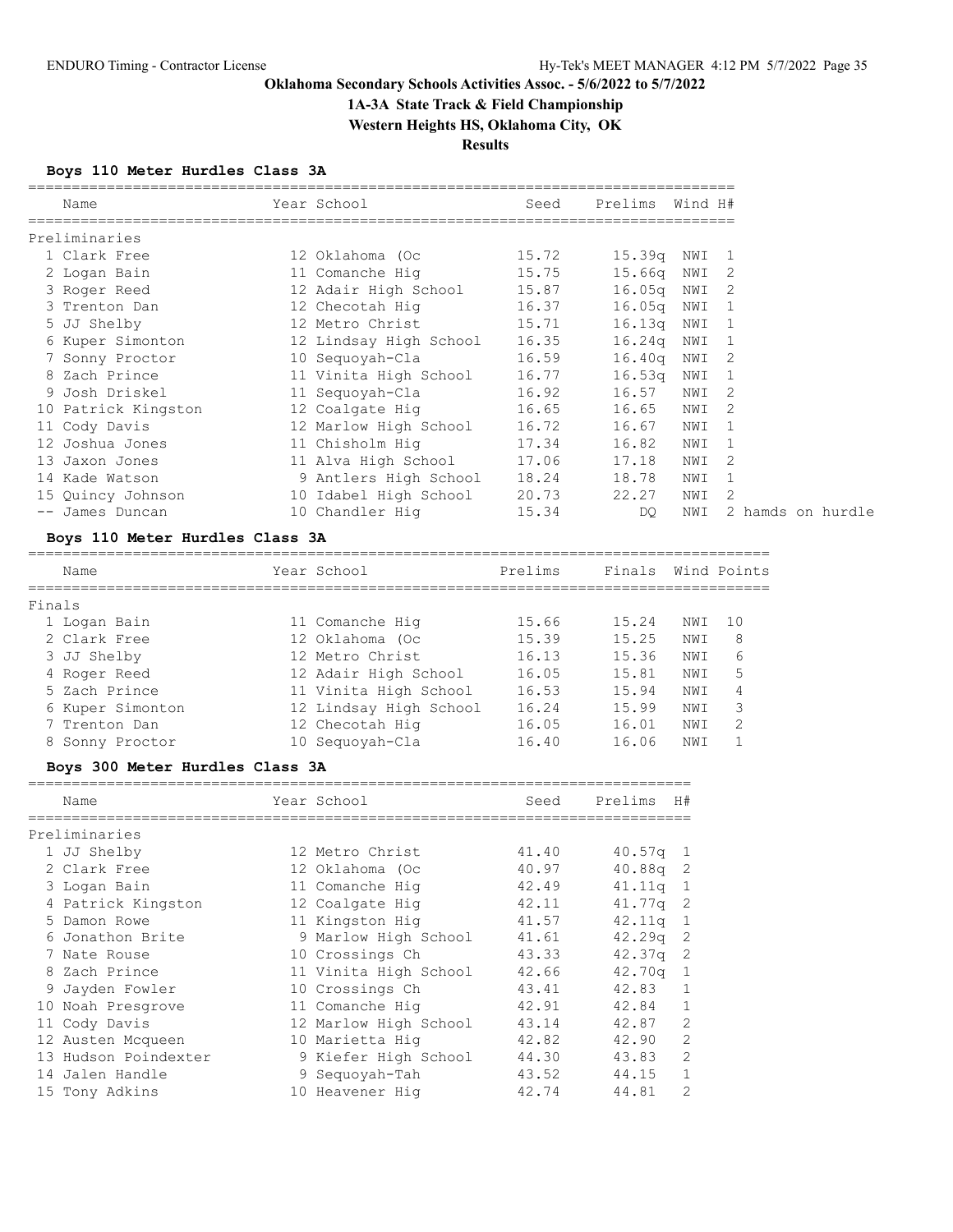## **1A-3A State Track & Field Championship**

**Western Heights HS, Oklahoma City, OK**

**Results**

**....Boys 300 Meter Hurdles Class 3A**

|        | -- Jaxon Jones                               | 11 Alva High School   | 42.96                                         | DQ.        |              | 1 went under hurdle |
|--------|----------------------------------------------|-----------------------|-----------------------------------------------|------------|--------------|---------------------|
|        | Boys 300 Meter Hurdles Class 3A              |                       |                                               |            |              |                     |
|        | Name                                         | Year School           | Prelims                                       | Finals     | Points       |                     |
| Finals |                                              |                       |                                               |            |              |                     |
|        | 1 Clark Free                                 | 12 Oklahoma (Oc       | 40.88                                         | 39.43      | 10           |                     |
|        | 2 JJ Shelby                                  | 12 Metro Christ       | 40.57                                         | 40.10      | 8            |                     |
|        | 3 Damon Rowe                                 | 11 Kingston Hig       | 42.11                                         | 40.10      | 6            |                     |
|        | 4 Patrick Kingston                           | 12 Coalgate Hig       | 41.77                                         | 40.90      | 5            |                     |
|        | 5 Logan Bain                                 | 11 Comanche Hig       | 41.11                                         | 41.32      | 4            |                     |
|        | 6 Jonathon Brite                             | 9 Marlow High School  | 42.29                                         | 41.33      | 3            |                     |
|        | 7 Nate Rouse                                 | 10 Crossings Ch       | 42.37                                         | 42.08      | 2            |                     |
|        | 8 Zach Prince                                | 11 Vinita High School | 42.70                                         | 42.49      | $\mathbf{1}$ |                     |
|        | Boys 4x100 Meter Relay Class 3A              |                       |                                               |            |              |                     |
|        | School                                       |                       | Seed                                          | Prelims    | H#           |                     |
|        | Preliminaries                                |                       |                                               |            |              |                     |
|        | 1 Heritage Hall High School                  |                       | 43.11                                         | $42.51q$ 1 |              |                     |
|        | 2 Vinita High School                         |                       | 42.94                                         | $42.75q$ 2 |              |                     |
|        | 1) Ransom Williams 11                        | 2) Kyron Downing 12   |                                               |            |              |                     |
|        | 3) Denny Bowlin 10                           | 4) Carter Fee 11      |                                               |            |              |                     |
|        | 3 Washington High Scho                       |                       | 43.53                                         | $43.55q$ 2 |              |                     |
|        | 1) Cole Scott 11                             | 2) Kobe Scott 12      |                                               |            |              |                     |
|        | 3) Braydon Arthur 11                         | 4) Luke Hendrix 12    |                                               |            |              |                     |
|        | 4 Metro Christian Academy                    |                       | 43.90                                         | $43.61q$ 2 |              |                     |
|        | 5 Victory Christian High School              |                       | 43.83                                         | $43.66q$ 1 |              |                     |
|        | 6 Alva High School                           |                       | 43.73                                         | $43.66q$ 2 |              |                     |
|        | 1) Jaxon Jones 11                            | 2) Weston Tucker 11   |                                               |            |              |                     |
|        | 3) Syon Rey 12                               | 4) Drake Wharton 11   |                                               |            |              |                     |
|        | 7 Oklahoma (Ocs Hs) Ch                       |                       | 43.43                                         | $43.74q$ 1 |              |                     |
|        | 1) Clark Free 12                             |                       | 2) Henry Rothwell 10<br>4) Collin Matteson 12 |            |              |                     |
|        | 3) Whit Freiberg 12                          |                       | 43.90                                         | $43.95q$ 1 |              |                     |
|        | 8 Idabel High School<br>1) Champion Smith 11 | 2) Raydale Larry 11   |                                               |            |              |                     |
|        | 3) Cordavious Hankins 9                      | 4) Ravian Larry 9     |                                               |            |              |                     |
|        | 9 Luther High School                         |                       | 44.70                                         | 44.89      | 2            |                     |
|        | 1) Patrick Williams 11                       |                       | 2) Barron Macdonald 10                        |            |              |                     |
|        | 3) Quintin Richardson 10                     | 4) Riley Johnson 12   |                                               |            |              |                     |
|        | 9 Millwood High School                       |                       | 44.86                                         | 44.89      | $\mathbf{1}$ |                     |
|        | 11 Holdenville High Sch                      |                       | 44.90                                         | 44.94      | $\mathbf{1}$ |                     |
|        | 1) Malachi Henderson 9                       | 2) Cy Tiger 9         |                                               |            |              |                     |
|        | 3) Izaiah King 9                             |                       | 4) Eddie Jennings 11                          |            |              |                     |
|        | 12 Crossings Christian High Schoo            |                       | 45.49                                         | 44.99      | 2            |                     |
|        | 13 Roland High School                        |                       | 45.43                                         | 45.08      | $\mathbf{1}$ |                     |
|        | 14 Chandler High School                      |                       | 45.44                                         | 45.32      | $\mathbf{1}$ |                     |
|        | 1) Casmen Hill 11                            |                       | 2) Isaiah Holland 12                          |            |              |                     |
|        | 3) James Duncan 10                           | 4) Kaden Jones 12     |                                               |            |              |                     |
|        | 15 Marlow High School                        |                       | 45.19                                         | 45.38      | 2            |                     |
|        | 16 Purcell High School                       |                       | 44.96                                         | 45.44      | $\mathbf{2}$ |                     |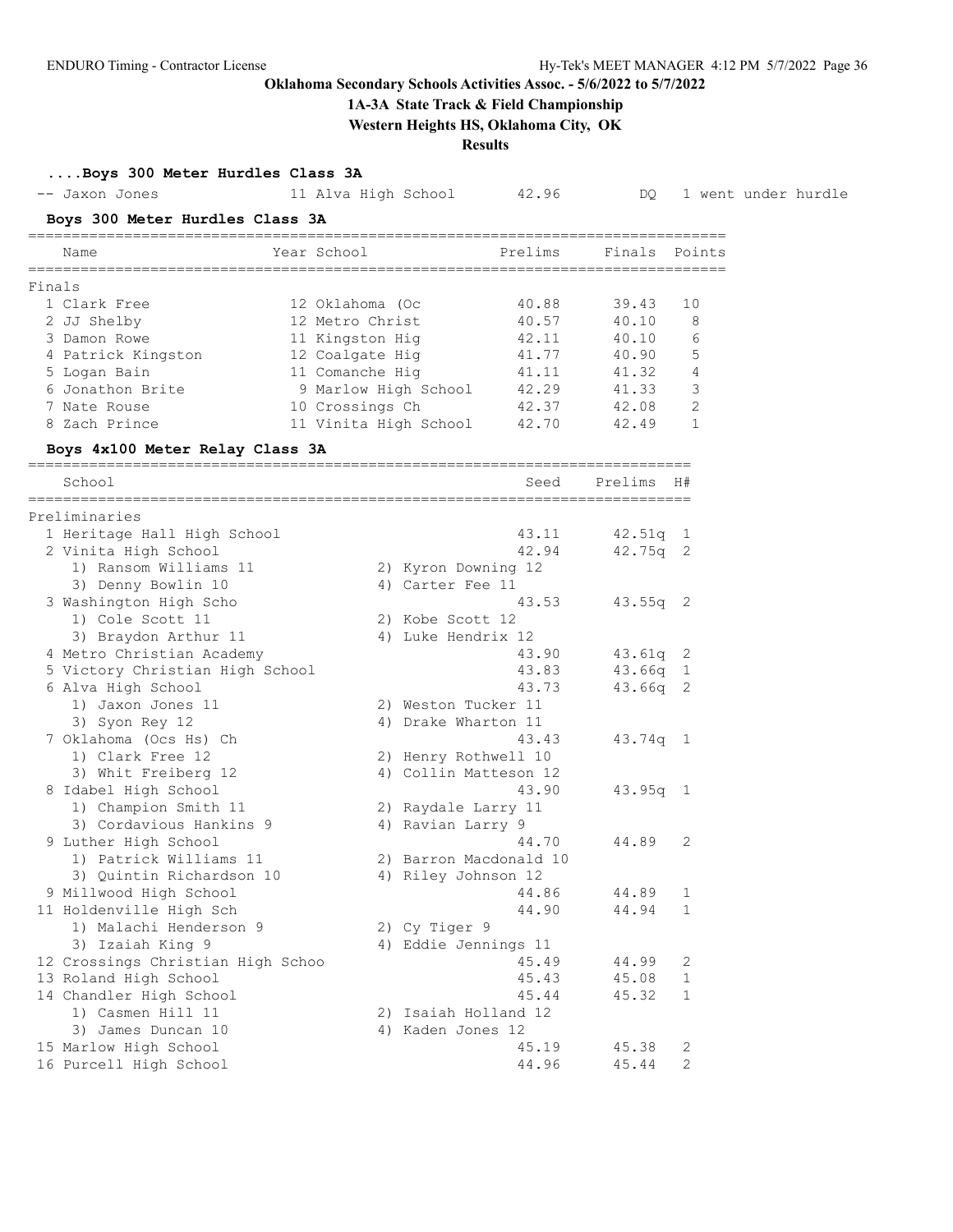**1A-3A State Track & Field Championship**

**Western Heights HS, Oklahoma City, OK**

**Results**

## **Boys 4x100 Meter Relay Class 3A**

| School                          | Prelims | Finals Points |                |
|---------------------------------|---------|---------------|----------------|
|                                 |         |               |                |
| Finals                          |         |               |                |
| 1 Heritage Hall High School     | 42.51   | 42.08         | 20             |
| 2 Vinita High School            | 42.75   | 42.63         | 16             |
| 3 Washington High Scho          | 43.55   | 43.17         | 12             |
| 4 Victory Christian High School | 43.66   | 43.28         | 1 <sub>0</sub> |
| 5 Metro Christian Academy       | 43.61   | 43 29         | 8              |
| 6 Alva High School              | 43.66   | 43.37         | 6              |
| 7 Oklahoma (Ocs Hs) Ch          | 43.74   | 43.54         |                |
| -- Idabel High School           | 43.95   | DC            |                |

## **Boys 4x200 Meter Relay Class 3A**

| School                                        |    | Seed                                   | Finals  |              | H# Points      |
|-----------------------------------------------|----|----------------------------------------|---------|--------------|----------------|
|                                               |    | ===========================<br>1:30.03 | 1:29.09 | 2            | 20             |
| 1 Vinita High School<br>1) Ransom Williams 11 |    | 2) Tyler Floyd 11                      |         |              |                |
| 3) Carter Fee 11                              |    | 4) Kyron Downing 12                    |         |              |                |
| 2 Heritage Hall High School                   |    | 1:30.91                                | 1:29.54 | 2            | 16             |
| 1) Gavin Freeman 12                           | 2) | Jordyn Harris 10                       |         |              |                |
| 3) Sebastian Perry 11                         |    | 4) Andy Bass 10                        |         |              |                |
| 3 Victory Christian High School               |    | 1:33.51                                | 1:30.52 | 2            | 12             |
| 1) Jalen Baker 11                             |    | 2) Marvin Okotie 12                    |         |              |                |
| 3) Teyton Tot Chandler 10                     |    | 4) Triton Chandler 12                  |         |              |                |
| 4 Idabel High School                          |    | 1:32.06                                | 1:30.55 | 2            | 10             |
| 1) Champion Smith 11                          |    | 2) Jalein Wright 11                    |         |              |                |
| 3) Cordavious Hankins 9                       |    | 4) Ravian Larry 9                      |         |              |                |
| 5 Oklahoma (Ocs Hs) Ch                        |    | 1:31.68                                | 1:30.62 | 2            | 8              |
| 1) Brooks Klein 12                            |    | 2) Will Watson 12                      |         |              |                |
| 3) Whit Freiberg 12                           |    | 4) Collin Matteson 12                  |         |              |                |
|                                               |    | 1:31.80                                | 1:30.84 | 2            | 6              |
| 6 Alva High School<br>1) Jaxon Jones 11       |    |                                        |         |              |                |
|                                               |    | 2) Weston Tucker 11                    |         |              |                |
| 3) Syon Rey 12                                |    | 4) Drake Wharton 11<br>1:33.85         |         |              | 4              |
| 7 Luther High School                          |    |                                        | 1:31.54 | $\mathbf 1$  |                |
| 1) Patrick Williams 11                        |    | 2) Donald Stafford 11                  |         |              |                |
| 3) Ouintin Richardson 10                      |    | 4) Riley Johnson 12                    |         |              |                |
| 8 Millwood High School                        |    | 1:31.06                                | 1:31.62 | 2            | $\overline{2}$ |
| 1) Xzavier Thompson 9                         |    | 2) Dylan Daniels 11                    |         |              |                |
| 3) Kato Sirisombath 11                        |    | 4) Isaiah Leonard 11                   |         |              |                |
| 9 Marlow High School                          |    | 1:33.68                                | 1:32.66 | $\mathbf{1}$ |                |
| 1) Kenton Jones 12                            |    | 2) Cody Weber 11                       |         |              |                |
| 3) Caden Kirkland 12                          |    | 4) William Hewitt 12                   |         |              |                |
| 10 Sequoyah-Claremore High School             |    | 1:34.99                                | 1:32.93 | $\mathbf 1$  |                |
| 1) Dylan Piguet 11                            |    | 2) Logan Hattaway 11                   |         |              |                |
| 3) Josh Driskel 11                            |    | 4) Josh Harwell 12                     |         |              |                |
| 11 Purcell High School                        |    | 1:32.95                                | 1:33.81 | 2            |                |
| 1) Kash Guthmueller 9                         |    | 2) Xander Springael 12                 |         |              |                |
| 3) Ronan Little 12                            |    | 4) Titus Mason 12                      |         |              |                |
| 12 Crossings Christian High Schoo             |    | 1:35.00                                | 1:34.58 | 1            |                |
| 1) Jayden Fowler 10                           |    | 2) Matthew Hooper 11                   |         |              |                |
| 3) Nate Rouse 10                              |    | 4) Mason Snyder 12                     |         |              |                |
| 13 Antlers High School                        |    | 1:34.95                                | 1:34.61 | $\mathbf 1$  |                |
| 1) Daniel Caldwell 10                         |    | 2) Matthew Brame 10                    |         |              |                |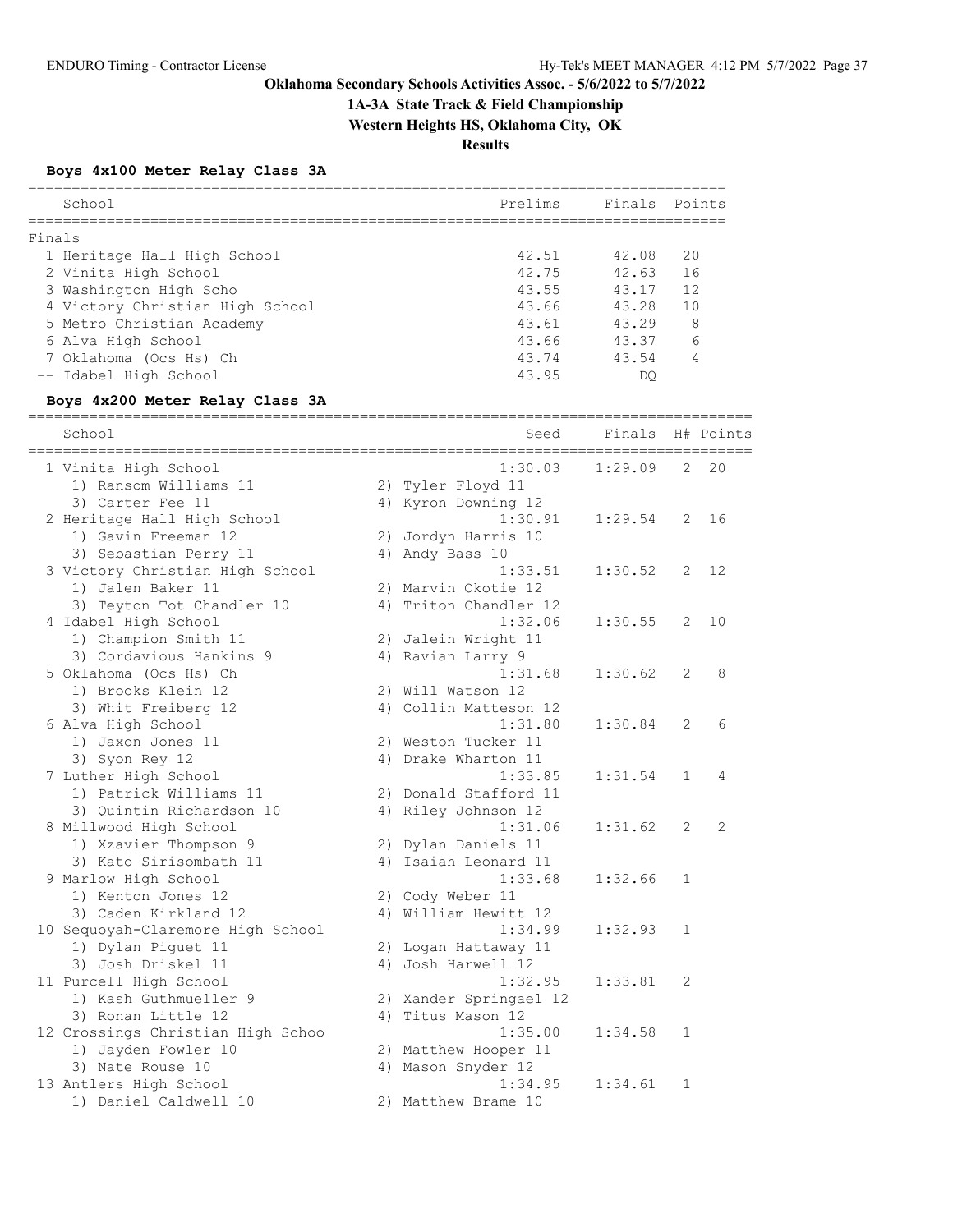## **1A-3A State Track & Field Championship**

**Western Heights HS, Oklahoma City, OK**

## **Results**

## **....Boys 4x200 Meter Relay Class 3A**

| 3) Decklin Gay 12       | 4) Lorenz Caldwell 12  |
|-------------------------|------------------------|
| 14 Kingston High School | $1:35.08$ 1<br>1:34.23 |
| 1) Damon Rowe 11        | 2) Josh Ellis 11       |
| 3) Leo phillips 10      | 4) Aiden Norwood 12    |
| 15 Kiefer High School   | $1:37.96$ 1<br>1:34.25 |
| 1) Tate Rader 11        | 2) Connor McCarty 11   |
| 3) Trent Sweeney 12     | 4) Nick Byrd 11        |
|                         |                        |

## **Boys 4x400 Meter Relay Class 3A**

| School                                       | Seed                                  | Finals  |                | H# Points |
|----------------------------------------------|---------------------------------------|---------|----------------|-----------|
| 1 Vinita High School                         | ========================<br>3:27.05   | 3:28.40 | 2              | 20        |
| 1) Tyler Floyd 11                            | 2) Ransom Williams 11                 |         |                |           |
| 3) Tanner Floyd 11                           | 4) Kyron Downing 12                   |         |                |           |
| 2 Oklahoma (Ocs Hs) Ch                       | 3:31.20                               | 3:28.78 | $\overline{2}$ | 16        |
| 1) Brooks Klein 12                           | 2) Will Watson 12                     |         |                |           |
| 3) Whit Freiberg 12                          | 4) Clark Free 12                      |         |                |           |
| 3 Metro Christian Academy                    | 3:31.09                               | 3:30.90 | 2              | 12        |
| 1) Breck Nauman 11                           | 2) Mario Darington 11                 |         |                |           |
| 3) JJ Shelby 12                              | 4) JP Trook 12                        |         |                |           |
| 4 Idabel High School                         | 3:33.29                               | 3:32.26 | 2              | 10        |
| 1) Aijon Jones 12                            | 2) Jalein Wright 11                   |         |                |           |
| 3) Cordavious Hankins 9                      | 4) Lamarian Carter 11                 |         |                |           |
| 5 Checotah High School                       | 3:36.47                               | 3:33.99 | 1              | 8         |
| 1) Elijah Thomas 9                           | 2) Maddox Bridges 9                   |         |                |           |
| 3) Sam Mullen 10                             | 4) Rylee Campbell 12                  |         |                |           |
| 6 Jones High School                          | 3:34.36                               | 3:35.20 | $\mathbf{1}$   | 6         |
| 1) Spencer Davis 12                          | 2) Walker Braxton 10                  |         |                |           |
| 3) Braydon Scott 10                          | 4) Emmitt Murphey 12                  |         |                |           |
| 7 Kingston High School                       | 3:30.18                               | 3:35.88 | $\overline{2}$ | 4         |
| 1) Damon Rowe 11                             | 2) Josh Ellis 11                      |         |                |           |
| 3) Aiden Norwood 12                          | 4) Leo phillips 10                    |         |                |           |
| 8 Washington High Scho                       | 3:35.24                               | 3:36.07 | $\mathbf{1}$   | 2         |
| 1) Travis Bolling 11                         | 2) Cole Beller 10                     |         |                |           |
| 3) Grant Hager 11                            | 4) Grayson Mitchell 11                |         |                |           |
| 9 Marlow High School                         | 3:30.94                               | 3:36.13 | $\overline{2}$ |           |
| 1) Case Rich 12                              | 2) Jonathon Brite 9                   |         |                |           |
| 3) Kenton Jones 12                           | 4) Caden Kirkland 12<br>3:35.71       | 3:36.48 | $\mathbf 1$    |           |
| 10 Lindsay High School<br>1) Chad Robison 12 |                                       |         |                |           |
| 3) Andon Register 11                         | 2) Jack Dodd 12<br>4) Jakkob Hines 12 |         |                |           |
| 11 Perry High School                         | 3:34.24                               | 3:36.63 | 2              |           |
| 1) Caden Hall 12                             | 2) Tanner Marshall 12                 |         |                |           |
| 3) Dylan Hight 12                            | 4) Justin Venard 12                   |         |                |           |
| 12 Chisholm High School                      | 3:34.67                               | 3:37.41 | 1              |           |
| 1) Abe Redd 12                               | 2) Ethan Clark 11                     |         |                |           |
| 3) Braden Flanagan 10                        | 4) Kellen Epps 11                     |         |                |           |
| 13 Morris High School                        | 3:33.43                               | 3:40.77 | 2              |           |
| 1) Jeremiah Jones 12                         | 2) Trey Daniels 10                    |         |                |           |
| 3) Erich Macklin 11                          | 4) Kyle Richardson 12                 |         |                |           |
| 14 Sequoyah-Tahlequah High School            | 3:37.14                               | 3:41.26 | $\mathbf 1$    |           |
| 1) Brody Young 10                            | 2) Tanner Samples 10                  |         |                |           |
| 3) Quin Robbins 12                           | 4) Eli Hammer 11                      |         |                |           |
|                                              |                                       |         |                |           |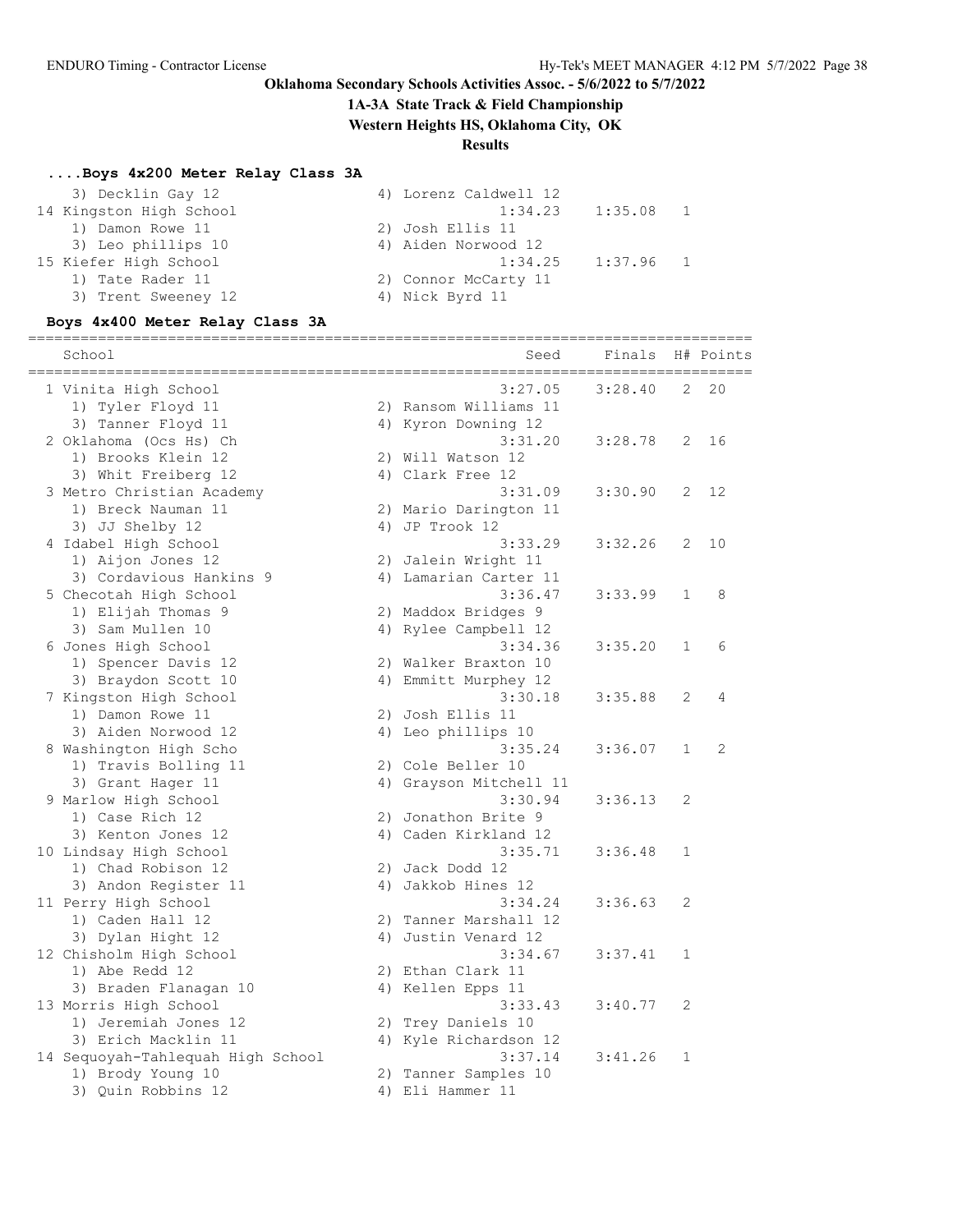## **1A-3A State Track & Field Championship**

**Western Heights HS, Oklahoma City, OK**

## **Results**

## **....Boys 4x400 Meter Relay Class 3A**

| 15 Millwood High School           | 3:37.46               | 3:41.37 |  |
|-----------------------------------|-----------------------|---------|--|
| 1) Xzavier Thompson 9             | 2) Dylan Daniels 11   |         |  |
| 3) Kato Sirisombath 11            | 4) Isaiah Leonard 11  |         |  |
| 16 Crossings Christian High Schoo | 3:38.37               | 3:42.38 |  |
| 1) Trey Bishop 9                  | 2) Jayden Fowler 10   |         |  |
| 3) Nate Rouse 10                  | 4) Luke Mcgarraugh 10 |         |  |
|                                   |                       |         |  |

## **Boys 4x800 Meter Relay Class 3A**

### ================================================================================ School School Seed Finals Points

| 1 Oklahoma (Ocs Hs) Ch           | 8:56.51                | 8:08.58 | 20 |
|----------------------------------|------------------------|---------|----|
| 1) Jack Ray 11                   | 2) Brooks Klein 12     |         |    |
| 3) Dylan Jones 11                | 4) Ethan Stovall 11    |         |    |
| 2 Kingston High School           | 8:28.62                | 8:15.49 | 16 |
| 1) Cole Morgan 12                | 2) Leo phillips 10     |         |    |
| 3) Nathan Lehr 12                | 4) Damon Rowe 11       |         |    |
| 3 Metro Christian Academy        | 8:36.51                | 8:19.31 | 12 |
| 1) JP Trook 12                   | 2) Brodie Bradshaw 11  |         |    |
| 3) Owen Schwerdtfeger 9          | 4) Carson Smith 12     |         |    |
| 4 Washington High Scho           | 8:36.00                | 8:31.77 | 10 |
| 1) Grayson Mitchell 11           | 2) Cole Beller 10      |         |    |
| 3) Grant Hager 11                | 4) Travis Bolling 11   |         |    |
| 5 Crossings Christian High Schoo | 8:55.53                | 8:32.45 | 8  |
| 1) Owen Anderson 9               | 2) Trey Bishop 9       |         |    |
| 3) Kaden Laisle 9                | 4) Luke Mcgarraugh 10  |         |    |
| 6 Chisholm High School           | 8:50.04                | 8:32.66 | 6  |
| 1) Abe Redd 12                   | 2) Ethan Carpenter 12  |         |    |
| 3) Owen Clark 9                  | 4) Kellen Epps 11      |         |    |
| 7 Marlow High School             | 8:39.98                | 8:33.82 | 4  |
| 1) Luke Tolle 12                 | 2) Jonathon Brite 9    |         |    |
| 3) Tyler Brown 11                | 4) Caden Kirkland 12   |         |    |
| 8 Sequoyah-Tahlequah High School | 8:43.73                | 8:42.58 | 2  |
| 1) Brody Young 10                | 2) Quin Robbins 12     |         |    |
| 3) Rylan Nofire 9                | 4) Alex Elizondo 9     |         |    |
| 9 Lindsay High School            | 8:55.58                | 8:44.73 |    |
| 1) Chad Robison 12               | 2) Jack Dodd 12        |         |    |
| 3) Ely Dover 12                  | 4) Daniel Ponce 12     |         |    |
| 10 Idabel High School            | 8:53.11                | 8:47.01 |    |
| 1) Aijon Jones 12                | 2) Jalein Wright 11    |         |    |
| 3) Nate Young 11                 | 4) Kortavius Cooper 12 |         |    |
| 11 Heavener High School          | 9:00.19                | 8:53.60 |    |
| 1) Steven Cruz 10                | 2) Seth Lynch 9        |         |    |
| 3) Isaac Cook 9                  | 4) Tony Adkins 10      |         |    |
| 12 Luther High School            | 9:05.34                | 8:54.83 |    |
| 1) Luis Vega 9                   | 2) Zachary Harwick 12  |         |    |
| 3) Tyler Casio 10                | 4) Brady Allen 12      |         |    |
| 13 Adair High School             | 8:52.13                | 8:57.85 |    |
| 1) Kelby Farrar 11               | 2) Hunter Green 9      |         |    |
| 3) Jasper Schneider 10           | 4) James Payne 11      |         |    |
| 14 Heritage Hall High School     | 9:07.04                | 8:59.44 |    |
| 1) Demarion Dean 10              | 2) Jack Newman 12      |         |    |
| 3) Adam Buckler 12               | 4) Jackson Fowler 11   |         |    |
| 15 Bethel High School            | 9:06.43                | 9:01.54 |    |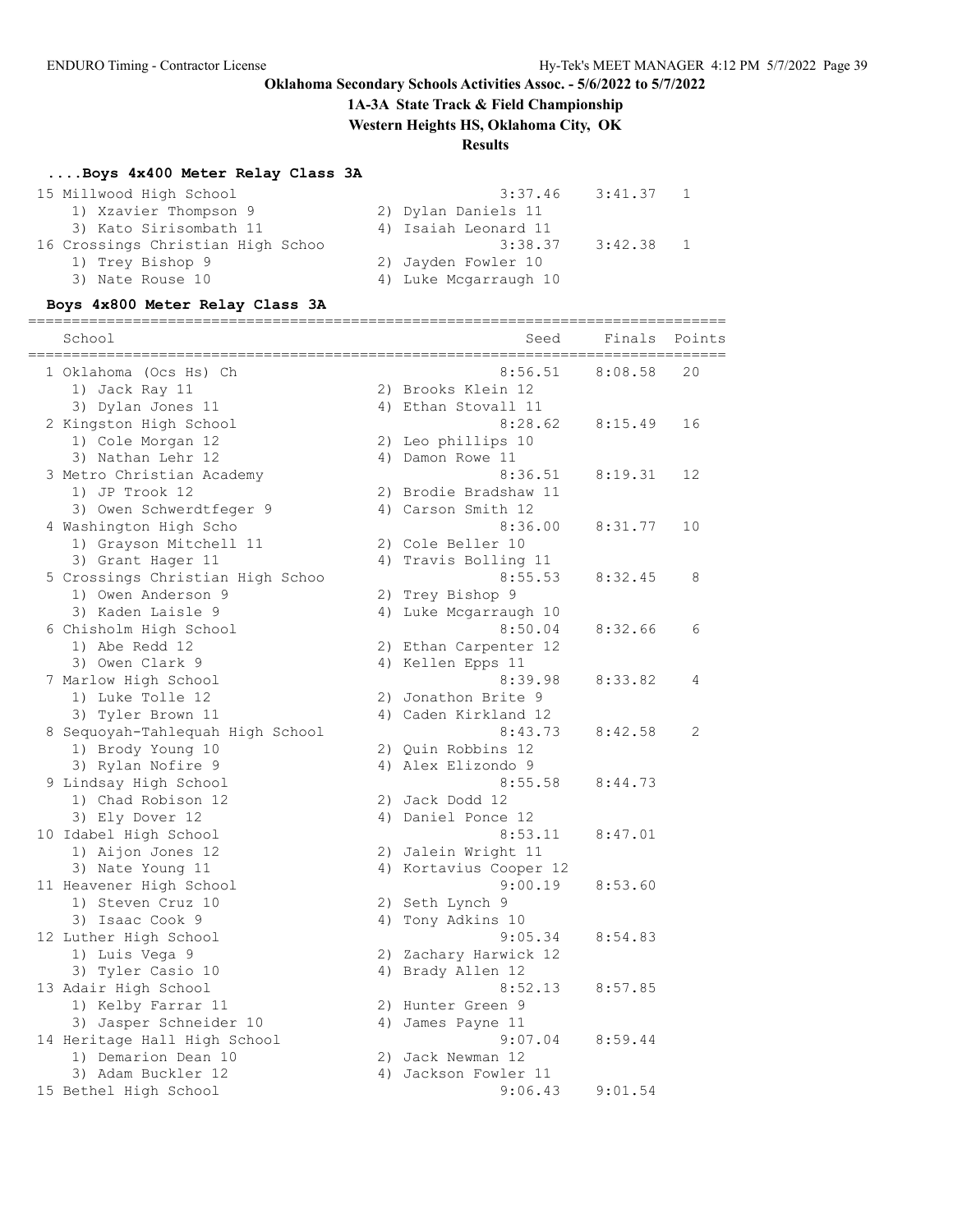## **1A-3A State Track & Field Championship**

**Western Heights HS, Oklahoma City, OK**

================================================================================

## **Results**

## **....Boys 4x800 Meter Relay Class 3A**

| 1) Grady Nowlin 11     | 2) Zac Roybal 11      |
|------------------------|-----------------------|
| 3) Josh Abercrombie 11 | 4) Jace Stewart 12    |
| 16 Kiefer High School  | 8:43.68<br>9:06.14    |
| 1) Ty Rupert 12        | 2) Garrick Mefford 10 |
| 3) Trevor Rupert 12    | 4) Nick Byrd 11       |

## **Boys High Jump Class 3A**

| Name                  | Year School           | Seed        | Finals Points           |              |
|-----------------------|-----------------------|-------------|-------------------------|--------------|
| 1 Daxton Hembree      | 12 Westville Hi       | $6 - 03.00$ | $6 - 04.00$             | 10           |
| 2 Kobe Scott          | 12 Washington H       |             | $5 - 10.00$ $6 - 02.00$ | 8            |
| 3 Luke Barnes         | 12 Sperry High School | $5 - 10.00$ | J6-02.00                | 6            |
| 4 Ouintin Richardson  | 10 Luther High School | $5 - 10.00$ | $6 - 00.00$             | 5            |
| 5 Tuvaris Noonan      | 12 Roland High School | $6 - 00.00$ | J6-00.00                | 4            |
| 6 Tyson Barrett       | 12 Tishomingo H       | $5 - 10.00$ | J6-00.00                | 2.50         |
| 6 Jaxson Grimes       | 10 Metro Christ       | $6 - 02.00$ | J6-00.00                | 2.50         |
| 8 Cash Walker         | 9 Kingston Hig        | $6 - 00.00$ | $J6 - 00.00$            | $\mathbf{1}$ |
| 9 Jaustin Miles       | 11 Kellyville H       | $6 - 00.00$ | $5 - 10.00$             |              |
| 9 Logan Hicks         | 9 Beggs High School   | $6 - 00.00$ | $5 - 10.00$             |              |
| 9 Ezrah Anderson      | 10 Beggs High School  |             | $6 - 00.00$ $5 - 10.00$ |              |
| 9 Kaden Jones         | 12 Chandler Hig       | $5 - 10.00$ | $5 - 10.00$             |              |
| 9 Jackson Feely       | 12 Alva High School   | $5 - 10.00$ | $5 - 10.00$             |              |
| 9 Ethan Vandever      | 11 Tishomingo H       | $6 - 00.00$ | $5 - 10.00$             |              |
| 9 Barron Gage         | 10 Marlow High School | $5 - 10.00$ | $5 - 10.00$             |              |
| -- Cameron Longhurst  | 10 Alva High School   | $6 - 01.00$ | ΝH                      |              |
| -- Cordavious Hankins | 9 Idabel High School  | $5 - 10.00$ | ΝH                      |              |
| -- Lamarcus Davis     | 10 Hugo High School   | $5 - 10.00$ | ΝH                      |              |

### **Boys Pole Vault Class 3A**

| Name                  | Year School                              | Seed         | Finals                    | Points         |
|-----------------------|------------------------------------------|--------------|---------------------------|----------------|
| 1 Ronan Little        | 12 Purcell High School 14-00.00 14-06.00 |              |                           | 10             |
| 2 Adlee Ellsworth     | 12 Marlow High School                    | 12-00.00     | $J14 - 00.00$             | 8              |
| 3 Ben Matherly        | 12 Oklahoma (Oc                          |              | $11 - 00.00$ $11 - 06.00$ | 6              |
| 4 Jaxon Worley        | 10 Kiefer High School                    | $11 - 00.00$ | $J11 - 06.00$             | 5              |
| 5 Layton Starkey      | 11 Luther High School                    |              | $10 - 06.00$ $11 - 00.00$ | $\overline{4}$ |
| 6 Alston Carr         | 10 Kiefer High School                    | $10 - 00.00$ | $J11 - 00.00$             | 3              |
| 7 Ryken Burrell       | 9 Chisholm Hig                           |              | $9-06.00$ $10-06.00$      | 1.50           |
| 7 Reece Crowsey       | 10 Antlers High School                   |              | $8 - 06.00$ 10-06.00      | 1.50           |
| 9 Colton J Williams   | 12 Community Ch                          | $10 - 00.00$ | $J10-06.00$               |                |
| 10 Kade Watson        | 9 Antlers High School 10-06.00           |              | $J10-06.00$               |                |
| 10 Austin Hines       | 12 Lindsay High School 10-06.00          |              | $J10-06.00$               |                |
| 10 Andrew Backenstoes | 12 Kingston Hig                          | $10 - 06.00$ | $J10-06.00$               |                |
| 10 Donald Stafford    | 11 Luther High School                    | $9 - 06.00$  | $J10-06.00$               |                |
| 14 Joe Hayes          | 10 Sequoyah-Cla                          | $9 - 06.00$  | $9 - 06.00$               |                |
| 14 Ty Spivey          | 10 Marlow High School                    | $9 - 06.00$  | $9 - 06.00$               |                |

# **Boys Long Jump Class 3A**

| Name             | Year School    | Seed                       | Finals Wind H# Points |  |
|------------------|----------------|----------------------------|-----------------------|--|
| 1 Eddie Jennings | 11 Holdenville | 21-03.00 21-07.50 NWI 2 10 |                       |  |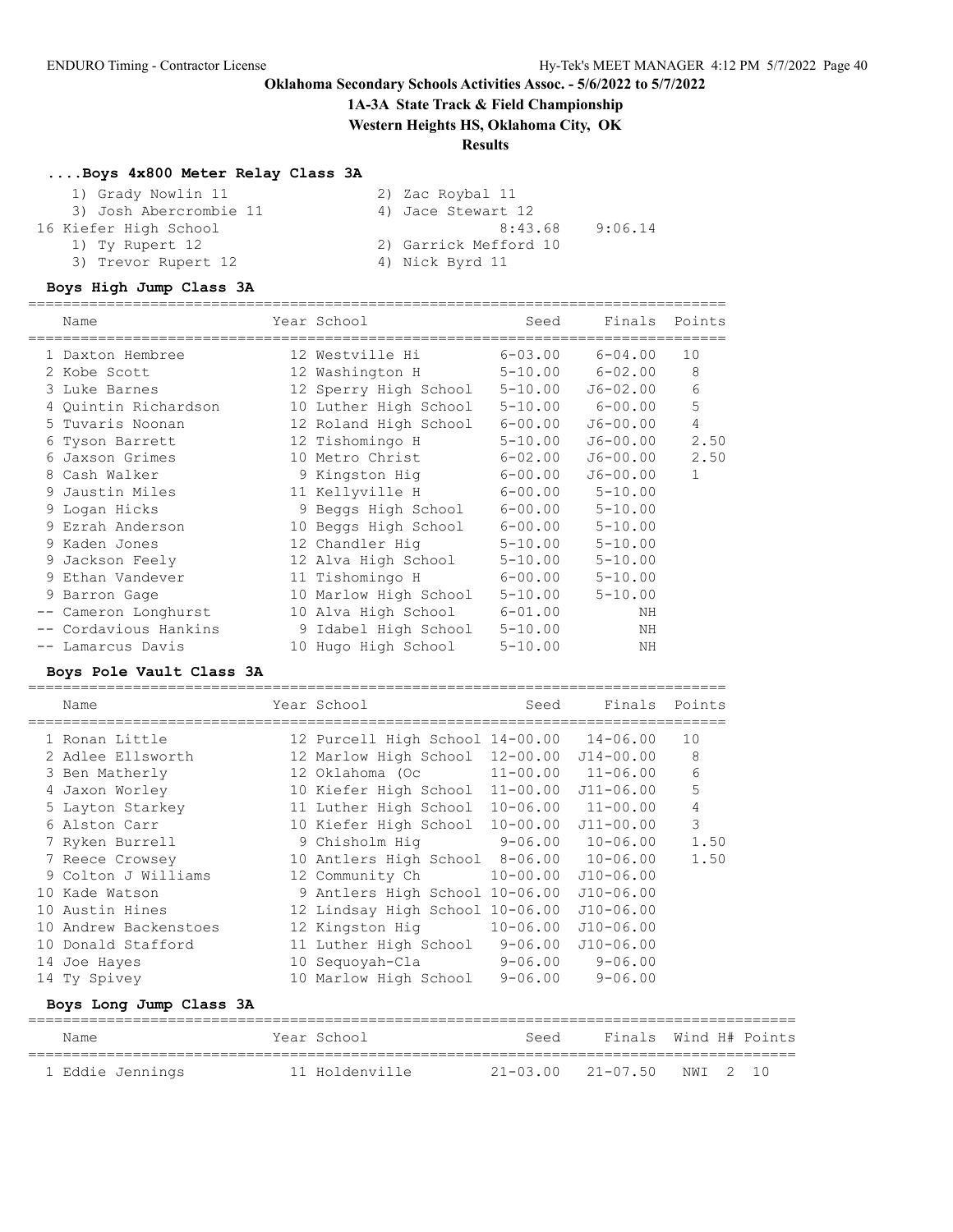**1A-3A State Track & Field Championship**

**Western Heights HS, Oklahoma City, OK**

# **Results**

## **....Boys Long Jump Class 3A**

| 2 Blake Wynne      | 11 Henryetta Hi       | $22 - 01.50$ | $21 - 02.25$ | NWI | $\mathcal{L}$  | - 8            |
|--------------------|-----------------------|--------------|--------------|-----|----------------|----------------|
| 3 Elijah Thomas    | 9 Checotah Hig        | $21 - 04.25$ | $20 - 07.50$ | NWI | $\overline{2}$ | 6              |
| 4 Jaxson Grimes    | 10 Metro Christ       | $20 - 10.00$ | $20 - 07.00$ | NWI | -2             | -5             |
| 5 Julian Saavedra  | 11 Meeker High School | $21 - 03.00$ | $20 - 06.25$ | NWI | 2              | $\overline{4}$ |
| 6 Isaiah Holland   | 12 Chandler Hig       | $21 - 00.00$ | $20 - 04.00$ | NWI | -2             | -3             |
| 7 Breck Nauman     | 11 Metro Christ       | $20 - 00.50$ | $20 - 02.25$ | NWI | $\overline{1}$ | 2              |
| 8 Darion Brown     | 11 Tishomingo H       | $20 - 05.00$ | $20 - 00.25$ | NWI | -2             | -1             |
| 9 Henry Rothwell   | 10 Oklahoma (Oc       | $20 - 03.50$ | $19 - 09.00$ | NWI | - 1            |                |
| 10 Weston Tucker   | 11 Alva High School   | $19 - 11.00$ | $19 - 07.25$ | NWI | $\overline{1}$ |                |
| 11 Talon Sullivent | 11 Marlow High School | $20 - 03.25$ | $19 - 00.25$ | NWI | $\overline{1}$ |                |
| 12 Mason Thomas    | 9 Washington H        | $20 - 01.50$ | $18 - 09.00$ | NWI | $\overline{1}$ |                |
| 13 Chace Pitts     | 9 Jones High School   | $20 - 08.50$ | $18 - 07.50$ | NWI | $\overline{2}$ |                |
| 14 Brayden Ellisor | 9 Kingston Hig        | $20 - 04.50$ | $18 - 05.25$ | NWI | - 1            |                |
| 15 Hunter Taylor   | 12 Roland High School | $20 - 03.00$ | $18 - 03.50$ | NWI | $\overline{1}$ |                |
| 16 Zakiah Watson   | 10 Millwood Hig       | $20 - 03.75$ | $17 - 05.00$ | NWI | -1             |                |

## **Boys Shot Put Class 3A**

| Name                | Year School            | Seed         | Finals       |                | H# Points      |
|---------------------|------------------------|--------------|--------------|----------------|----------------|
| 1 Charlie Mason     | 12 Beggs High School   | $53 - 05.00$ | $54 - 03.75$ | 2              | 10             |
| 2 Dawson Rudd       | 12 Sequoyah-Cla        | $50 - 00.00$ | $53 - 10.25$ | 2              | 8              |
| 3 Peyton Holland    | 12 Atoka High School   | $47 - 03.00$ | $53 - 03.75$ | $\overline{2}$ | 6              |
| 4 Omarion Warrior   | 12 Checotah Hig        | $48 - 11.00$ | $50 - 06.75$ | 2              |                |
| 5 Raydon McCullough | 11 Idabel High School  | $46 - 07.50$ | $50 - 04.75$ | 2              |                |
| 6 Kaden Stanton     | 11 Beggs High School   | $47 - 07.00$ | $50 - 02.50$ | 2              | 3              |
| 7 Brycen Ellisor    | 12 Kingston Hig        | $46 - 02.75$ | $48 - 04.50$ | $\overline{2}$ | $\overline{2}$ |
| 8 Hayden Wolfe      | 10 Crossings Ch        | $44 - 06.50$ | $47 - 09.00$ | $\mathbf{1}$   |                |
| 9 Priest Williams   | 10 Lindsay High School | $42 - 07.50$ | $42 - 11.50$ | $\mathbf{1}$   |                |
| 10 Cj Compton       | 10 Bethel High School  | $42 - 06.50$ | $42 - 07.00$ |                |                |
| 11 Maddox Trent     | 12 Oklahoma (Oc        | $39 - 04.00$ | $41 - 01.00$ |                |                |
| 12 Draden Reynolds  | 11 Marietta Hig        | $46 - 08.00$ | $40 - 09.25$ | $\overline{2}$ |                |
| 13 Karsten Levings  | 11 Oklahoma (Oc        | $41 - 08.00$ | $39 - 11.00$ | 1              |                |
| 14 Ayden Williams   | 11 Marlow High School  | $40 - 00.25$ | $39 - 00.25$ | 1              |                |
| 15 Evin Kemp        | 11 Beggs High School   | $43 - 09.50$ | $38 - 11.50$ | 1              |                |
| 16 Kameron Estrada  | 11 Jones High School   | $40 - 03.00$ | $38 - 02.50$ |                |                |

### **Boys Discus Throw Class 3A**

| Name                | Year School            | Seed       | Finals     |                | H# Points |
|---------------------|------------------------|------------|------------|----------------|-----------|
| 1 Peyton Holland    | 12 Atoka High School   | $147 - 01$ | $152 - 02$ | 2              | 10        |
| 2 Loudan Hicks      | 11 Vinita High School  | $145 - 03$ | $150 - 02$ | $\overline{2}$ | 8         |
| 3 Karson George     | 11 Atoka High School   | $148 - 06$ | $147 - 08$ | $\mathcal{L}$  | 6         |
| 4 Raydon McCullough | 11 Idabel High School  | $146 - 07$ | $144 - 11$ | 2              | 5         |
| 5 Dawson Rudd       | 12 Sequoyah-Cla        | $136 - 06$ | $135 - 05$ | $\mathcal{L}$  | 4         |
| 6 Seth Mccoy        | 11 Metro Christ        | $128 - 05$ | $134 - 01$ | $\mathbf{1}$   | 3         |
| 7 Cody Davis        | 12 Marlow High School  | $131 - 01$ | $131 - 03$ | 2              | 2         |
| 8 Baylor Haynes     | 10 Washington H        | $122 - 10$ | $131 - 00$ | $\mathbf{1}$   | 1         |
| 9 Gage Haley        | 10 Chisholm Hig        | $113 - 05$ | $124 - 04$ |                |           |
| 10 Priest Williams  | 10 Lindsay High School | $133 - 01$ | $122 - 03$ | 2              |           |
| 11 Kaden Dudley     | 11 Marietta Hig        | $130 - 06$ | $121 - 06$ | $\overline{2}$ |           |
| 12 Blake Dunaway    | 12 Lexington Hi        | $123 - 01$ | $118 - 07$ |                |           |
| 13 Charlie Mason    | 12 Beggs High School   | $123 - 04$ | $115 - 04$ |                |           |
|                     |                        |            |            |                |           |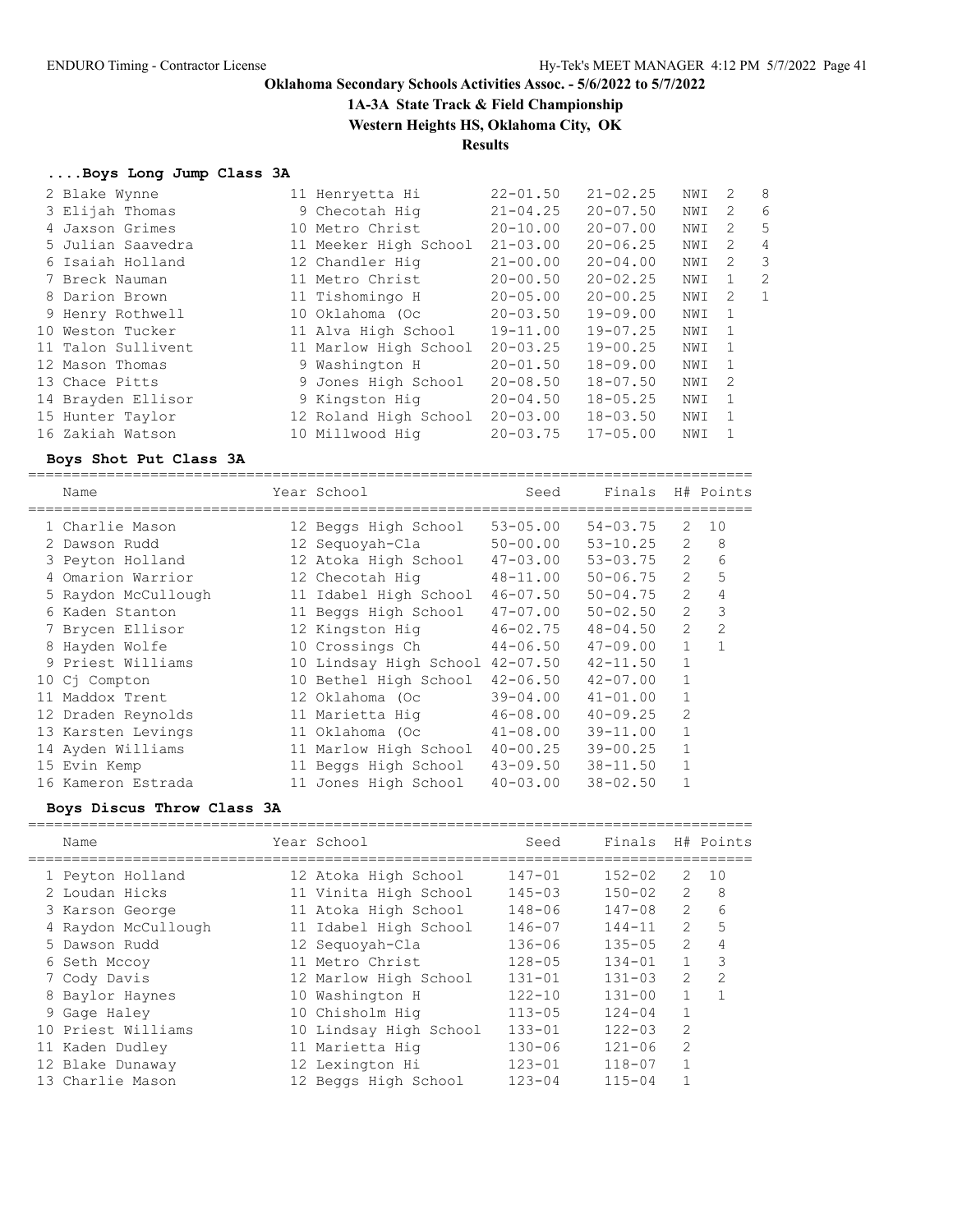**1A-3A State Track & Field Championship**

**Western Heights HS, Oklahoma City, OK**

## **Results**

## **....Boys Discus Throw Class 3A**

| 14 Walker Hembree              | 9 Jones High School  |  | $114 - 06$<br>$113 - 07$                            | 1               |
|--------------------------------|----------------------|--|-----------------------------------------------------|-----------------|
| -- Dalton Dollar               | 10 Spiro High School |  | $126 - 11$<br>ND.                                   | $\mathbf{1}$    |
| -- Evin Kemp                   | 11 Beggs High School |  | $124 - 01$<br>ND                                    | $\mathbf 1$     |
| -------------------            |                      |  |                                                     |                 |
|                                |                      |  | Women - Class 1A - Team Rankings - 17 Events Scored |                 |
|                                |                      |  |                                                     |                 |
| 1) Seiling High School         | 104                  |  | 2) Turpin High School                               | 56              |
| 3) Cyril High School           | 50.20                |  | 4) Texhoma High School                              | 50              |
| 5) Laverne High School         | 49                   |  | 6) Oklahoma Bible High Schoo                        | 45.70           |
| 7) Drummond High School        | 40                   |  | 8) Cherokee High School                             | 39              |
| 9) Boise City High Scho        | 37                   |  | 10) Woodland High School                            | 33              |
| 11) Wesleyan Christian H       | 27                   |  | 12) Sweetwater High Scho                            | 23              |
| 13) Okeene High School         | 22                   |  | 14) Hammon High School                              | 20              |
| 15) Tipton High School         | 19                   |  | 16) Stuart High School                              | 16              |
| 17) Canute High School         | 14                   |  | 17) Beaver High School                              | 14              |
| 19) Pond Creek-Hunter High Sch | 12                   |  | 20) Verden High School                              | 11              |
| 20) Goodwell High School       | 11                   |  | 22) Shattuck High School                            | 10              |
| 23) Cimarron High School       | 9                    |  | 24) Waurika High School                             | 8               |
| 24) Hollis High School         | 8                    |  | 24) Welch High School                               | 8               |
| 24) Maysville High Schoo       | 8                    |  | 24) Dewar High School                               | 8               |
| 29) Deer Creek-Lamont Hi       | 7                    |  | 29) Kremlin-Hillsdale High Sc                       | $7\phantom{.0}$ |
| 31) Garber High School         | 6.20                 |  | 32) Timberlake High School                          | 6               |
| 33) Lomega High School         | 5                    |  | 33) Depew High School                               | 5               |
| 35) Indiahoma High Schoo       | 4.50                 |  | 36) Moss High School                                | 4               |
| 36) Balko High School          | 4                    |  | 36) Copan High School                               | 4               |
| 36) Gracemont High Schoo       | 4                    |  | 40) Medford High School                             | 3               |
| 41) Grandfield High Scho       | $\overline{2}$       |  | 41) Strother High School                            | 2               |
| 41) SW Covenant -HS- Chr       | $\overline{2}$       |  | 44) Arapaho-Butler High Schoo                       | 0.20            |
| 44) Canton High School         | 0.20                 |  |                                                     |                 |
|                                |                      |  |                                                     |                 |
|                                |                      |  | Women - Class 3A - Team Rankings - 17 Events Scored |                 |
|                                |                      |  |                                                     |                 |
| 1) Beggs High School           | 83                   |  | 2) Crossings Christian High                         | 63              |
| 3) Chisholm High School        | 61                   |  | 4) Marlow High School                               | 52.50           |
| 5) Adair High School           | 50                   |  | 6) Heritage Hall High School                        | 46              |
| 7) Chandler High School        | 41                   |  | 8) Alva High School                                 | 36              |
| 9) Luther High School          | 34.50                |  | 10) Kiefer High School                              | 32              |
| 11) Lexington High School      | 26                   |  | 12) Jones High School                               | 25              |
| 13) Bethel High School         | 24                   |  | 14) Washington High Scho                            | 23              |
| 15) Sperry High School         | 22                   |  | 16) Metro Christian Academy                         | 20              |
| 16) Victory Christian High Sch | 20                   |  | 18) Marietta High School                            | 17.50           |
| 19) Perry High School          | 16                   |  | 20) Prague High School                              | 15              |
| 21) Oklahoma (OCS HS) Ch       | 13                   |  | 22) Idabel High School                              | 11              |
| 23) Sequoyah-Tahlequah High Sc | 10                   |  | 23) Blackwell High Schoo                            | 10              |
| 25) Vinita High School         | 9                    |  | 26) Westville High School                           | 6.50            |
| 27) Kingston High School       | 6                    |  | 27) Atoka High School                               | 6               |
| 27) Kellyville High School     | 6                    |  | 30) Lindsay High School                             | 5               |
| 30) Community Christian HS     | 5                    |  | 30) Sequoyah-Claremore High S                       | 5               |
| 33) Millwood High School       | 4                    |  | 34) Holdenville High Sch                            | 3               |
| 34) Keys (Parkhill) High Schoo | 3                    |  | 34) Newkirk High School                             | 3               |
| 37) Okmulgee High School       | 2                    |  | 37) Meeker High School                              | 2               |
| 39) Henryetta High Schoo       | $\mathbf 1$          |  | 39) Comanche High School                            | $\mathbf{1}$    |